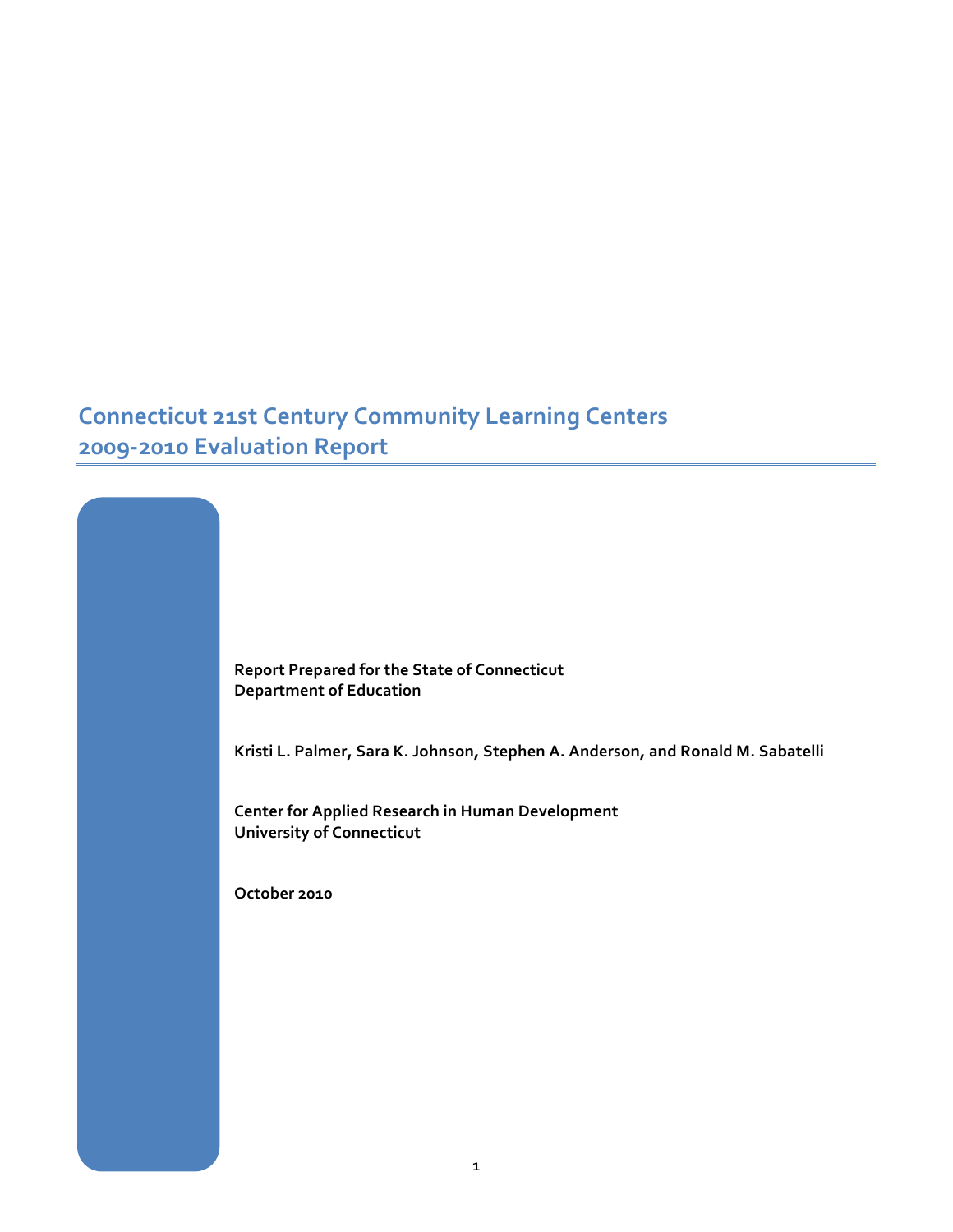### <span id="page-1-0"></span>**Snapshot of Connecticut 21st CCLC Programs in 2009-2010**

- 21st CCLC funds supported 56 grantees operating 92 sites throughout the state.
- Collectively, programs had the *capacity to serve a total of 7,074 youth* (based on grantees' target numbers).
- **•** Average budget per grantee for the year: \$158,176
- Average grantee-level program size: 125 students
- Average!per!pupil!allocation:!**\$1370**
- <sup>•</sup> Age group primarily served: Elementary, 65 sites, 71%; Middle, 20 sites, 22%; High, 6 sites, 7%
- Average site was open 12 hours per week, 29 weeks total, and a total of 123 days.
- Sites varied widely in the number of days and weeks that they were open.
- March and May were the months that most programs achieved full availability, perhaps because these months fall in the middle of the school year but do not include the spring vacation.
- From November to May, at least 66 sites (73%) were meeting the Connecticut State Department of Education's minimum requirement that programs serve, on average, at least 60% of their target number of students.

### **Programming for Youth Participants**

#### *General'Trends*

- Most sites ranked "Providing a safe and secure place for youth to be," and "Developing academic skills and improving academic achievement" as their most important goals. These priorities are consistent with the basic function of after school programs as a form of child care and also with the 21st CCLC initiative's focus on closing the academic achievement gap.
- Site coordinators' descriptions of 21st CCLCs suggest that the **programs have a high level of structure**. Over 75% of programs reported having a formal lesson plan for most or all of their activities. Most sites maintained regular daily schedules and program activities. However, relatively few reported offering youth opportunities for involvement in program and activity planning. Furthermore, few programs indicated that they offered participants choices of activities or activities that were self-directed. The most frequent form of student input was asking students for suggestions in the form of surveys, focus groups, or informal discussions. The after school literature suggests that intentionally designed activities (i.e., thoughtfullyplanned, sequenced, goal-focused) *and* a high degree of youth involvement are both associated with greater benefits. Finding balance between these two areas may be a useful focus for program improvement **efforts**.
- **Most programs reported practices that are sensitive to cultural differences, as evidenced by program** materials being available in languages other than English and most programs having interpreters available when necessary. The majority of 21st CCLC sites (N=83, 91%) reported that they offered at least a few activities that focused on ethnic identity development, culture, and/or diversity. Thirty-eight sites (42%) said that at least half of their activities had such a focus.

#### *Academics*

• As might be expected, academics were a primary focus of 21<sup>st</sup> CCLC programs; the average site devoted about 50% of programming time to academics. Although a substantial portion of time was focused on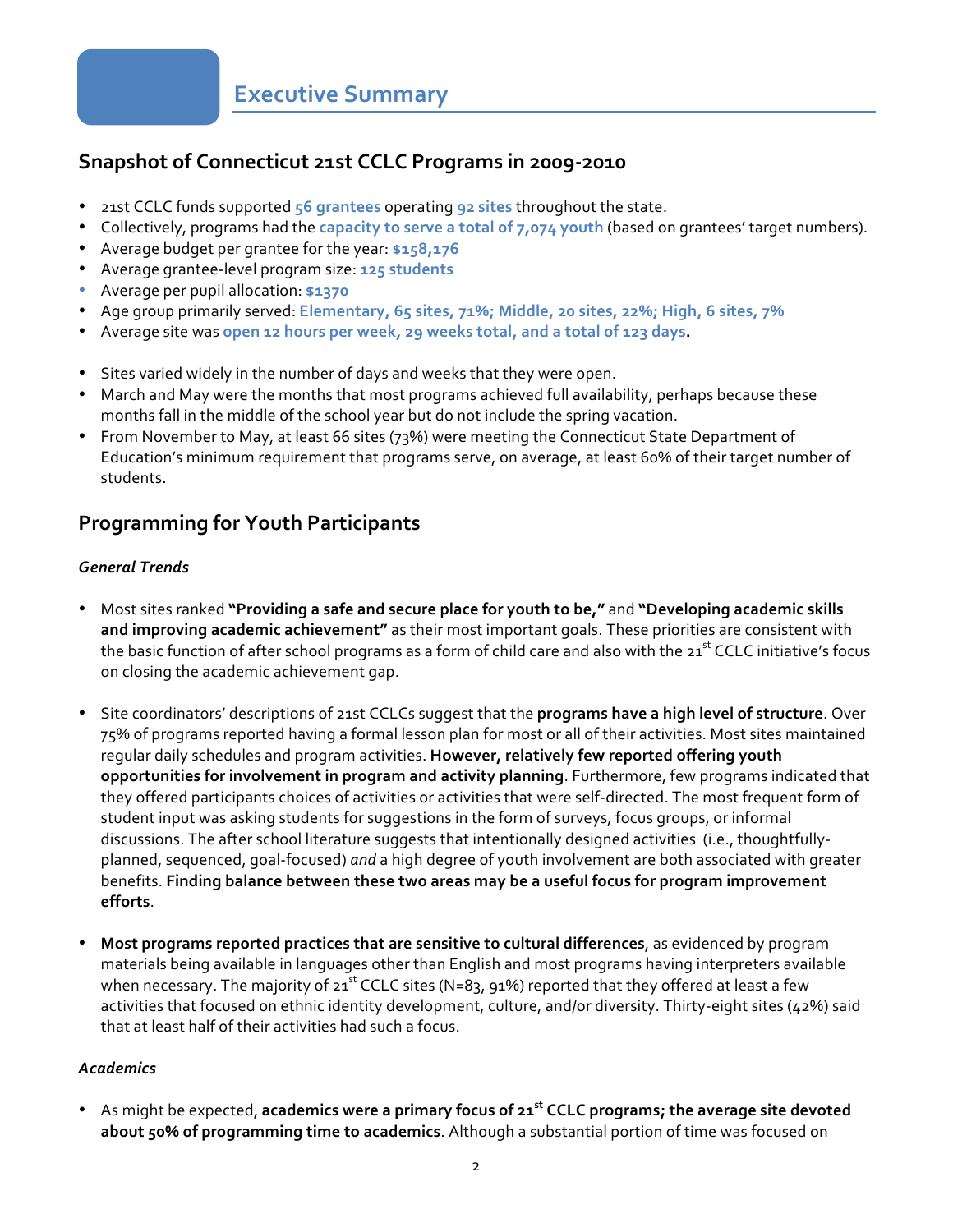academics, only slightly more than half of all sites had a designated education specialist or master teacher available to organize academic programming. Homework help was offered daily at the vast majority of sites (93%). Most sites also offered remedial assistance to students who needed it (92%), and a variety of different strategies were used to provide such assistance.

- Reading and literacy programming also was regularly offered at most 21<sup>st</sup> CCLC sites (79%). Less than half used an established, research-based program for their literacy activities.
- Most sites (85%) offered programming focused specifically on math, however, 17 sites did not. Fewer than half of the sites (43%) used a packaged, research-based program for their math-focused programming.
- Most sites (76 %) offered science-focused programming while 22 did not. A third (33%) used a research-based program for their science-focused activities.

#### *Enrichment,'Recreation,'and'Wellness*

- Consistent with the 21<sup>st</sup> CCLC standards, programs also offered a broad array of additional activities and services focused on general enrichment, recreation, and wellness.
- The most regularly offered enrichment activities were focused on arts and computers. Two-thirds of all programs offered these activities one or more times per week. Although most sites (77%) offered mentoring and service learning opportunities, these were generally offered on a less frequent basis. Vocational programming was uncommon.
- Recreation and wellness activities were provided in all programs. Physical activities and games were offered on a regular basis in most programs (89%). Ninety-one percent of programs offered daily snacks to students.

### **Parent and Family Involvement**

- Most sites indicated that they were very focused on engaging parents and families in their after school programs. Over half of the programs (57%) reported having a staff person assigned the role of parent/family coordinator. The most frequently used strategies to communicate with parents were relaying information through the student (89%), speaking with parents in person (88%), talking with parents over the telephone (79%), and mailing information home to parents (66%). Fewer programs made use of online (41%) or email (21%) technologies.
- Programs engaged in wide variety of planned events for parents and families. Some of the most frequently offered included field trips, cultural events, social events, and parents serving as volunteers. In contrast, the least common parent engagement activities were parents serving on advisory councils, adult education programs, and parent involvement in community service projects.

### **Relationships!with!Schools**

- Most programs reported that they had regular contact with their partner schools. The school contact most often occurred through communication with school day teachers, academic support staff such as quidance counselors, and school principals. Most programs (85%) reported that they had a designated person staff who was in charge of communication with their partner school.
- While most sites reported positive relationships with their partner schools, a number of sites did share some challenges they had encountered in maintaining relationships with schools. These challenges included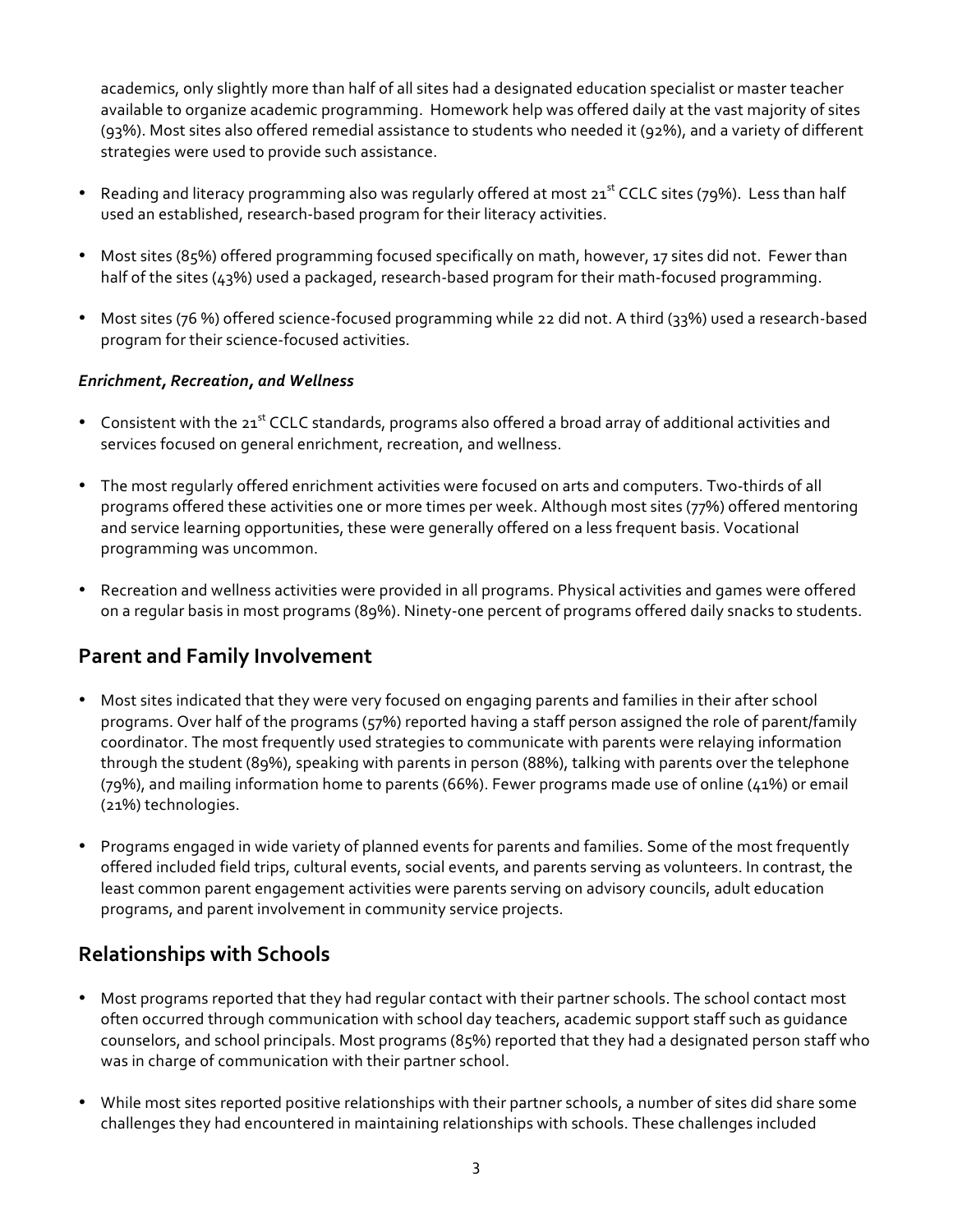difficulty with maintaining regular communication with school day staff, conflicting schedules, getting appropriate space in the school for after school programs, and managing off site programs.

### **Staffing and Professional Development**

- Connecticut  $21^{st}$  CCLCs reported very little staff turnover. Of the 91 sites surveyed, 62 (70%) indicated that less than 10% of their staff turned over during the course of the year. A substantial majority (78 sites, 86%) had less than 20% of the staff turn over. Only 15 sites (16%) indicated that more than 20% of their staff turned over during the course of the year.
- A majority of sites reported that regular staff meetings were a part of their program operations. Nearly 70 sites (77%) met at least monthly.
- The average site had 60% of its training and PD activities take place onsite (remaining 40% was offsite).

### **Program Improvement Initiatives**

- To inform improvement efforts, programs relied most heavily on participant feedback and individual student data. They were less likely to rely on program evaluation and quality advising to inform program improvement.
- Parent and family involvement was the most common area identified as being in need of improvement, with the vast majority of programs indicating that they were either very likely (50%) or somewhat likely (39%) to focus on it. Most coordinators described multiple strategies designed to improve such programming. By far, the most commonly reported strategy was to increase the frequency and/or type of parent and family programming offered (69 sites, 76%).
- Academic programming also was designated as a focus for many sites' improvement efforts. Almost half of sites (48%) reported they were somewhat likely to focus on improving this aspect of their programming. Over a quarter (26%) reported that they were very likely to focus on this area.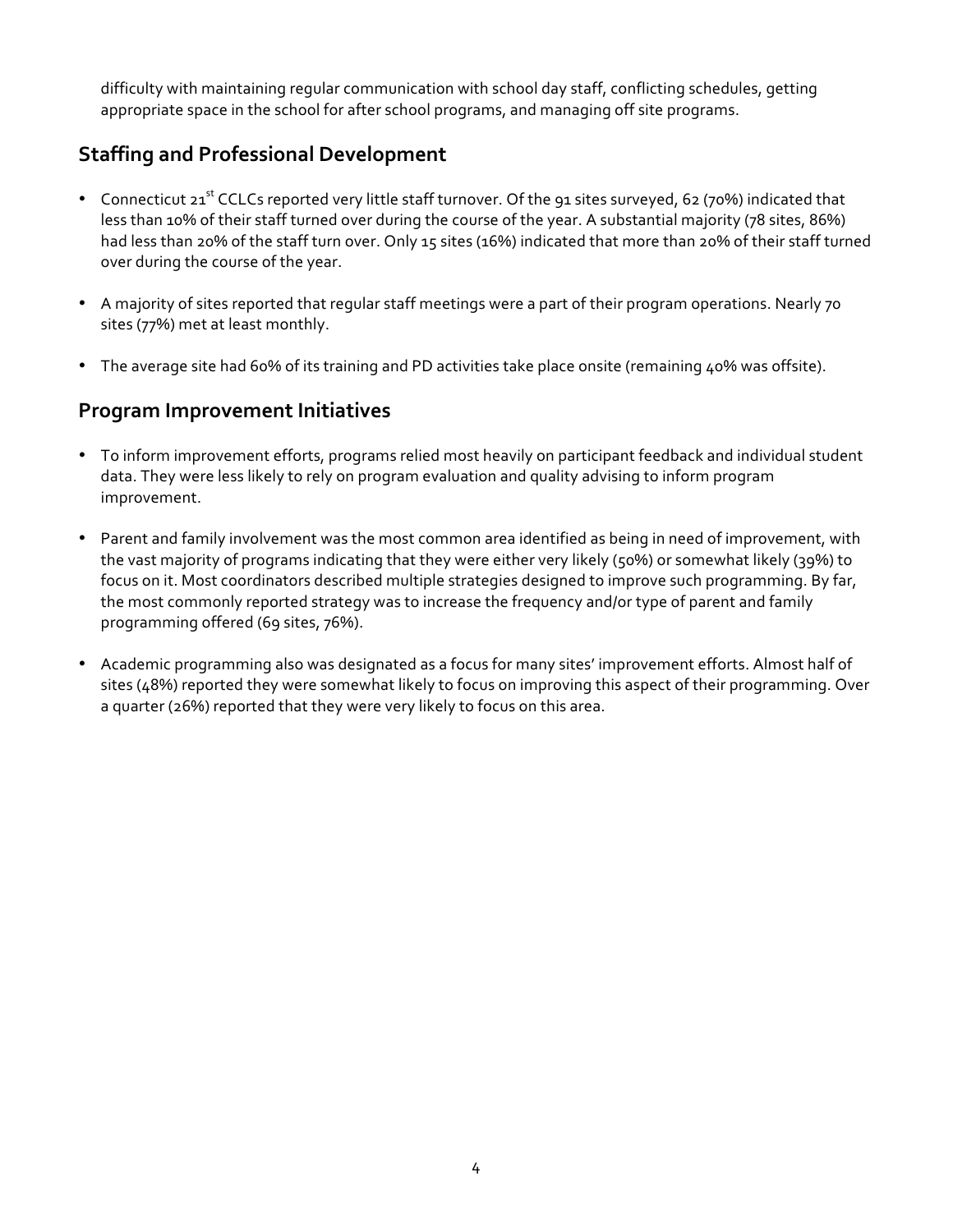## **Table of Contents**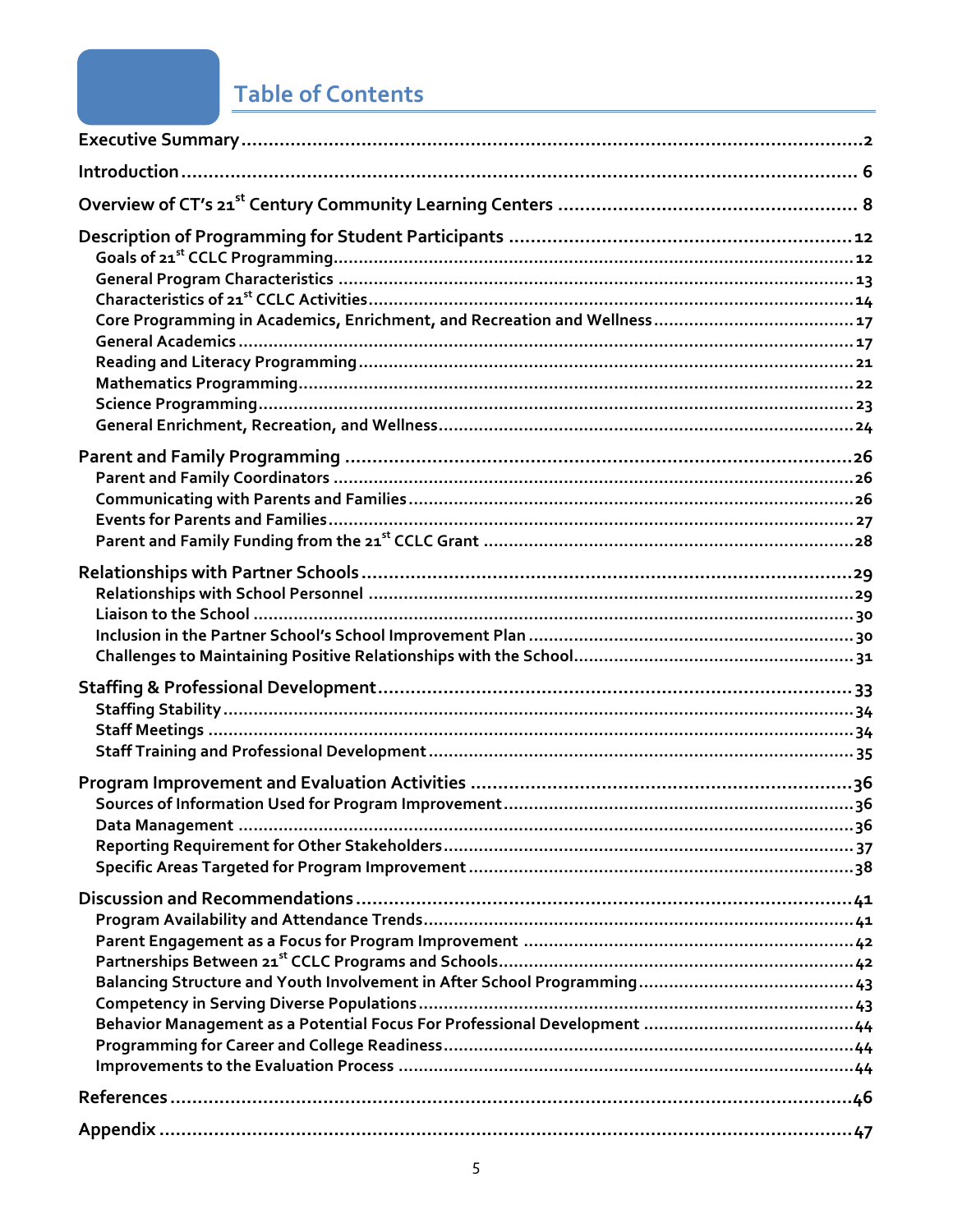### **Introduction**

<span id="page-5-0"></span>This report presents the results of an evaluation of the 21st Century Community Learning Centers (21<sup>st</sup> CCLCs) operating in Connecticut during the 2009-2010 academic year (July 2009 to June 2010). The 21<sup>st</sup> CCLC program was established by Title IV of the *Elementary and Secondary Education Act* and in 2001 was expanded through the *No Child Left Behind Act*. The purpose of the 21<sup>st</sup> CCLC program is to fund community learning centers that provide students with opportunities for academic enrichment and other activities designed to complement students' learning. The centers also are expected to serve students' families by providing a safe place for children during out-of-school hours and by offering families literacy and related educational development activities. The specific purposes of 21<sup>st</sup> CCLCs are to:

(1) Provide opportunities for academic enrichment, including providing tutorial services to help students, particularly students who attend low-performing schools, to meet State and local student academic achievement standards in core academic subjects, such as reading and mathematics;

(2) Offer students a broad array of additional services, programs, and activities, such as youth development activities, drug and violence prevention programs, counseling programs, art, music, and recreation programs, technology education programs, and character education programs, that are designed to reinforce and complement the regular academic program of participating students; and

(3) Offer families of students served by community learning centers opportunities for literacy and related educational development.

*[Elementary\\$and\\$Secondary\\$Education\\$Act](#page-45-0)*,!Part!B,!Sec!4201

Since 2002, the Connecticut State Department of Education (CSDE) has funded eight cohorts of 21<sup>st</sup> CCLC programs. Connecticut 21<sup>st</sup> CCLC grants support five years of operation. Aligning with federal guidelines, grant awards range from a minimum of \$50,000 annually to a maximum of \$200,000 annually. To reach the intended target population for the 21<sup>st</sup> CCLC initiative, the CSDE requires that 21<sup>st</sup> CCLCs serve students attending schools with a high concentration of low-income students, defined as schools where at least 40% of the student population qualifies for free or reduced priced lunch. The CSDE awards 21<sup>st</sup> CCLC funding to local educational agencies, regional educational service centers, and community-based organizations, as well as combinations of these entities.

To evaluate its 21<sup>st</sup> CCLC programs operating in 2009-2010, the CSDE contracted with the University of Connecticut's Center for Applied Research in Human Development (CARHD). The purposes of CARHD's evaluation were to describe 21<sup>st</sup> CCLC services delivered in Connecticut during 2009-2010, as well as to assist the CSDE with monitoring and improving the quality of  $21<sup>st</sup>$  CCLC programs. This process evaluation addressed the basic question: "What actually happened in Connecticut's 21st CCLCs?"

As part of their grant requirements, 2009-2010 Connecticut 21st CCLCs were required to report data about both program-wide operations and individual participants to CSDE through an online data management system (developed by Cayen Data Systems) and through a set of year-end documents, including an End of Year Report (EYR). The EYR was developed in consultation with CARHD and was designed to collect detailed information about how 21<sup>st</sup> CCLC services were delivered during 2009-2010. The present evaluation is a process evaluation that makes use of grantees' 2009-2010 EYR responses and select data from the online data system provided to CARHD by the CSDE.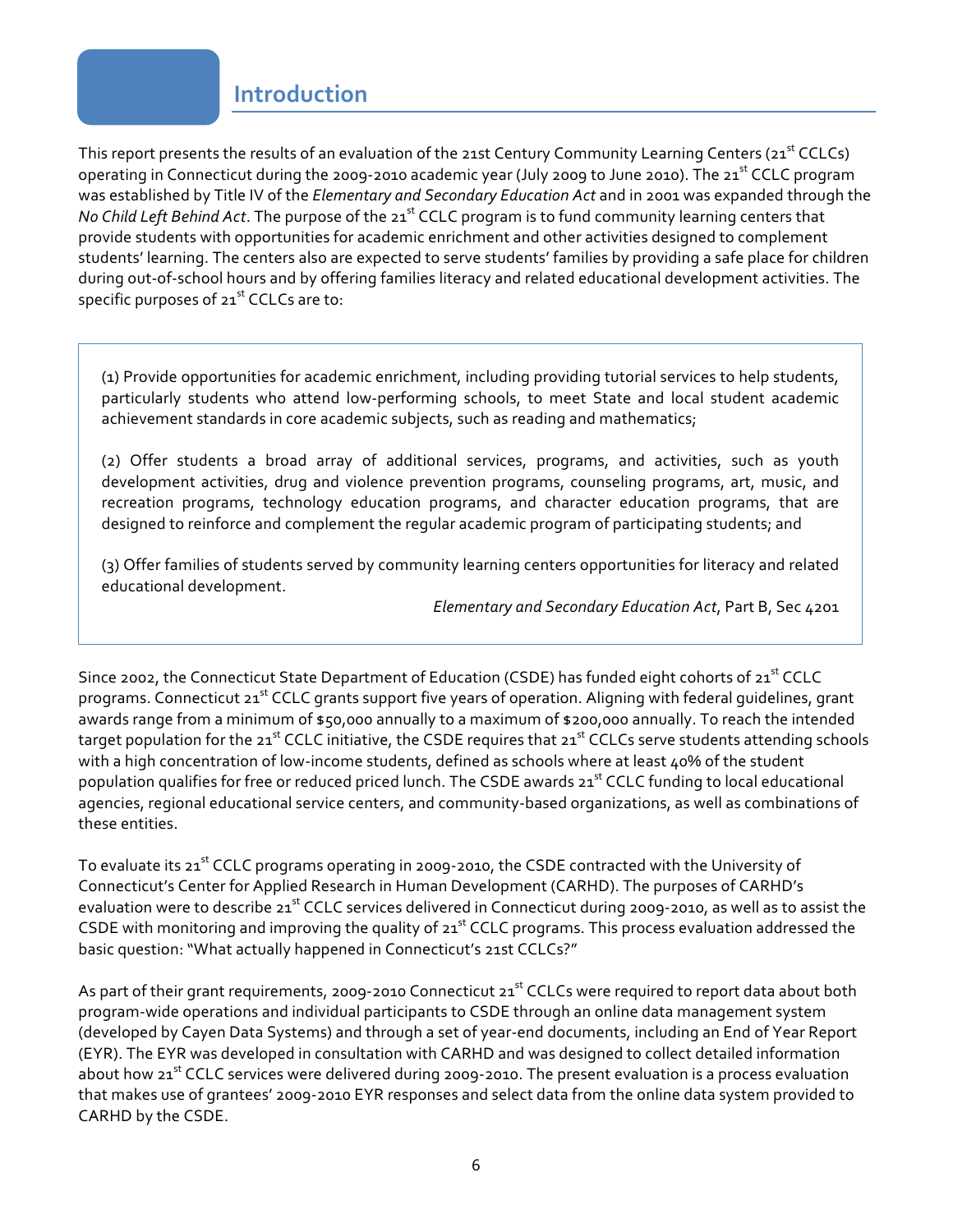This evaluation report contains seven sections. It begins with a description of the general characteristics—such the program size, location, and days open—of participating after school programs. The second section describes the programming offered to 21<sup>st</sup> CCLC student participants. The third section addresses Connecticut 21<sup>st</sup> CCLCs' programming for parents and families. The fourth section provides information about 21st CCLCs' relationships with their partner schools. The fifth section summarizes 21st CCLC sites' staffing practices and professional development activities. The sixth section addresses programs' quality monitoring and improvement activities. The report concludes with a discussion of the evaluation results and provides recommendations based on evaluation findings.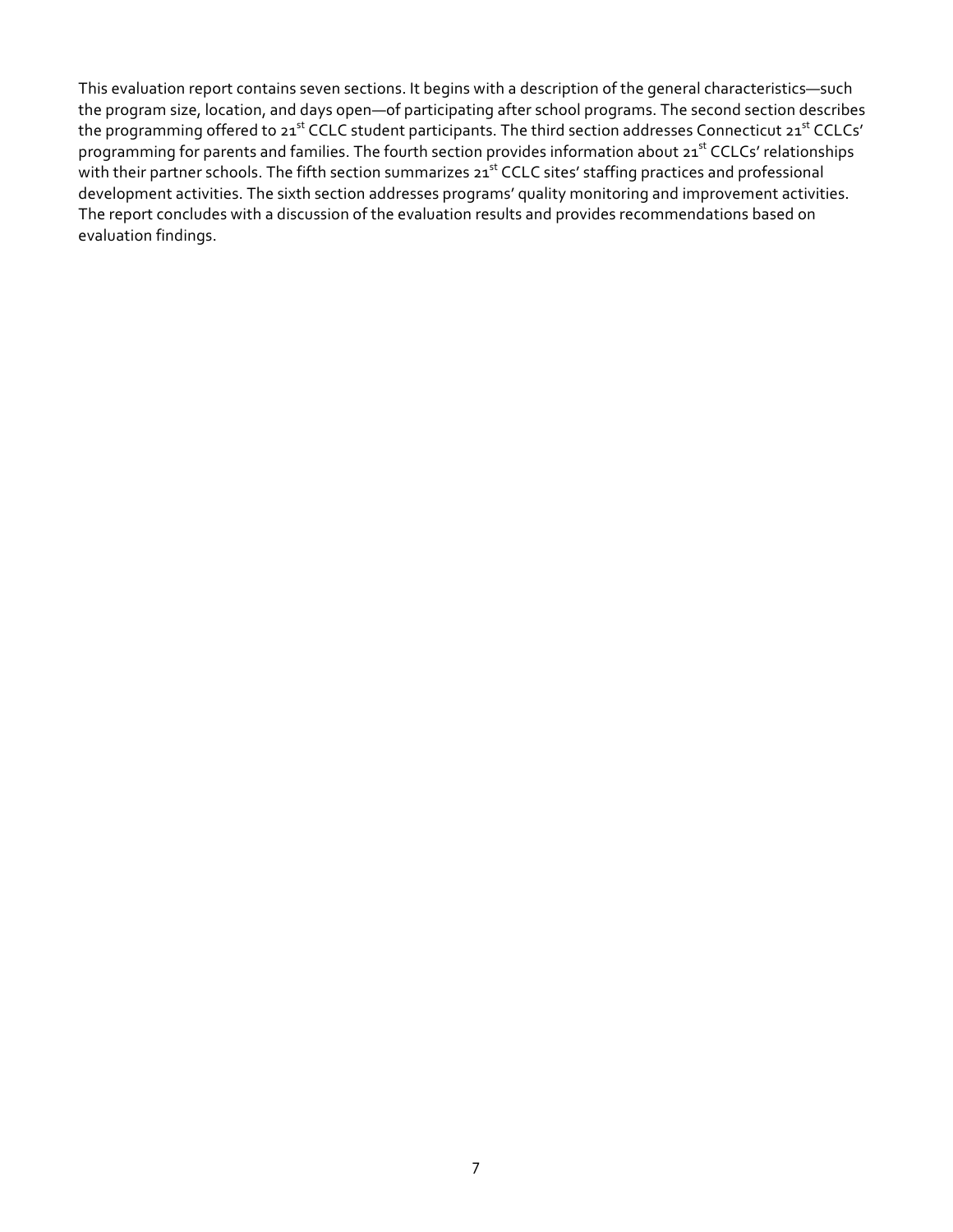### **Section One:**

## **Overview of CT's 21st Century Community Learning Centers**

<span id="page-7-0"></span>During the 2009-2010 grant period, the CSDE funded 56 grantees serving students throughout the State of Connecticut. These grantees spanned five cohorts, with cohort  $4$  programs being in their fifth and final year of funding and cohort 8 programs being in their first year of funding. The budgets for these 56 grantees ranged from the minimum funding amount of \$50,000 per year to the maximum of \$200,000 per year. In 2009-2010, the average grantee had a budget of \$158,176. Across the 56 grantees, the target number of youth to be served daily by grantees ranged from as few as 35 youth to as many as 300. The average grantee planned to serve 125 students and had a per pupil allocation of \$1370 (figures ranged from \$333 to \$2297).

In Connecticut, 21st CCLC grantees are permitted to use their funds to operate sites at more than one physical location. During the 2009-2010 year, the 56 21st CCLC grantees ran a total of 92 sites throughout the state. Table 1 below lists the grantees and sites funded in each district. Figure 1 on the next page shows where 21<sup>st</sup> CCLC grantees were located throughout Connecticut. (See Appendix for a complete list of grantees and sites.)

*Note regarding terminology:* For the purposes of this report, *physically separate locations are referred as 'sites,'* while the term 'grantee' is used to refer to the entity that is responsible for the *management\$of\$the\$grant.\$The\$terms\$'program''and\$'center''are\$* used interchangeably with the term 'site.' Later sections of this *report use the term 'site coordinator' to describe the staff person* who completed the site's EYR. The 'target number' refers to the number of youth to be served daily. The expectation is that the *number\$of\$youth\$who\$attend\$consistently\$will\$approach\$or\$exceed this target number. CT 21st CCLC grant guidelines state that 21<sup>st</sup> CCLCs should not operate as drop-in programs.* 

### **Statewide Snapshot 200952010: Connecticut!21st!CCLCs**

- Total budget for Connecticut  $21<sup>st</sup>$ CCLC programming in 2009-2010: **\$8,857,873**
- Total number of youth to be served daily:!**7,074**
- Total number of participants *actually* served during 2009-2010 year: **7,583**
- Number of grantees who operated 21<sup>st</sup> CCLCs during the year: 56
- Average grantee budget: \$158,176
- Average!per!pupil!allocation:!**\$1370**
- Average!program!size:!**125!students**

#### Number of 09-10 Grantees By Cohort



| Table 1. 2009-2010    |
|-----------------------|
| Grantees and sites by |
| district              |

| <b>District</b>              | <b>Grantees</b> | <b>Sites</b>   | <b>District</b> | <b>Grantees</b> | <b>Sites</b>   |
|------------------------------|-----------------|----------------|-----------------|-----------------|----------------|
| Ansonia                      | $\mathbf{1}$    | 3              | Middletown      | $\overline{2}$  | $\overline{2}$ |
| <b>Bridgeport</b>            | 7               | 12             | New Britain     | 4               |                |
| <b>Bristol</b>               | $\mathbf{1}$    | $\mathbf{1}$   | New Haven       |                 | 14             |
| Danbury                      | $\mathbf{1}$    | $\overline{2}$ | New London      | $\mathbf{1}$    | $\overline{2}$ |
| East Hartford                | $\overline{2}$  | 5              | <b>Norwalk</b>  | $\mathbf{1}$    | $\mathbf{1}$   |
| Enfield                      | $\mathbf{1}$    | $\mathbf{1}$   | Norwich         | ξ               | 5              |
| Hartford                     | 9               | 9              | Stamford        | 4               | 4              |
| Manchester                   | $\mathbf{1}$    | $\mathbf{1}$   | Waterbury       | 6               | 14             |
| Meriden                      | 3               | 4              | Windham         | $\overline{2}$  | 5              |
| TOTAL: 56 Grantees, 92 Sites |                 |                |                 |                 |                |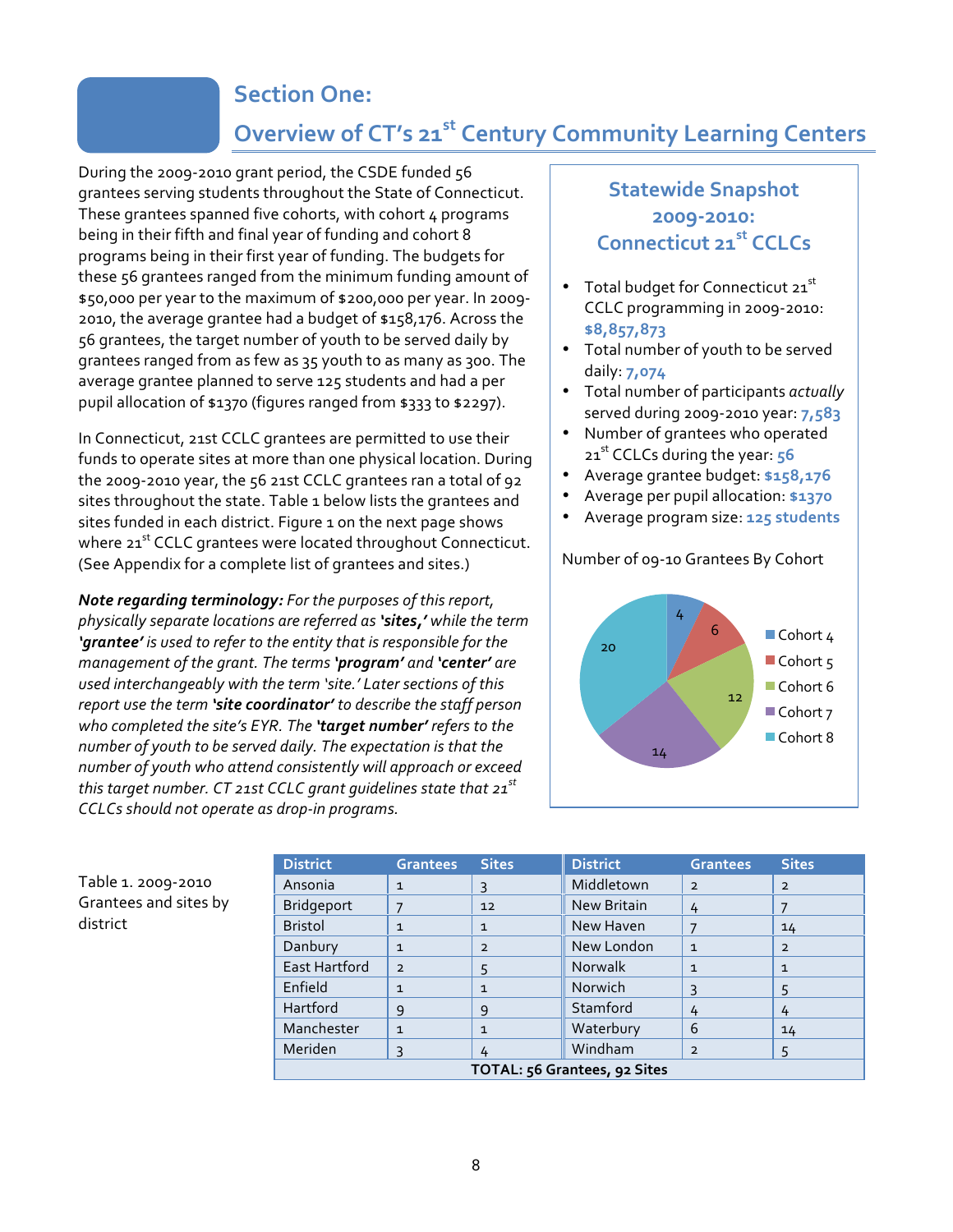

#### **Site-Level Program Descriptions**

Grantees were instructed to select someone who was "on the ground" at each site to complete the EYR. Although sites operated by the same grantee may have shared certain characteristics, such sites still may have differed in the activities they offered and also in the attendance patterns of their participants. The CSDE required that both ongoing data reporting and year-end data reporting be carried out separately for each site. The 2009-2010 reporting requirements instructed grantees to complete a separate EYR for each site. The remainder of this evaluation report describes Connecticut 21<sup>st</sup> CCLC operations at the site level. *The CSDE received EYRs from all* sites except for one (thus data are reported for a total of 91 sites).

Sixty-nine sites (76%) were run by a community-based organization, and the remaining sites (N=22, 24%) were run by a school district. A majority of the sites (N=80, 88%) were located at a school. The majority of sites (N=65, 71%) identified elementary school as the primary age group served, whereas 20 sites (22%) primarily served middle school students and 6 sites (7%) mostly served high school students. (Site coordinators were asked to choose only one category regarding the age group served.)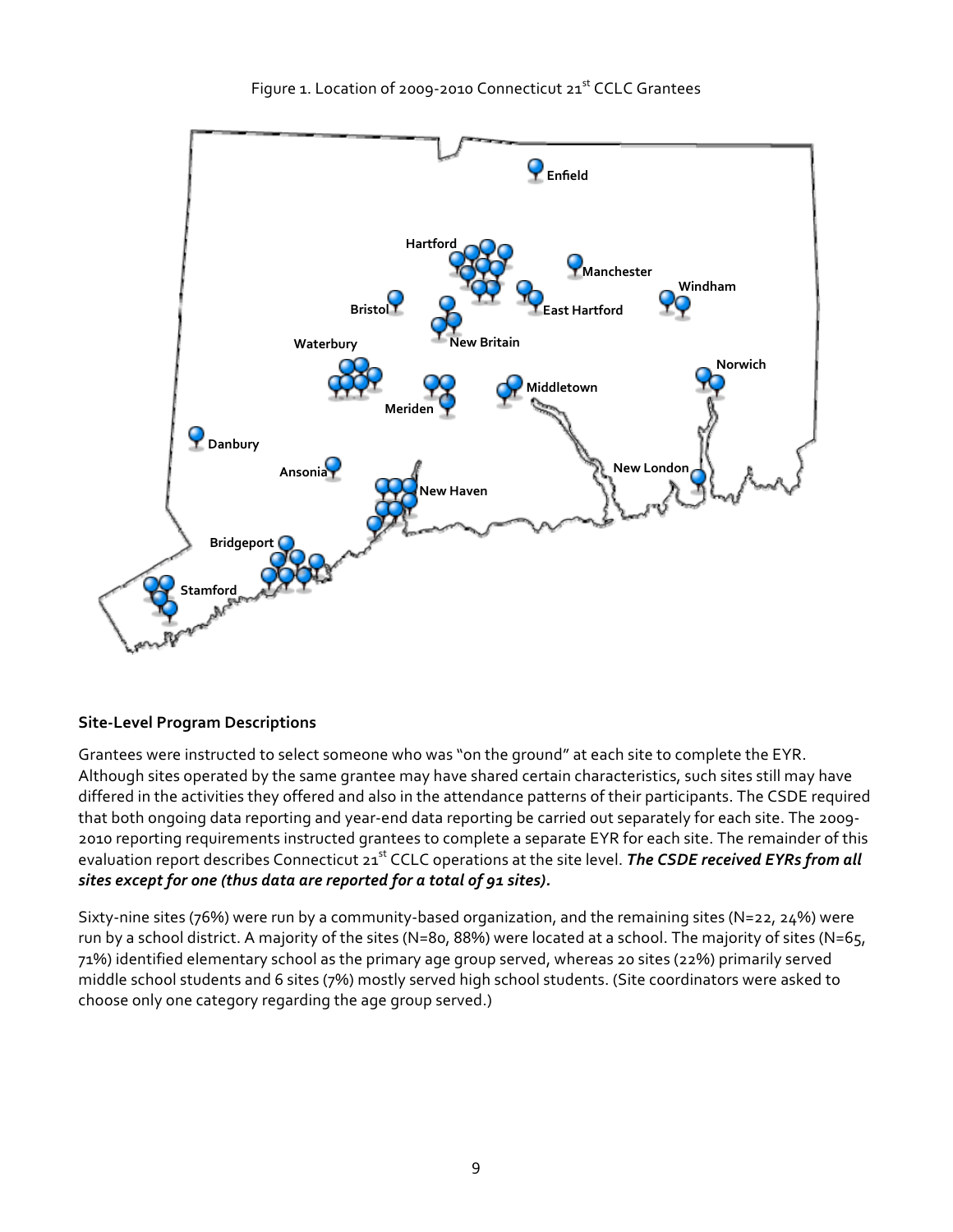#### **CT 21<sup>st</sup> CCLC Site Availability**

All programs reported that they were available at least four days a week, with the majority of sites (N=57, 63%) operating five days a week. The average site reported being available for just over 12 hours per week. Most programs were open after school only; twenty sites (22%) reported that they were open both before and after school. According to data available in the Cayen database, the average site was open for a total of 123 days over the course of the year, but programs varied widely in how many total days they were open (range: 52 to 208 days). The average number of weeks open across all sites was 29, but once again, programs varied widely in how many weeks they were open (range: 11 to  $45$  weeks).

Figure 2 (right) shows the availability of Connecticut  $21<sup>st</sup>$  CCLC sites over the course of the 2009-2010 school year. In August, September, and October, many programs had still not opened. By November, a majority of programs (N=86, 93%) were open. In the months of December through May, most programs were open at least 8 days (which amounts to about half time). March and May were the months when the most programs achieved full availability. In March and May, at least 80% of programs (73 or more sites) were open 15 days or more during the month.

#### **Summer and Vacation Programming**

Thirty-four sites (37%) offered programming during the summer of 2009. Of these, the average site was open 4.5 weeks during the summer and was available 5.5 hours per day. Additionally, 6 sites offered vacation programming; the number of days open during vacations ranged from 1 day to 10 days.

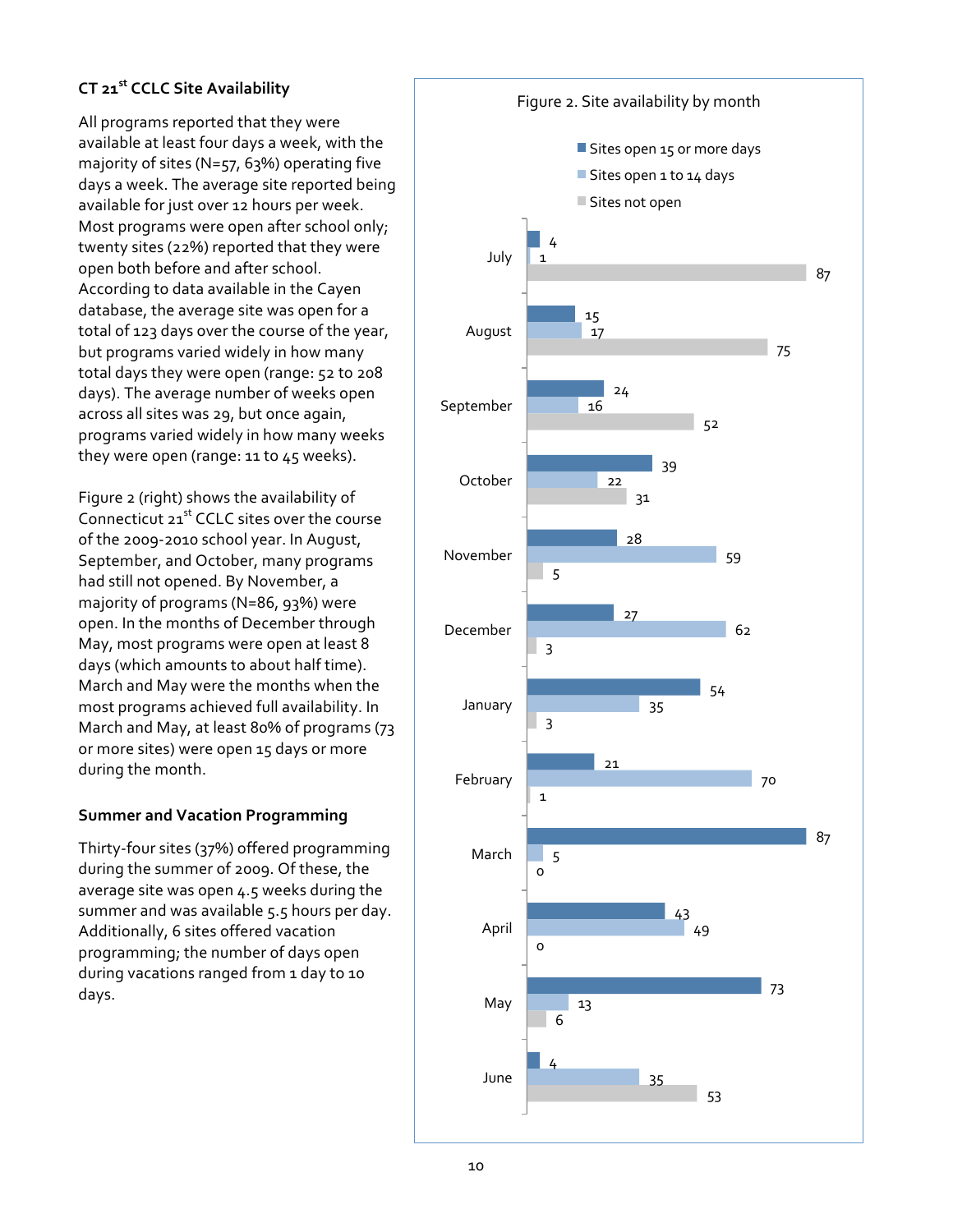#### **Participant!Attendance**

To measure the degree to which 21st CCLC sites are serving the number of youth they were expected to serve (based on the grant applications), the CSDE monitors sites' "average daily attendance." The average daily attendance for a month is calculated using the following formula:

> Total # of individual attendances in the month

Target # of youth \* Days open in the month

The 'total number of individual attendances'  $refers$  the # of individuals who attended each day summed over the course of the month.

The CSDE has established a threshold of 60% average daily attendance as the minimum level that  $21^{st}$  CCLC sites are expected to maintain.

Figure 3 (right) provides an overview of daily attendance patterns at 21<sup>st</sup> CCLC sites for each month of the 2009-2010 school year and shows the number of sites meeting or not meeting the 60% threshold in each month. As reflected in Figure 3, fewer sites met the 60% threshold during the beginning and ending months of the year. Between November and May, at least 73% (66 or more sites) had average daily attendance rates above the 60% mark. The best month was April, when the highest number of sites (N=78, 86%) met or exceeded 60% average daily attendance.

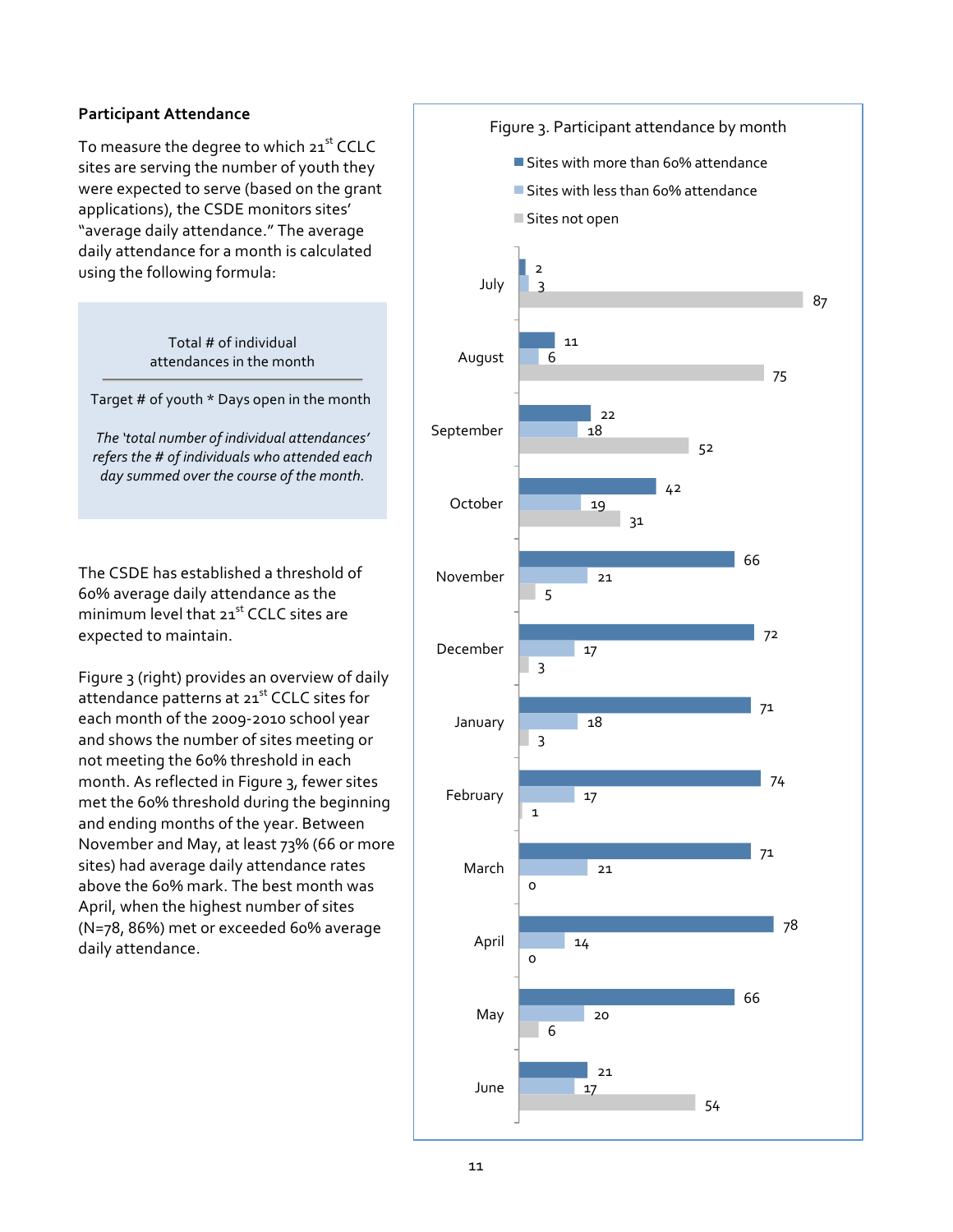### **Section Two:**

## **Description of Programming for Student Participants**

<span id="page-11-0"></span>A primary purpose of the End of Year Reports required by CSDE was to collect rich information about how 21st CCLC activities and services were implemented. These activities and services—which provide youth with opportunities for academic, enrichment, and recreation—are central to the mission of the 21<sup>st</sup> Century program. To this end, the EYR included questions about the overall goals and characteristics of each site's youth-focused programming, as well as questions about the specific services delivered in the domains of academics, enrichment, and recreation and wellness. This section summarizes the general characteristics of the programming and activities found at the sites. Included, as well, is information about the academic, enrichment, recreation, and wellness programming found at the sites.

## **Goals!of 21st!CCLC!Programming**

To gain a sense for the broad goals influencing 21<sup>st</sup> CCLC programs, the EYR provided site coordinators with a list of 10 goals and asked them to rank the goals in order of importance for their particular site. Table 2 below lists these 10 goals along with the average ranking across the 91 sites that completed the EYR.

| Table 2. Connecticut<br>21 <sup>st</sup> CCLCs' ranking of | 21 <sup>st</sup> CCLC Programming Goals (Average Rank)<br>1-Most Important, 10-Least Important                                                                                                                                                                                                                                                                                                            |
|------------------------------------------------------------|-----------------------------------------------------------------------------------------------------------------------------------------------------------------------------------------------------------------------------------------------------------------------------------------------------------------------------------------------------------------------------------------------------------|
| importance of<br>program goals                             | 1. Providing a safe and secure place for youth to be (1.86)<br>2. Developing academic skills and improving academic achievement (2.08)<br>3. Improving participants' behavior (4.55)<br>4. Developing artistic, social, and cultural awareness (4.84)<br>5. Developing physical fitness and healthy life skills, including drug use prevention (5.26)<br>6. Providing opportunities for recreation (5.88) |
|                                                            | 7. Providing leadership development opportunities for youth (6.46)<br>8. Offering opportunities for civic engagement and community services (6.98)<br>9. Supporting career exploration and development (8.22)<br>10. Promoting college or career readiness (8.57)                                                                                                                                         |

On average, the goal of "providing a safe and secure place for youth to be" was rated as being most important to  $21<sup>st</sup>$  CCLC sites. Sixty-one sites (67%) indicated that this was the most important goal on the list. Another goal that, on average, was ranked as a high priority was "developing academic skills and improving academic achievement." This result suggests that, collectively, Connecticut 21<sup>st</sup> CCLCs are aligned with the 21<sup>st</sup> CCLC program's emphasis on academic achievement. Goals that fell lower on the list of priorities included "offering opportunities for civic engagement," "supporting career exploration" and "promoting college and career readiness." Because the question was phrased such that respondents were forced to place the list in order, it is certainly possible that many 21<sup>st</sup> CCLCs actually do emphasize these goals, however, responses to the EYR suggest that other priorities may take precendence over these goals.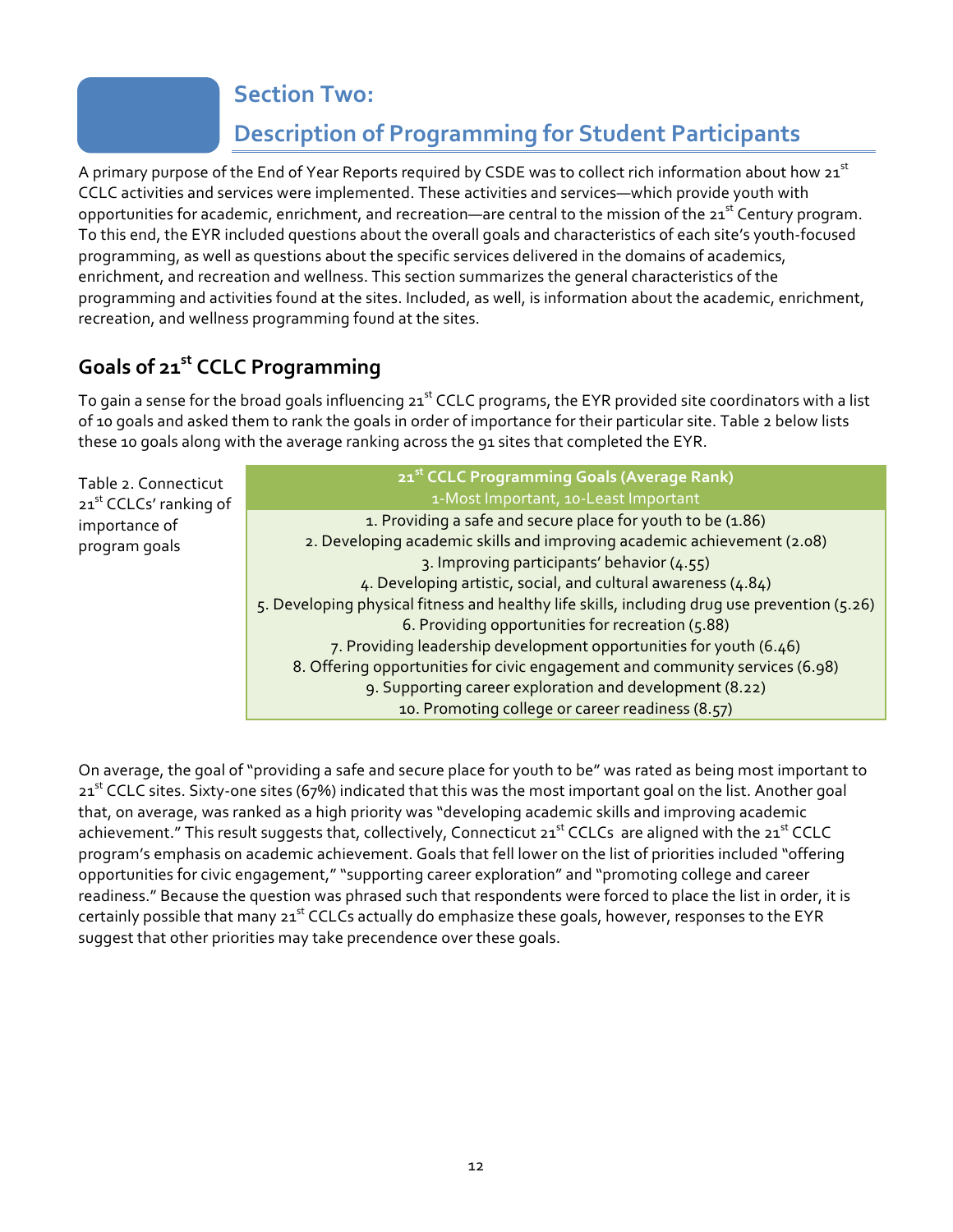### **General!Program!Characteristics**

As another means of learning about how Connecticut 21st CCLC sites are implementing their programming, the EYR included a series of questions that listed statements about after school programming and asked site coordinators to evaluate the degree to which the statement characterized programming at their particular site. The instructions for this section of the EYR stated: "To what degree does each statement characterize your programming?" Figures 4 through 9 below summarize how site coordinators responded to each statement.

Figure 4. The daily schedule remained constant from day to day. Over half of sites (N=50, 55%) said that this very much characterized their site's programming. Only a handful of sites (N=13, 14%) endorsed this statement less strongly. These results may be interpreted in a number of ways. It may be that this handful of sites planned for more day-to-day variation in the schedule or may be that these programs had more difficulty in establishing a routine schedule.





#### Figure 5. The program activities remained constant from day to day. Many programs indicated that their site was "a lot" like this statement, but 31 sites indicated their site was not as much like this, suggesting that day-to-day variation in activities is not uncommon for a portion of CT  $21^{st}$  CCLC sites.

Figure 6. Youth at this site regularly contributed to activity planning and program implementation. Compared with the characteristics discussed in Figures 4 and  $5$ , this description was less strongly endorsed by site coordinators. The majority of sites (N=38, 42%) indicated that their site fell somewhere in the middle in terms of having youth contribute to planning and implementation. This result may, in part, be associated with the fact that a majority of sites were serving younger youth. The topic of youth involvement is discussed in greater detail in subsequent sections of this report.





Figure 7. The physical space included pictures and other materials that reflect the participants and families served by **the program.** Compared to their responses regarding most other program descriptors, site coordinators were more likely to be neutral about whether the physical space for the program reflected participants and their families. Half of programs  $(N=46, 50%)$  indicated this descriptor characterized their program. These results may point to ways that some 21<sup>st</sup> CCLC can better make use of the physical space of the program to create a welcoming environment.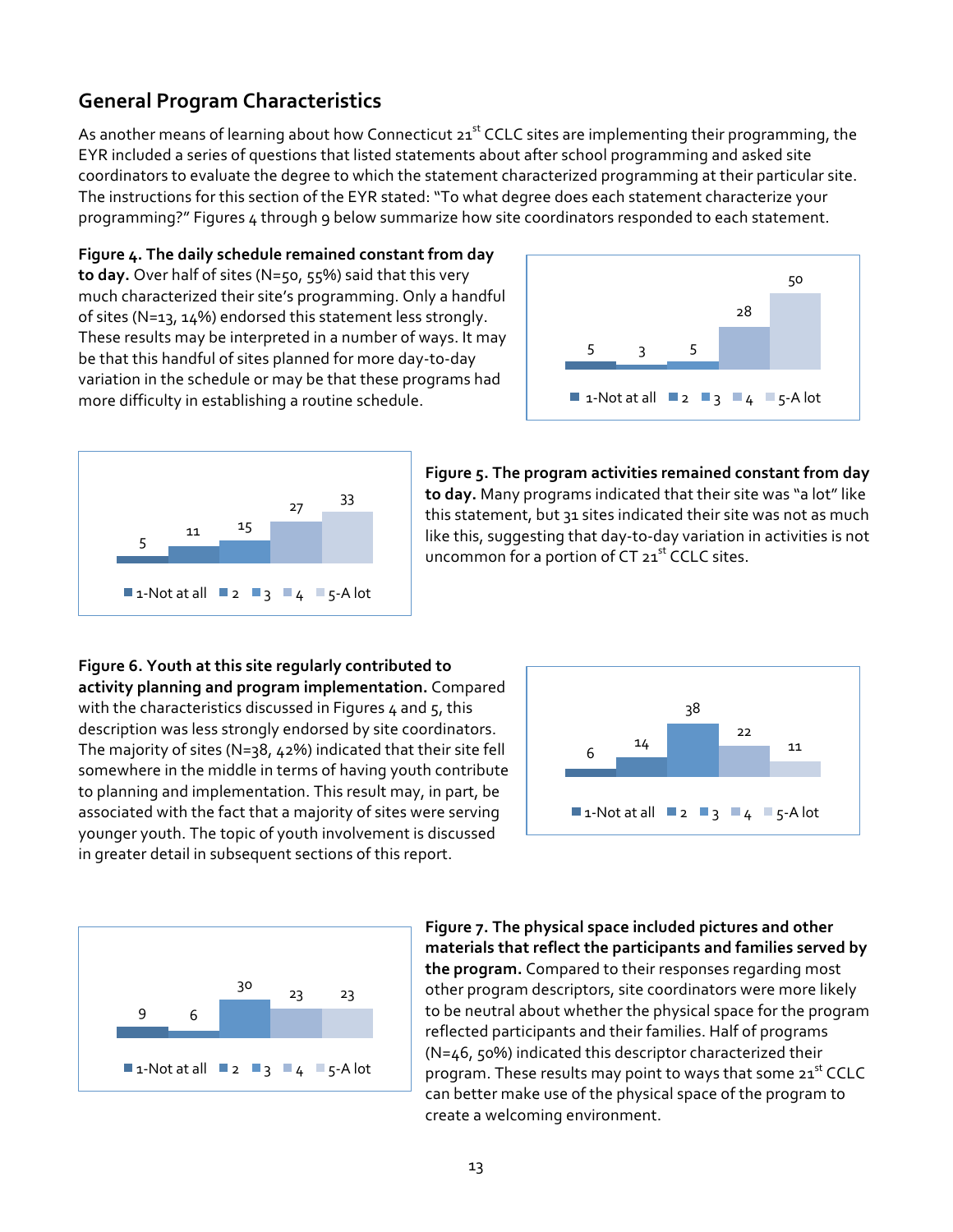Figure 8. Written materials related to the program were available in languages other than English. Programs appear to vary in the degree to which they have materials available in languages other than English. The general trend, however, suggests that  $21<sup>st</sup>$  CCLC sites in Connecticut are making materials available for participants and families who speak languages other than English.





Figure 9. When necessary, interpreters were available to communicate with students and family members who spoke **languages other than English.** Across 21<sup>st</sup> CCLC sites, there appears to be a clear trend toward sites having interpreters available. Forty site coordinators ( $44%$ ) said that their site was "a lot" like this descriptor. Less than 30% (N=26) of sites were neutral or indicated their site did not fit this description. Considered together, the results presented in Figures 8 and 9 indicate that a substantial portion of CT  $21^{st}$  CCLCs are taking into account the needs of those whose first language is something other than English.

### **Characteristics!of!21st!CCLC!Activities**

In addition to the questions about program-level characteristics discussed above, the EYR included questions about the characteristics of each site's activities, such the format of activities (e.g., individual versus group), the degree to which activities were required versus voluntary, and the degree of structure in activities.

#### **Activity!Group!Size!**

Site coordinators were asked to approximate the percent of the site's activities that fell into each format: large group, small group, and individual. Figure 10 (right) shows the percent of time that the average site spent in each activity format. Large group activities appear to be the most common format. The average site offered just over half (53%) of its activities in a large group format. However, there was also variety among programs in the use of the large group format. The average site offered  $35%$  of its activities in a small group format. Individual activities were least common. On average, sites indicated that about 12% of their activities fell into this category.

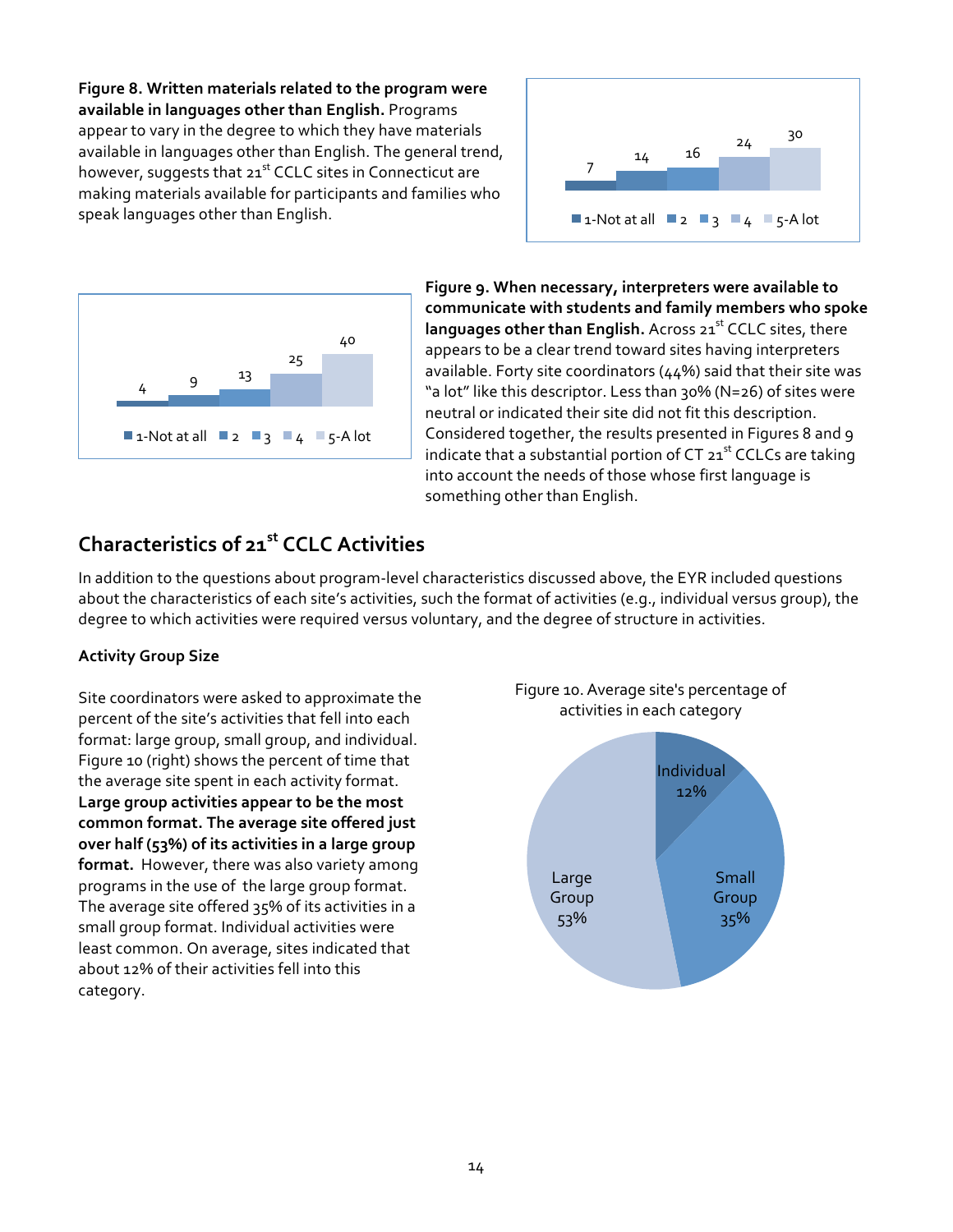#### **Activity!Descriptions**

Site coordinators responded to a series of statements about the characteristics of the activities being offered at their site. For each statement, respondents were asked to approximate how many of their site's activities fit the description.<sup>1</sup> Figures 11 through 15 below summarize the responses of the 91 Connecticut 21<sup>st</sup> CCLCs.



Figure 11. Students were able to choose whether to participate in the activity. Programs varied widely in terms of the degree to which participants selected their activities. Approximately a third of sites (N=32, 35%) said that for most or all of their activities, students chose whether to participate. Just under a third (N=27, 30%) said that approximately half of their activities were optional, and just under a third (N=28, 31%) said that a few activities were optional for participants.

Figure 12. Self-directed activities where participants assumed responsibility or took initiative for their learning needs. There was also variation in the degree to which activities were self-directed (where participants assumed responsibility or took initiative for their learning needs. Just under half of sites (N=41, 45%) indicated that few or none of their activities met this description. Thirty sites (33%) said that about half of their activities were self-directed, and twenty sites (22%) said that most or all of their activities met this description.





!!!!!!!!!!!!!!!!!!!!!!!!!!!!!!!!!!!!!!!!!!!!!!!!!!!!!!!!!!!!!!!!!!!

#### Figure 13. Activities had a formal lesson plan or structure.

Seventy sites (76%) said that most or all of their activities had a formal lesson plan or structure. A relatively small number of programs (N=21, 23%) indicated that only some or a few of their activities had a formal lesson plan. The use of lesson plans is perhaps an important indicator of the level of intentionality or purposefulness of 21<sup>st</sup> CCLC activities.

Figure 14. Activities were for boys only or for girls only. After school literature indicates that programs often carry out certain forms of social development programming (usually focused on prevention of sexual and substance use risk behaviors) in boys-only or girls-only formats. Thus, the EYR included a question about same-gender activities. Nearly half of Connecticut  $21^{st}$  CCLC sites (N=45, 49%) reported that they had no same-gendered activities. Most of the remainder (38 sites, 42%) said they offered just a few activities in this format.



<sup>&</sup>lt;sup>1</sup> Chi-square statistical tests indicate that the types of activities offered *did not* vary based on whether programs served primarily elementary, middle, or high school students.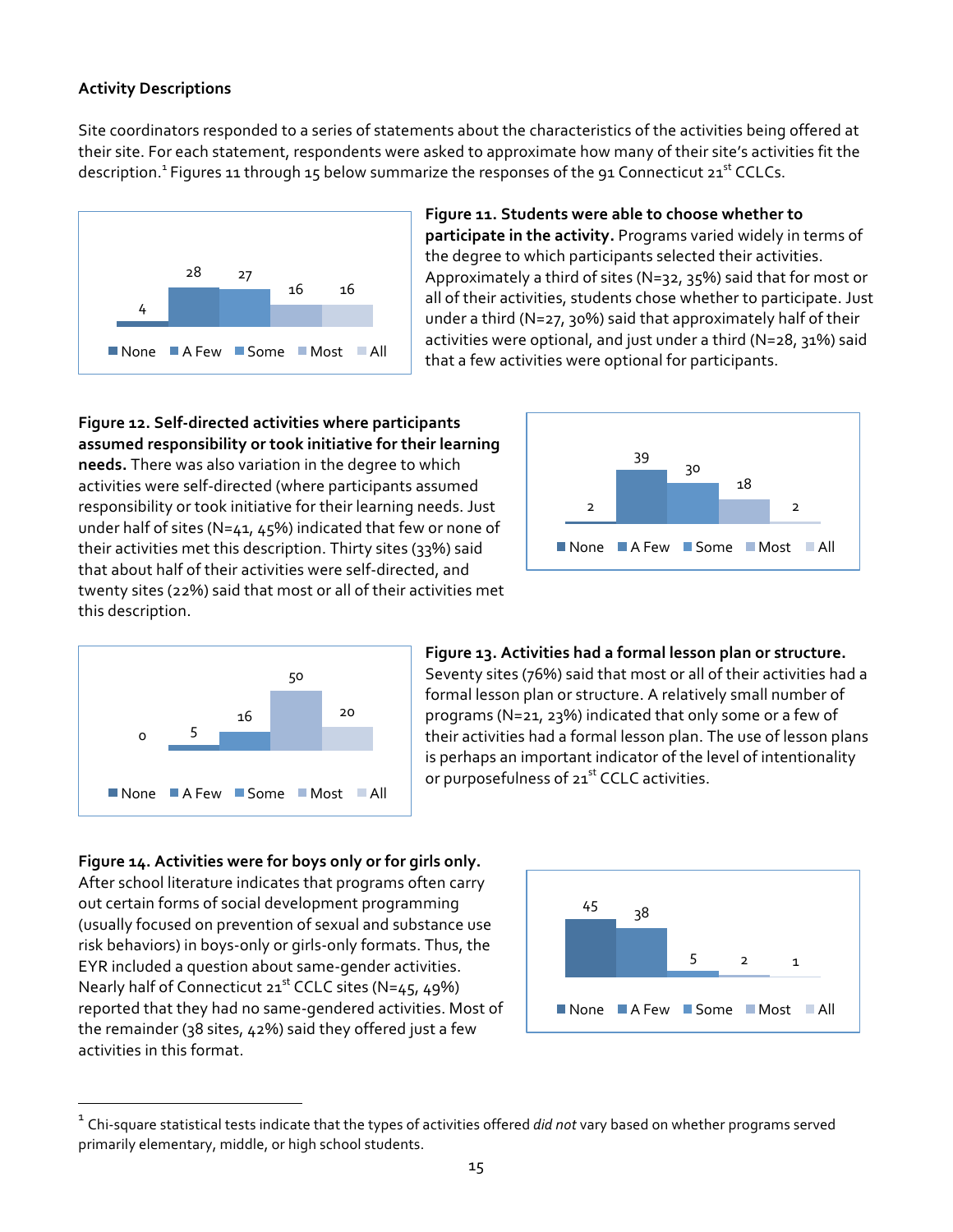

Figure 15. Activities focused on ethnic identity development, **culture, and/or diversity.** Connecticut's 21<sup>st</sup> CCLCs serve a racially, ethnically, and culturally diverse population. The majority of  $21^{st}$  CCLC sites (N=83, 91%) reported that they offered at least a few activities that focused on ethnic identity development, culture, and/or diversity. Thirty-eight sites (42%) said that some (at least half) of their activities had such a focus. Interestingly, 15 programs (16%) said that most or all of their activities incorporated a focus on ethnic identity development, culture, and diversity.

#### **Youth Involvement in Activity Planning and Implementation**

In this year's EYR, site coordinators were asked to describe how youth participants were involved in activity planning and implementation during the 2009 – 2010 school year. *Youth involvement* consists of young people's participation in and active contribution to organizational decision-making.

Eighty-four site coordinators (91%) described ways in which 21<sup>st</sup> CCLC participants were involved in the programming at their site. Seven coordinators indicated that youth were not involved, and one coordinator did not provide an answer to this question. Overall, nine categories of youth involvement were identified, and the number of responses in each category is shown in Table 3 below.

|                                                      | <b>No. of Sites</b> |
|------------------------------------------------------|---------------------|
| <b>Feedback: Giving Suggestions</b>                  | 53                  |
| <b>Choice in Activities</b>                          | 18                  |
| <b>Involvement in Activity Creation and Planning</b> | 15                  |
| Feedback: Evaluation of Activities and Programming   | 12                  |
| Youth/Student Council/Leadership Groups              | 11                  |
| Involvement in Activity Implementation               | 10                  |
| <b>Advertising Program or Events</b>                 | $\mathcal{P}$       |
| <b>Recruitment of New Participants</b>               | $\mathbf{1}$        |
| Youth Representatives on General Advisory Council    | $\mathbf{1}$        |

Table 3. Forms of youth involvement in activity planning and implementation

Many site coordinators wrote that one way in which youth were involved was providing feedback about the site's programming and operations, through either giving suggestions or providing evaluations. This feedback was solicited in a variety of ways. Forty-seven site coordinators (55% of those who reported on youth involvement at their site) indicated that youth completed **surveys**. Nineteen sites held **formal group discussions** such as focus groups, whereas 10 site coordinators reported gathering **informal verbal feedback** from participants. At 2 sites, youth participated in one-on-one interviews.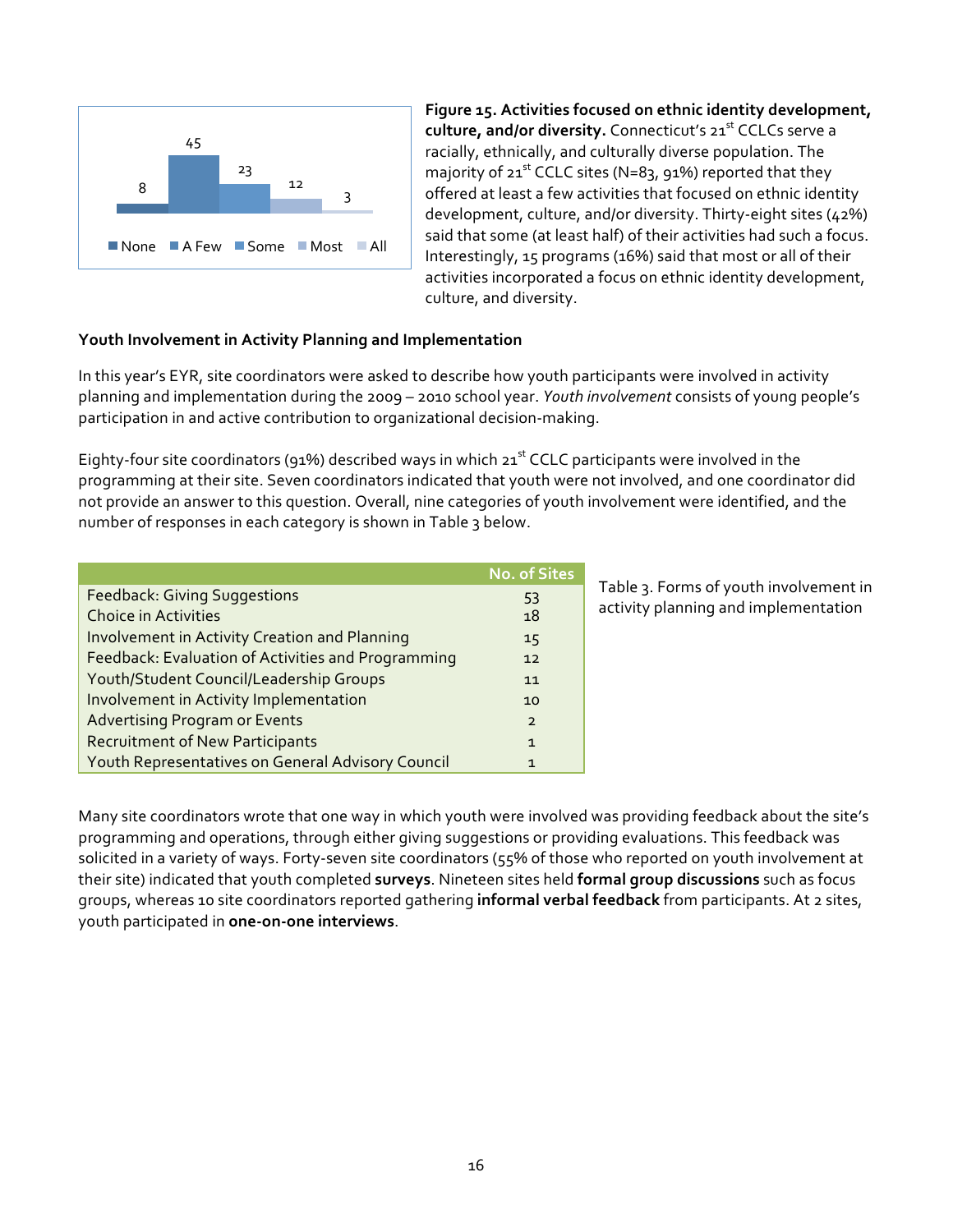### **Core Programming in Academics, Enrichment, and Recreation and Wellness**

Through their responses to the EYR, Connecticut 21<sup>st</sup> CCLCs provided information about how they delivered programming in the core domains of academics, enrichment, and recreation/wellness. Site coordinators reported how programming time was allocated across these three major areas. Figure 16 (right) shows how the average program allocated its time. On average, nearly half of programming time was dedicated to academics, and approximately a **quarter of the time was spent both on enrichment and on recreation/wellness.**

In each of these core domains, 21st CCLC sites provided a range of information about how programming was delivered, including how often activities were offered, which participants were targeted, and in what format the various activities were delivered. The "General Academics" subsection summarizes what sites reported regarding their homework help and remedial assistance. The next three subsections summarize what programs reported regarding their reading and literacy, mathematics, and science programming. The final subsection summarizes what programs reported regarding their enrichment, recreation, and wellness programming.

Figure 16. Average site's allocation of time across core programming domains



#### **General!Academics**

A primary aim of the 21<sup>st</sup> CCLC programs is to provide academic opportunities that assist students attending lowperforming schools with meeting academic achievement standards in core academic subject areas. As part of this aim, 21<sup>st</sup> CCLCs are expected to provide tutorial services in the form of homework help and remedial assistance. The EYR asked programs to describe their approach to providing these essential academic services.

#### **Staff Oversight of Academics**

Fifty-one sites (slightly over half) had a staff member designated as an education specialist or master teacher in charge of academics. At the majority of sites with such a designated person (32 of the 51), the duties were assigned to a regular staff member who also had other duties. At 9 of the sites, the education specialist or master teacher was a full time position. Another 9 sites managed these responsibilities with a part-time position and 2 sites assigned these duties to a volunteer.

#### **Homework!Help**

Research has demonstrated that students' homework completion plays a critical role in their academic success, as students who complete homework assignments have higher grades than students who do not (Cooper, Robinson, & Patall, 2006). In order for students to reap the benefits of doing homework, they must have consistently scheduled and sufficient time to complete it (Cooper *et al.*). In this year's EYR, site coordinators reported that, on average, 38 percent of academic time was spent on homework help. The percentage ranged from 5 to 100 percent. The most common answer was 50 percent. Table 4 below shows the general characteristics of how sites provided homework assistance.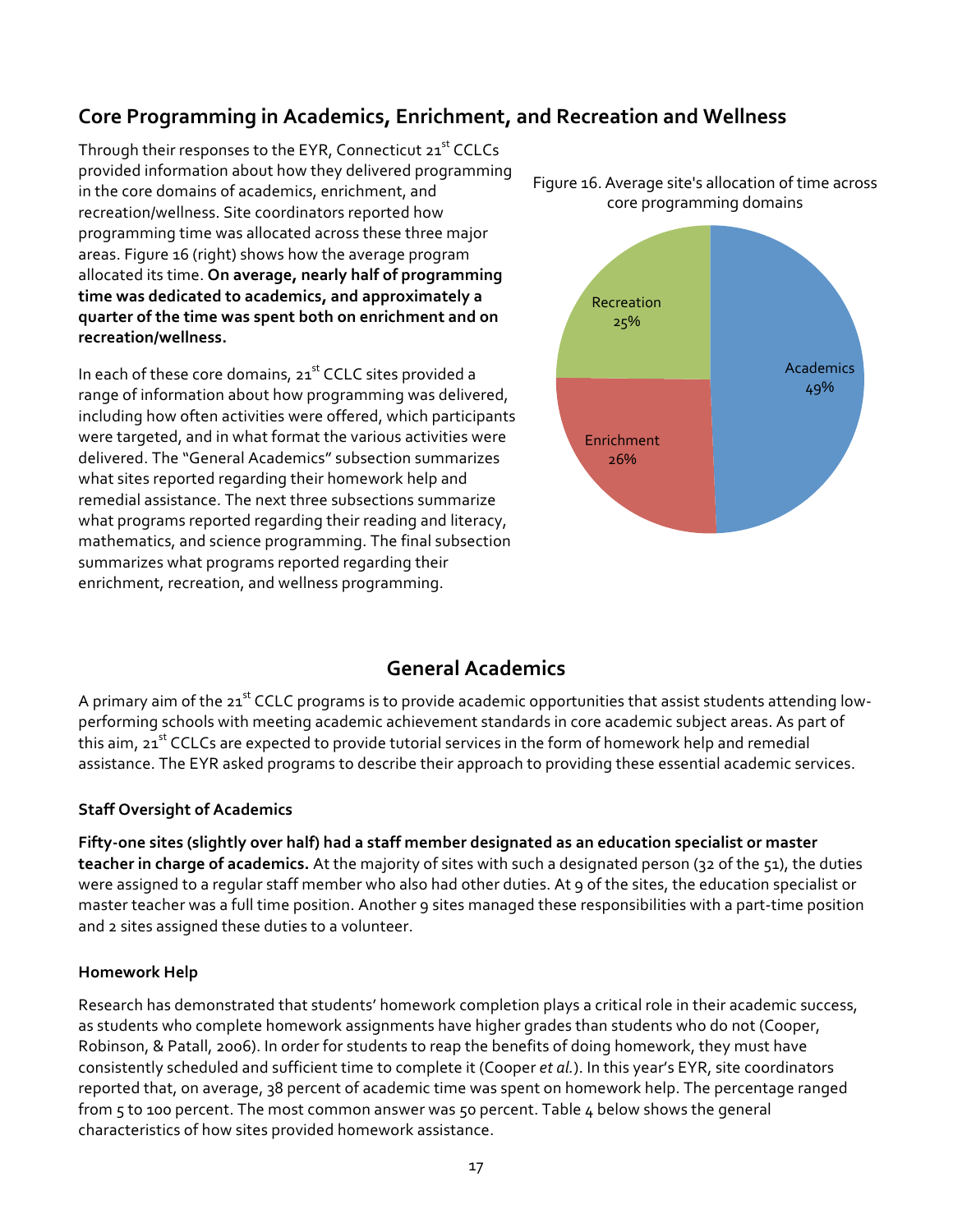Table 4. Characteristics of sites' **homework help** programming (number of sites in parentheses)

| <b>Frequency</b> | Participation            | Format                               | <b>Supervision</b>             |
|------------------|--------------------------|--------------------------------------|--------------------------------|
| Daily (85)       | <b>Required of All</b>   | <b>Small Groups of</b>               | <b>Certified Teachers (46)</b> |
| A Few Times Per  | Students (72)            | Students (43)                        | Other Paid Staff (42)          |
| Week $(7)$       | <b>Required for Some</b> | <b>Students Working</b><br>$\bullet$ | Unpaid Staff or<br>$\bullet$   |
|                  | Participants (5)         | Individually (33)                    | Volunteers (2)                 |
|                  | Optional for All         | Large Groups of                      |                                |
|                  | Participants $(5)$       | Students (11)                        |                                |

At most sites (N=85, 93%), homework help was offered every day and all students were required to attend. Most sites had students work on their homework individually (N=33, 36%) or in small groups (N=43, 47%). Most often, students were supervised by either certified teachers (N=46, 51%) or other paid staff (N=42, 46%).

#### *Activities'for'Students'Who'Completed'Their'Homework'Early*

Site coordinators also reported on the activities offered to students who completed their homework before the designated time had ended. Table 5 below provides a summary of these activities. Many sites offered more than one activity; thus, the number of sites adds up to more than 92. Silent and independent reading was the most common activity. Two-thirds of sites (N=62, 67%) required students to read silently. Reading was the only activity reported by 10 sites. Ten sites provided answers that could not be categorized (e.g., "staff made other activities available").

Table 5. Activities for students who completed their homework early

|                                                          | (% of Total) |
|----------------------------------------------------------|--------------|
| Reading: Silently & Independently                        | 62(67%)      |
| Skill-Building Activities: Worksheets, CMT prep          | 21(23%)      |
| Work on ongoing projects (schoolwork or enrichment)      | 16(17%)      |
| Academic Games: Jeopardy, Stratedice                     | 13(14%)      |
| <b>Computer Time: Academic and Enrichment Games</b>      | 13 (14%)     |
| Word Games: Word Searches, Crossword Puzzles, etc.       | 9(10%)       |
| Writing Activities: Journal Entries, Newsletter Articles | 8(9%)        |
| <b>Helping Other Students</b>                            | 6(6%)        |
| <b>Board Games and Puzzles</b>                           | 5(5%)        |
| Physical Activity: Outside or Gym Time                   | 3(3%)        |
| Arts: Drawing, Crafts Activities                         | 3(3%)        |

**No.!of!Sites!**

#### **Remedial!Assistance**

Because the 21<sup>st</sup> CCLC initiative emphasizes serving students in under-performing schools, an important element of the academic programming is its focus on students needing remedial help. **Eighty-five Connecticut 21**<sup>st</sup> CCLC sites (92%) indicated that they offered remedial assistance. On average, programs indicated that about 30 percent of their students were designated as needing remedial assistance, however, sites varied widely in the percentage of students needing remedial assistance (range: 0% to 100%).

During the 2009 – 2010 school year, sites used a variety of strategies to identify students in need of remedial assistance. Table 6 on the next page shows the number of sites utilizing each type of strategy. Site coordinators marked all of the methods used; many marked more than one and consequently the total percentage adds up to over 100.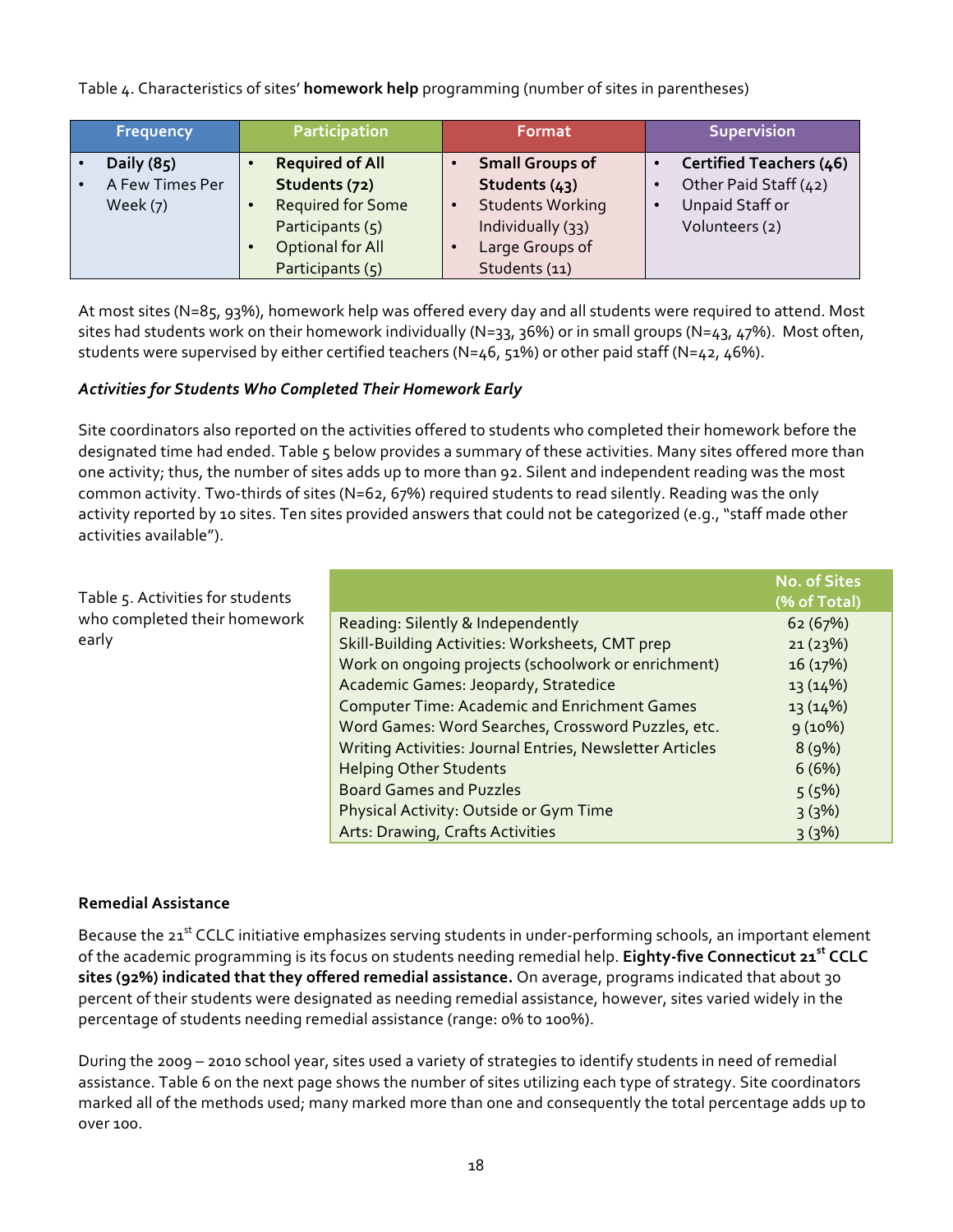|                                       |                                            | <b>No. of Sites</b> |
|---------------------------------------|--------------------------------------------|---------------------|
| Table 6. Methods used to identify     |                                            | (% of Total)        |
| students in need of remedial          | <b>Teacher Recommendations</b>             | 77 (84%)            |
| assistance. Strategies marked with an | <b>Low Test Scores</b>                     | 65(71%)             |
| asterisk (*) were those listed in the | <b>Low Grades</b>                          | 64 (69%)            |
| "other" category by some programs.    | <b>Behavior or Discipline Issues</b>       | 50(53%)             |
|                                       | Poor Homework Completion Rates             | 46 (50%)            |
|                                       | Low Family Income                          | 11(12%)             |
|                                       | *Parent Request                            | 5(5%)               |
|                                       | *Students in Special Education or Those    | 5(5%)               |
|                                       | <b>With Individualized Education Plans</b> |                     |
|                                       | *English Language Learners                 | 3(3%)               |
|                                       | *Guidance Counselor or Case Manager        | $1(1\%)$            |

Site coordinators also reported the strategies they used to address students' remedial needs. Fourteen different **types of strategies were reported.** Many sites used more than one strategy. Some of the most frequently mentioned strategies for addressing remedial needs included:

**One-on-one tutoring (32 sites).** A third of sites (35%) cited one-on-one tutoring as a means of addressing participants' needs for remedial assistance. Most responses simply mentioned tutoring but did not describe the service in detail. Ten sites indicated that teachers provided their site's one-on-one tutoring and six sites mentioned that non-teachers (such as volunteer college students) provided their tutoring.

"Students are paired with mentors from the University of New Haven who provide academic support as well as social/emotional support on a weekly basis. We had about 65 mentors from UNH this school year."

"During the academic support block, students were matched specifically with learning specialists and content area language arts and math teachers who worked with them during the day and were able to support them in the afterschool program."

"Based upon the data for each participant from report cards and CMT or CAPT records, teachers identified weaknesses and incorporated instructional strategies into the lesson plans."

"Initially students were grouped by the May DRA scores and lesson[s] addressed students ability level. They were regrouped by grade level at the end of December to facilitate CMT preparations. In mid-March, students were regrouped according to the January DRA scores."

*Differentiated instruction and data-based identification of need (24 sites).* A number of sites explained that they used data, such as students' grades and standardized test scores, to identify areas of need and develop individualized plans. Some sites  $(N=q)$  also mentioned they used student data to organize participants into specific homework groups focused on specific needs.!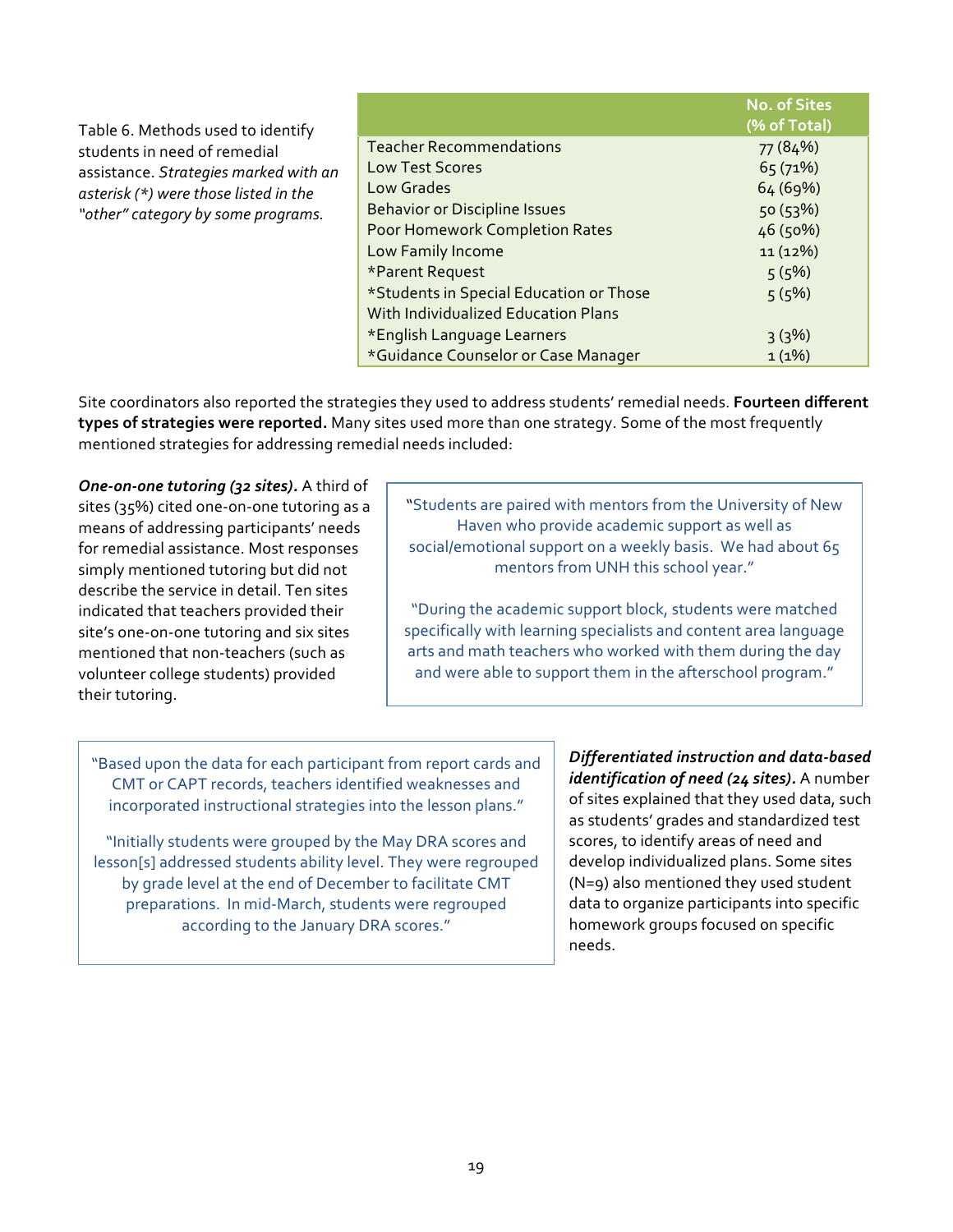In addition to the strategies already mentioned, site coordinators also reported that they used a variety of strategies to meet the remedial needs of their participants. The most commonly mentioned types of strategies are listed below, along with an example of each:

• Small group tutoring or homework groups (19 sites)

"We had small tutoring groups with a literacy teacher."

• Additional activities or tutoring (18 sites)

"The instructional consultant of the school picked the students with low reading levels to participate in our reading tutorial program. The program was twice a week for a total of three hours a week."

#### • Communication/collaboration with school staff (11 sites)

"The tutor reports to the program coordinator about students' performance. This report is also discussed with the students' home room teachers who made recommendations to enhance progress if necessary."

• Referral to other services, such as Supplemental Education Services (11 sites)

"We also worked closely with the school to ensure that these students participated in Supplemental **Education Services."** 

• Description of specific activities or programs used (6 sites)

"Some students were recommended for programs to increase academic skills at their own pace, such as the computer program, First in Math."

• Some form of parent involvement (6 sites)

"Some students and their parents participated in a Literacy Program twice a month called 'Enlighten the Mind.'"

**• Contracts or homework logs/checks (5 sites)** 

"Students were given individualized behavior plans which include receiving daily signatures from academic teachers verifying homework and progress."

**•** Extra time for homework completion (5 sites)

"Extra time was given if needed to complete homework assignments."

• Nonspecific "extra help" with homework (4 sites)

"We partnered with the school's Homework Club to provide extra homework assistance when needed."

- **Peer mentors/tutors/helpers (3 sites)**
- Help with overall study skills and strategies (2 sites)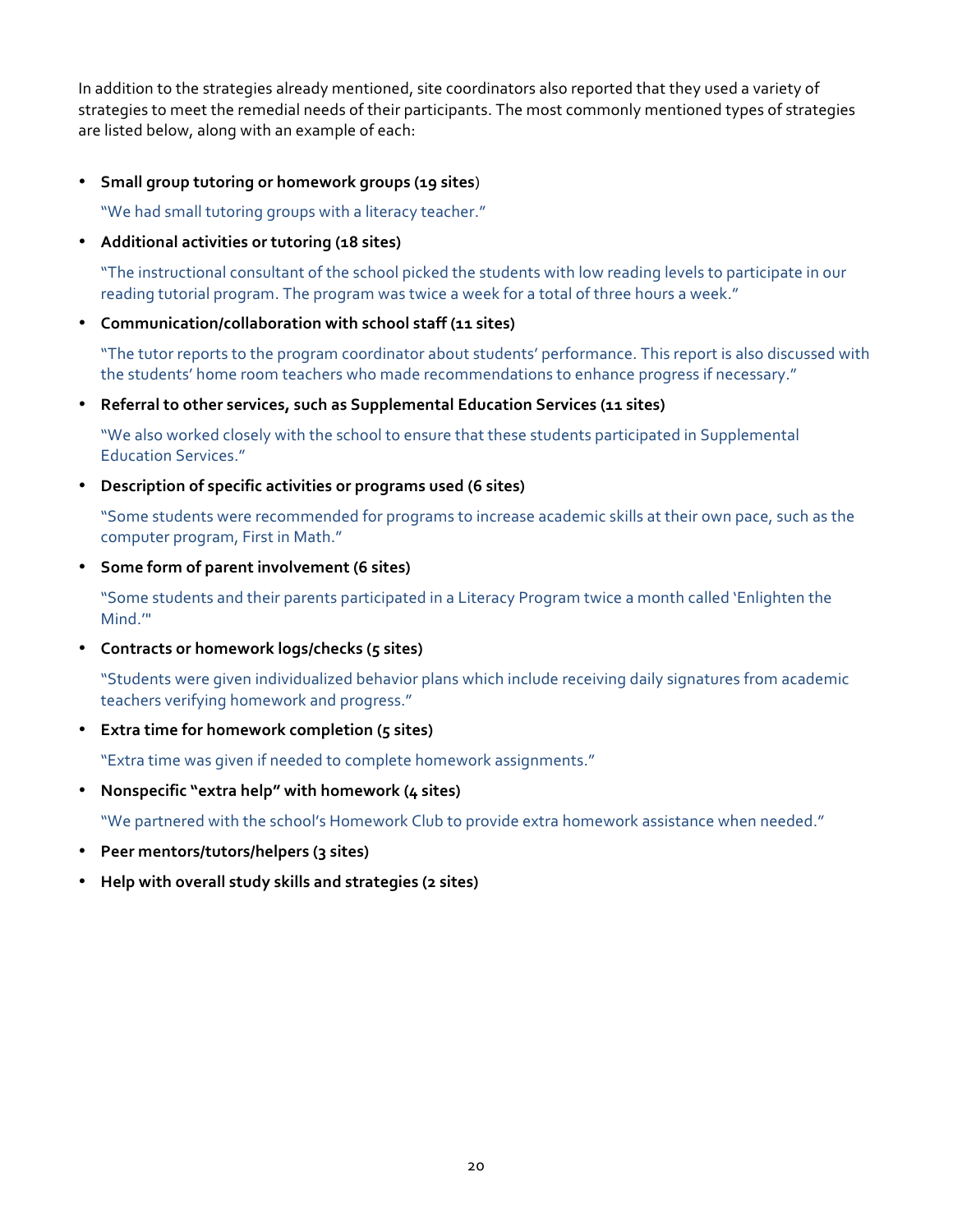### **Reading!and!Literacy!Programming**

As part of their academic offerings, 21st CCLC grantees are required to provide literacy-focused activities, which the Connecticut State Department of Education (2008) defines as including reading, writing, listening, speaking, viewing, and presenting. During the 2009 – 2010 academic year, 85 (93%) sites offered programming specifically devoted to reading and literacy; 6 did not. Table 7 below gives an overview of sites' reading and literacy programming.

Table 7. Overview of sites' reading and literacy programming<sup>2</sup>

| Frequency                  | <b>Participation</b>                           | <b>Type of Programming</b>  |
|----------------------------|------------------------------------------------|-----------------------------|
| Daily $(35)$               | <b>Required of All Students (64)</b>           | Instruction (17)            |
| A Few Times Per Week (37)  | <b>Students Choose Whether to</b><br>$\bullet$ | Enrichment (14)             |
| Weekly (9)                 | Participate (20)                               | <b>Both Instruction and</b> |
| Monthly (2)                |                                                | Enrichment (52)             |
| A Few Times a Semester (1) |                                                |                             |
|                            |                                                |                             |
|                            |                                                |                             |

Most sites provided reading and literacy activities either daily (N=35, 38%) or a few times a week (N=37, 41%). Over 70% of sites (N=64) required participation in their reading and literacy activities. At most sites (N=52, 57%), participants were required to attend reading and literacy activities that were a combination of instruction and enrichment, and these activities happened at least a few times a week. Site coordinators also were asked about the content of their reading and literacy programming. Some sites (N=38, 41%) used a packaged, research-based program for their literacy activities. Examples include KidzLit, Spiral up Phonics, and Readers' Theater. Some sites also utilized computer-based literacy activities including Lexia reading software and Test Prep Fun.

#### Highlights that CT 21<sup>st</sup> CCLC Site Coordinators shared about their reading and literacy programming:

"Students in fifth through eighth grades studied the lives and styles of artists/book illustrators. As a culminating lesson, students used these inspirations to create original works of art. Sixth and seventh grade students read and studied plays by a variety of playwrights. They then worked in small groups to create their own plays. Students were able to design props and backdrops and perform their plays in front of an audience."

"Each participant chose a book from a pool of over 500 books donated to the program by the Village for Children and Families. Students read and discussed books with staff prior to the event. During the event, students read to their parents, and parents read to their children using the book they chose. Staff, students and parents had a great celebration and shared the delicious food and drinks provided by both staff and parents. Each participant, including students and parents, walked away with the book that they read."

"Some of our students had the opportunity to receive tutoring online with tutors across seas. Many of these students enjoyed talking to their tutors online and learning from people from India and other countries. Many times we could not get them off of their headsets."

"Because this is a high school program, many students that have trouble reading were embarrassed, and therefore tended to not ask for help. The smaller class sizes and individualized instruction made it easier for students to ask for help and receive help tailored to their specific needs and interests."

!!!!!!!!!!!!!!!!!!!!!!!!!!!!!!!!!!!!!!!!!!!!!!!!!!!!!!!!!!!!!!!!!!!

<sup>&</sup>lt;sup>2</sup> Respondents were not required to answer questions about participation and type of programming; therefore, these variables are sometimes missing responses for some sites.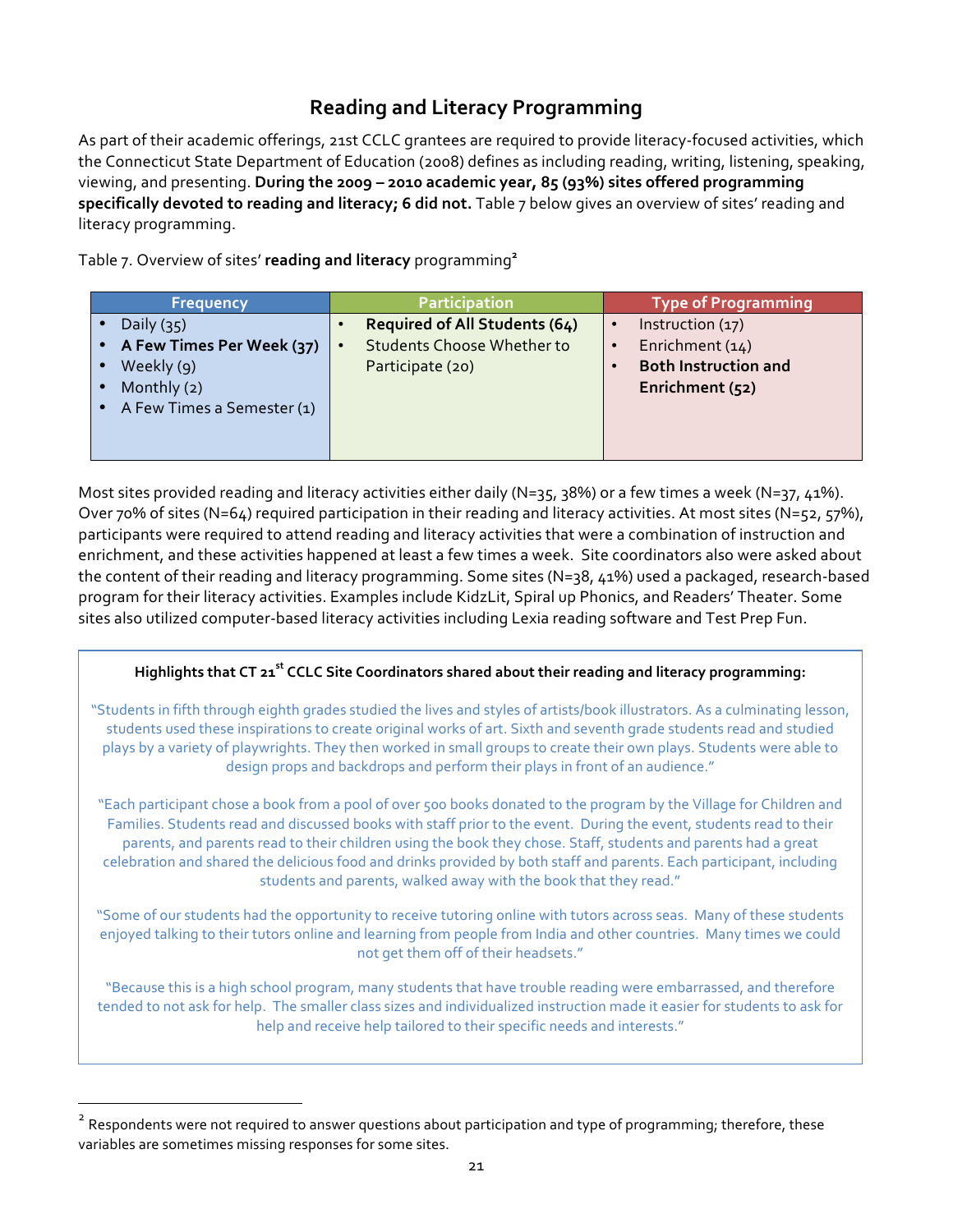### **Mathematics!Programming**

As a core academic subject, mathematics is expected to be a focus of 21<sup>st</sup> CCLC academic programming. **During** the 2009 – 2010 school year, 75 sites (85%) offered programming focused specifically on math, whereas 16 did not. Table 8 below gives an overview of sites' math-focused programming.

Table 8. Overview of sites' mathematics programming

**Table!of!Contents**

| <b>Frequency</b>           | <b>Participation</b>              |           | <b>Type of Programming</b>  |
|----------------------------|-----------------------------------|-----------|-----------------------------|
| Daily $(24)$               | Required of All Students (43)     | $\bullet$ | Instruction (12)            |
| A Few Times Per Week (40)  | <b>Students Choose Whether to</b> | $\bullet$ | Enrichment (15)             |
| Weekly (7)                 | Participate (33)                  |           | <b>Both Instruction and</b> |
| Monthly $(4)$              |                                   |           | Enrichment (49)             |
| A Few Times a Semester (1) |                                   |           |                             |

At most sites (N=40, 44%), participants attended math activities a few times per week. About half of sites (N=43, 47%) required participation in mathematics programming. For most sites (N=49, 54%), the mathematics activities included a combination of instruction and enrichment. Site coordinators were also asked about the content of their mathematics programming. Some sites (N=39, 43%) used a packaged, research-based program for their math-focused programming. Examples include Apangea Math, Fast Math, KidzMath, Dimension, Mathletics, Math Explorer, and Everyday Math. Some sites also used math-focused computer programs, such as Test Prep Fun and ALEKS.

#### Highlights that CT 21<sup>st</sup> CCLC Site Coordinators shared about their mathematics programming:

"Dimension M is a program developed by Tabula Digita. It is a web based educational video game that is standards based and researched driven. The mission is to engage students so they concentrate on strengthening their math skills. This was such a great program and we could not get our kids off the computers. Our students participated in the national Dimension M conference and played against students all over the country and 2 of our students placed 1st and 2nd in their divisions. We also held a 'battle' of students versus parents. The parents were able to participate and get in on the fun."

"We've played Math Boggle and awarded points for the trickiest equations, solved Math riddles as session openers, and practiced fractions by polling our classmates to see who likes various kinds of pizza -- and drew posters to represent our findings. The students worked weekly on ALEKS, our Math software program, to complete, progress and add 'pieces' to their 'pies.' For every 4 topics mastered, the students received a raffle ticket, redeemable at the end of the year celebration."

"The students became detectives and learned how to do blood spatter, finger printing, foot print casting, and many more exciting activities. Each student learned forensic skills to be able to solve a cumulative activity involving a crime scene. This program is loaded with math, science, and engineering skills."

"Kidz Math is a nationally recognized curriculum focused on numeracy. It comes with various games which supports students to strengthen their math skills in addition, subtraction, division and multiplication."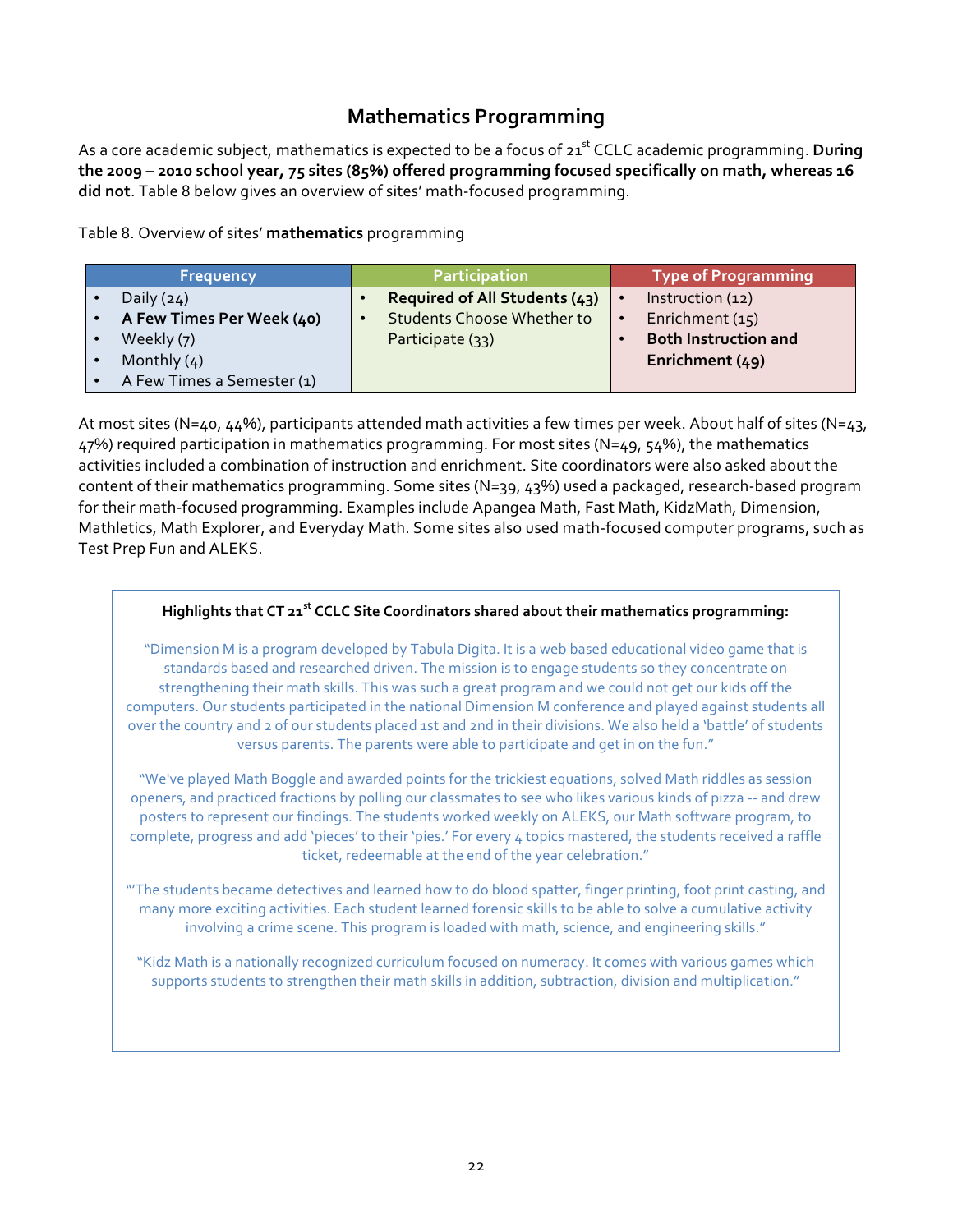### **Science Programming**

As a core academic subject, science was included in the programming domains that site coordinators were asked to describe. Seventy sites (76 %) offered science-focused programming during the 2009 - 2010 school year; 21 did not. Table 9 below gives an overview of what sites reported about their science programming.

Table 9. Overview of sites' **science** programming

| <b>Frequency</b>           | <b>Participation</b>                           | <b>Type of Programming</b>  |
|----------------------------|------------------------------------------------|-----------------------------|
| Daily (8)                  | <b>Required of All Students (40)</b>           | Instruction $(5)$           |
| A Few Times Per Week (21)  | <b>Students Choose Whether to</b><br>$\bullet$ | Enrichment (22)             |
| Weekly $(23)$              | Participate (30)                               | <b>Both Instruction and</b> |
| Monthly (2)                |                                                | Enrichment $(43)$           |
| A Few Times a Semester (1) |                                                |                             |

At most sites, science programming occurred at least on a weekly basis and students were required to attend. Most programming was a combination of both instruction and enrichment. Site coordinators also were asked about the content of their science programming. Some sites (33%) used a packaged, research-based program for their science-focused programming. Examples include Science Explorers, Hands on Science, Little Scientist, and Mad Science. Some sites brought in outside providers such as the Children's Science Museum, or participated in competitions like Invention Convention.

### Highlights that CT 21<sup>st</sup> CCLC Site Coordinators shared about their science programming: "Students in the World in Motion class were able to build Fuel Cell cars and compete with peers. One of our most behaviorally challenged students was able to design the fastest and well-structured car. He was proud of his work and has continued to show improvement in his behavior." "The Environmental Leaders Club focused on what sustainability is, how sustainable our school is and what we can do to make ourselves more sustainable. Students focused on creating school-wide action plans in the areas of waste management, energy use, and sustainable site design. Furthermore, they took their proposals and outside presentations to their peers and community, and presented at the 'CT Future Problem Solvers Seminar,' whose theme was 'Building Green.'" "Students in grades 5-8 who participated in the Science Club decided on a problem and did research to investigate it. The Scientific Method was applied and a display board was created to demonstrate the process. Students were selected to represent our site in the city wide Science Fair. 42% of the projects that were submitted by 21st Century students won the school Science Fair. Of those projects, 80% of them placed 1st – 3rd in the City-Wide Science Fair." "In a demonstration of Bernoulli's Principle (Air Ball), students first learned about the scientific method. The students were then asked, 'how can you move a table-tennis ball from one cup to the other without touching the ball, touching the cups, or using any tools or materials?' Students gave ideas on how it could be done and started conducting experiments. Students then looked at what worked and didn't work. This activity brought excitement to many students when they tried blowing the ball from one cup to another. Students then tested how far they could get the cups apart. Students were able to draw conclusions that blowing a short, hard gust of air at an angle toward the ball would push the ball from one cup to another."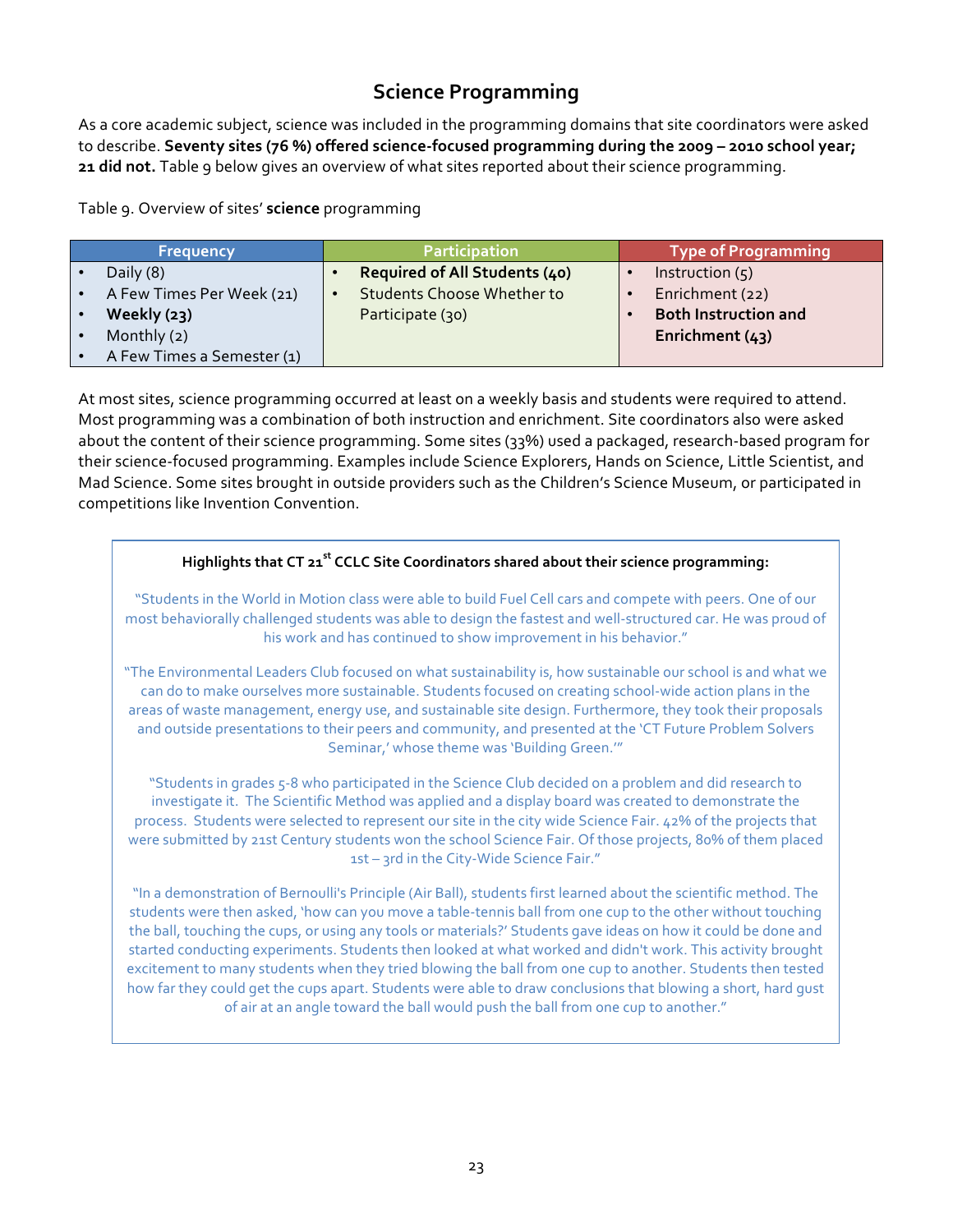### **General Enrichment, Recreation, and Wellness**

In addition to academic programming,  $21^{st}$  CCLC grantees must provide a broad array of additional activities and services. Enrichment activities may include arts-related programming, entrepreneurial education, and character education, such as programming focused on participants' social and emotional development. These activities should be designed to reinforce and compliment the regular academic program of participating students. This year's EYR included questions about whether, and how often, sites provided certain categories or types of general enrichment, recreation, and wellness activities.

#### **Enrichment Programming**

Figure 17 below shows how often sites provided a variety of enrichment-focused programming, including computer time, vocational programming, service learning opportunities, mentoring, arts, and other types of programming.!



According to the information reported in Figure 17, CT 21st CCLC sites were more likely to offer frequent (at least weekly) enrichment activities focused on computers and the arts. At least two thirds of sites reported offering computer and arts activities one or more times per week. Mentoring and service learning activities were included by at least 70 sites (77%), however, these types of enrichment were more likely to occur on a less frequent basis. It is noteworthy that vocational programming was least commonly available. Almost half of programs (N=44, 48%) did not include vocational programming at all. An additional quarter of programs (N=25, 27%) made such activities available just a few times a year.

#### **Social!Development**

Alongside its focus on academics, the  $21<sup>st</sup>$  CCLC program emphasizes the importance of young people's access to a range of opportunities that support their holistic development, including social and emotional development. The afterschool literature suggests that high quality, social development-focused, afterschool programming is important for promoting both academic achievement and social/emotional development (Durlak & Weissberg, 2007). Thus, social development programming was an important dimension to assess in evaluating Connecticut's 21<sup>st</sup> CCLCs. During the 2009 – 2010 school year, 72 sites (79%) offered activities specifically focused on social development. Of these sites, 62 used a specific curriculum, whereas 10 sites created their own activities. Twenty sites (22%) did not offer activities specifically focused on social development. Thirty-eight sites (40%) offered this programming separately for boys and girls.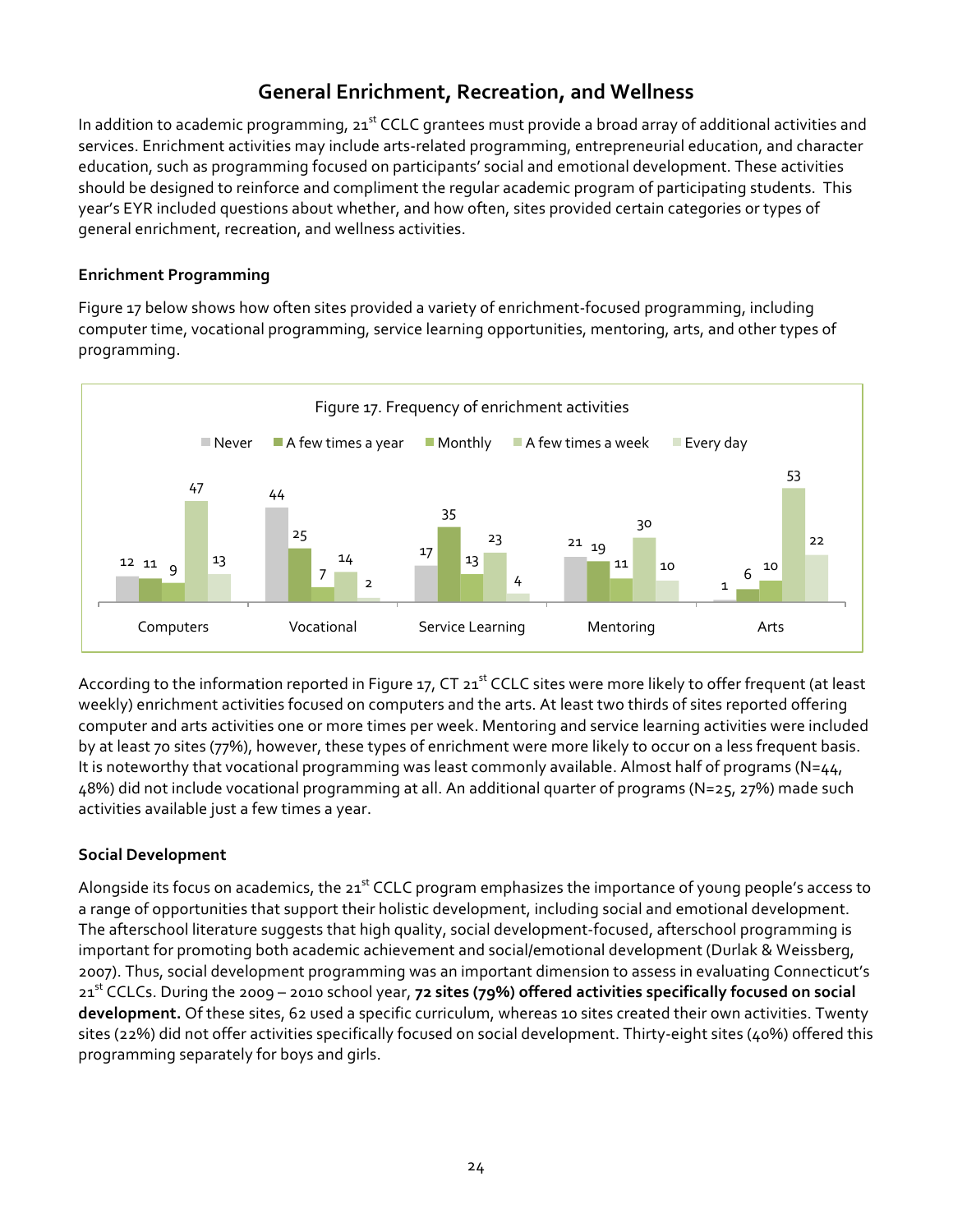#### **Recreation!and!Wellness**

Although 21<sup>st</sup> CCLC programming emphasizes academics, Centers are expected to provide opportunities for physical activity, recreation, and health and wellness. Figure 18 below shows how often sites provided recreational and wellness programming, including physically active games, other types of games, and nutrition/health/prevention programs.



A large percentage of sites (N=43, 47%) offered physically active games every day. Most of the remaining sites (N=38, 42%) included physical activities a few times a week. A substantial proportion of programs (N=54, 59%) included nutrition, health, or prevention activities at least weekly if not more often.

#### **Snacks**

Nutrition is an important component of after school participants' overall wellness and offering snacks to participants is one way to promote wellness. **Eighty-four sites (91%) offered snacks for participants**. Fifty-two sites (56%) received federal reimbursement, whereas 28 sites (30%) used their own funds for snacks. Four sites (4%) funded snacks through donations, and 4 other sites used school funds. These numbers add up to more than 84 because sites could select more than one funding source for snacks.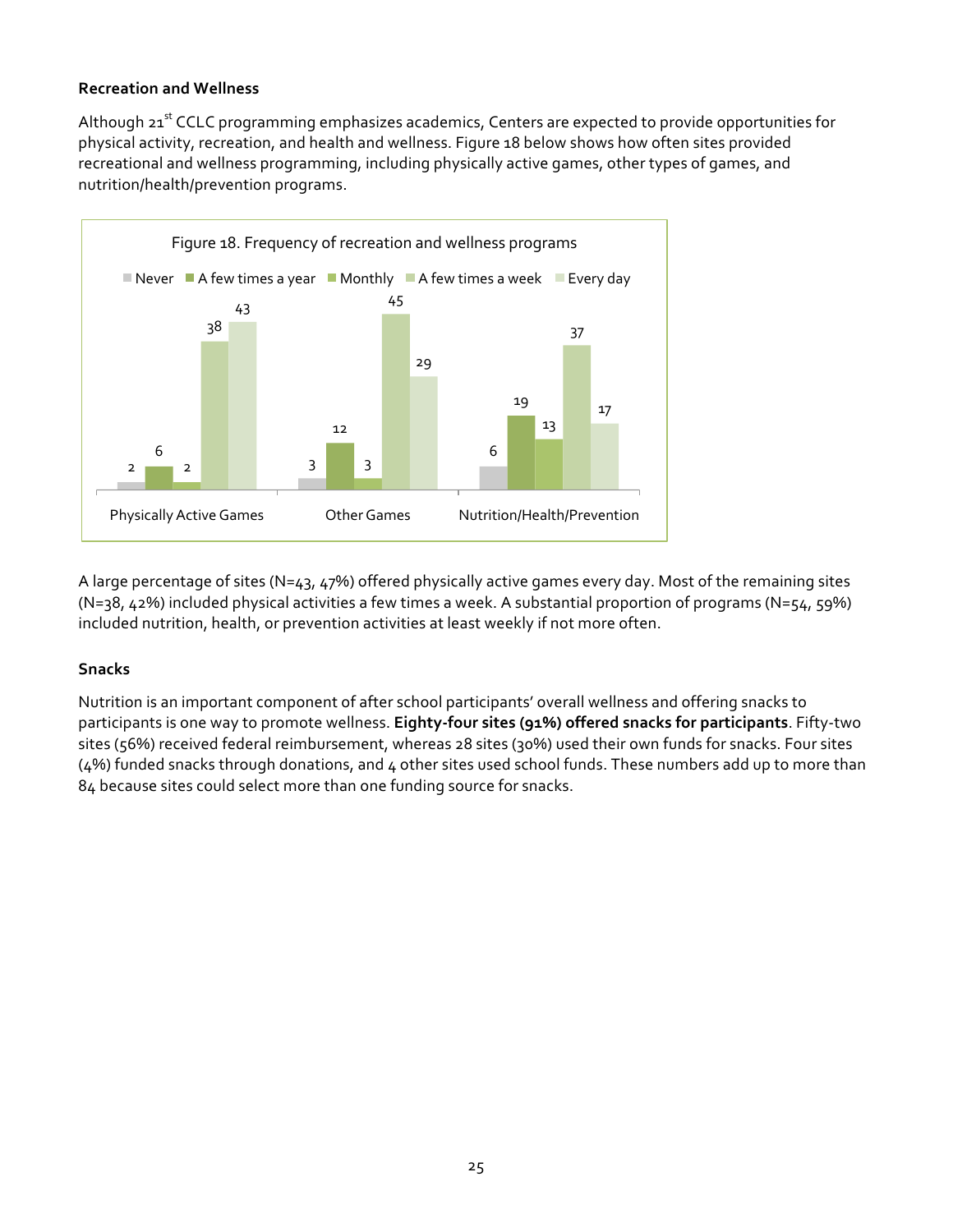### **Section Three:**

## **Parent and Family Programming**

<span id="page-25-0"></span>In addition to providing student-focused activities, 21<sup>st</sup> CCLC sites are required to involve students' parents and families in their programs. The parent/family involvement component of  $21<sup>st</sup>$  CCLC programming includes providing direct services to parents (e.g., family literacy activities, opportunities for parent educational development), as well as promoting parents' involvement in both their child's school and the after school program. 21<sup>st</sup> CCLC legislation explicitly requires centers to provide families with "opportunities for literacy and related educational development" (Elementary and Secondary Education Act). The importance of parent and family involvement is reflected in the fact that Connecticut 21<sup>st</sup> CCLCs are required to allocate a portion of their budget for this purpose.

### **Parent!and!Family Coordinators**

Sites were asked to report whether they had a designated person responsible for parent and family involvement. **Fifty-two sites (57%) reported that they had a parent/family coordinator.** At most of these 52 sites (N=32; 62%), the parent/family coordinator duties were assigned to a staff member who had other regular responsibilities as well. At another 10 sites (11%), the parent/family coordinator was the site coordinator or building director. At 12 sites (23%), this responsibility was managed with a part-time position. Four sites (8%) dedicated a full-time position to these responsibilities, and 4 other sites (8%), relied upon a volunteer to serve as family/parent coordinator.

### **Communicating!with!Parents!and!Families**

This year's EYR included questions about the methods that sites used to get in touch with parents in order to develop relationships, share information about the participating child, and provide information about programming available at the site. Site coordinators were provided with a list of six strategies and were asked to indicate whether their site used each strategy. They were provided with an option to list "other" methods not in the original answer choices. Table 10 below shows a summary of site coordinators' responses.

|                                         | No. of Sites<br>(% of Total) |
|-----------------------------------------|------------------------------|
| Relayed Information through Participant | 89 (97%)                     |
| Spoke to Parents in Person              | 88 (96%)                     |
| Talked to Parents over the Phone        | 73 (79%)                     |
| <b>Mailed Information to Parents</b>    | 61 (66%)                     |
| <b>Provided Information Online</b>      | 37 (40%)                     |
| <b>Emailed Information to Parents</b>   | 19 (21%)                     |
| Other                                   | 27(30%)                      |

At most sites, staff relayed information through the participating child and spoke to parents in person. Staff members also commonly spoke with parents over the phone or mailed information to them. Less commonly used strategies included making information available online (such as through a website) or emailing information to parents and families. Under the "other" option, 9 site coordinators (10%) mentioned posting programming information at the school site (e.g., on a bulletin board), 5 reported using a phone system such as ConnectEd or Parent Link, and 4 listed open

houses. Three site coordinators reported that they relayed information through the Parent/Teacher Organization at the partner school. At two sites, information was provided at Parent/Teacher conferences, and another two site coordinators mentioned participating in all school events (including conferences). Finally, one site had information included in communications sent through the partner school, and one site relayed information through personal visits to students' homes.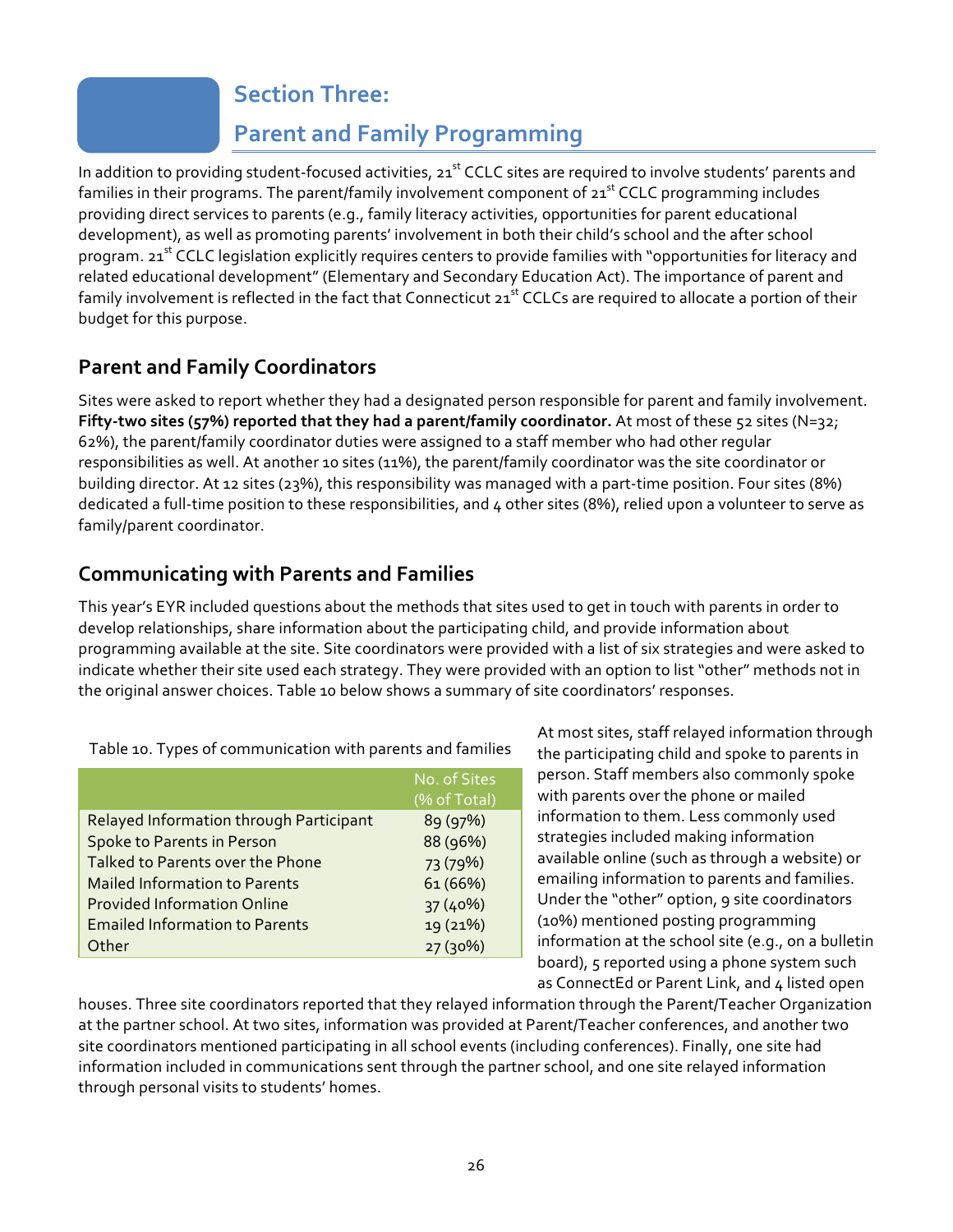

In addition to reporting whether they used certain methods, site coordinators also reported **how often** they, or someone from their site, used particular methods. Figure 19 to the left shows how often various parent communication strategies were used. Sites varied in the degree to which they used most strategies. However, there was a consistent trend of sites holding meetings or events for parents once or twice a month

### **Events for Parents and Families**

Beyond simply communicating with parents and families,  $21<sup>st</sup>$  CCLC sites are expected to provide programming specifically targeting the needs of parents. In this year's EYR, site coordinators reported how often they provided five different types of family and parent events. They could also write in events under the "other" category). Figure 20 (right) summarizes how sites varied in terms of how often the offered various parent and family events. It is noteworthy that parent **advisory!councils!and!adult!education!were!** never used by a large percentage of programs. Across all types of parent activities, most sites offered each of the activities a few times a year.

Nineteen site coordinators (21%) also reported "other" types of events and activities in their parent and family programming. "Other" types of events included community resources referrals, food and clothing banks/drives, technology workshops, art exhibits, recognition of a parent of the month, and parent participation in student activities.

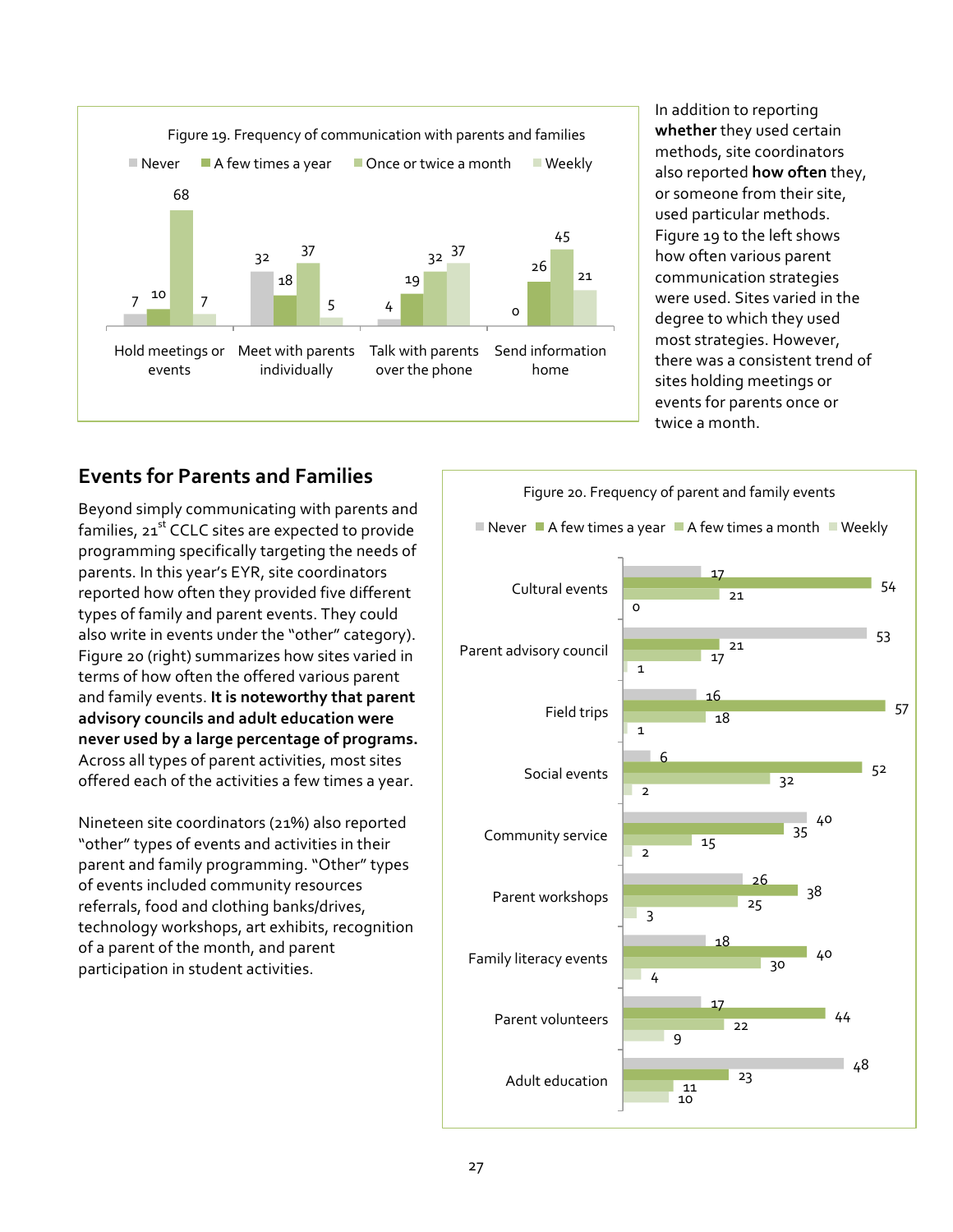### Parent and Family Funding from the 21<sup>st</sup> CCLC Grant

Each 21st CCLC site is provided funding specifically for parent involvement. This year's EYR included a question asking site coordinators to describe how these funds were used during the 2009 - 2010 school year. Grant-

funded activities for parents and families fell into four **broad categories**: on-site events for families that included both parents and children and sometimes siblings; parentonly events; off-site events for families, including both parents and children; and materials and supplies for parentand family-focused programming. Table 11 (right) shows the number of site coordinators mentioning each type of activity. Three site coordinators reported not using the funds for this purpose during the 2009 - 2010 school year.

#### Table 11. Use of family/parent funds

|                               | <b>No. of Sites</b><br>(% of Total) |
|-------------------------------|-------------------------------------|
| On-site events for families   | 58 (64%)                            |
| Parent-only events            | 34 (37%)                            |
| Off-site events for families  | 25(27%)                             |
| <b>Materials and supplies</b> | 10(11%)                             |

#### **On-site events for families**

The majority of sites (N=58, 63%) used grant funds to provide activities and events for families at the 21<sup>st</sup> Century Community Learning Center site. Often, these funds were used to purchase materials and supplies specifically for these events, such as food, raffle prizes, and books for literacy nights. For example, one site coordinator wrote: "The funds went towards monthly parent/family events at the school. The funds paid for food/beverages for parents, a Spanish translator, raffle prizes and professional speakers/guests."

#### **Off-site events for families**

Many sites (N=25, 27%) used funds for off-site activities, such as field trips or events held at local venues such as parks. Sites were able to pay parents as chaperones on field trips or provide tickets to events and locations, such as museums, for parents and children to attend or visit. For example, one site coordinator wrote: "We tried to introduce families to new cultural experiences. We took our families to Mystic Aquarium, Circle-Line Cruise and a Broadway Show. Many of our families would not have experienced any of these events if we did not provide the opportunity."

#### **Parent-only events**

Many sites (N=34, 37%) provided events for parents only, including various types of classes, speakers, and workshops. For these events, funds were used to pay speakers and presenters as well as to provide refreshments and meals, transportation to the events, childcare for parents, and materials such as notebook and handouts. Some parent-only events focused on the parents' role in their children's lives, whereas other sites hosted parent-only events that focused on the development and needs of the parents themselves. For example, **7 sites provided English as a Second Language** classes for parents. Other sites provided speakers and workshops related to other topics such as technology.

"We hosted four parent night events with a local agency. They provided the speaker while we provided the location, meal, and babysitting services. The topics were based on how to communicate with your teenager."

"Parents attended nine hours of instructions and upon completion received a free computer for their home with two years of free Internet."

#### **Materials and supplies**

At 10 sites, these funds were used for general materials and supplies (rather than for supplies for specific events). This included **supplies for communications to parents** (such as for the production of a parent newsletter), as well as other types of supplies, such as the purchase of a cell phone for communicating with parents.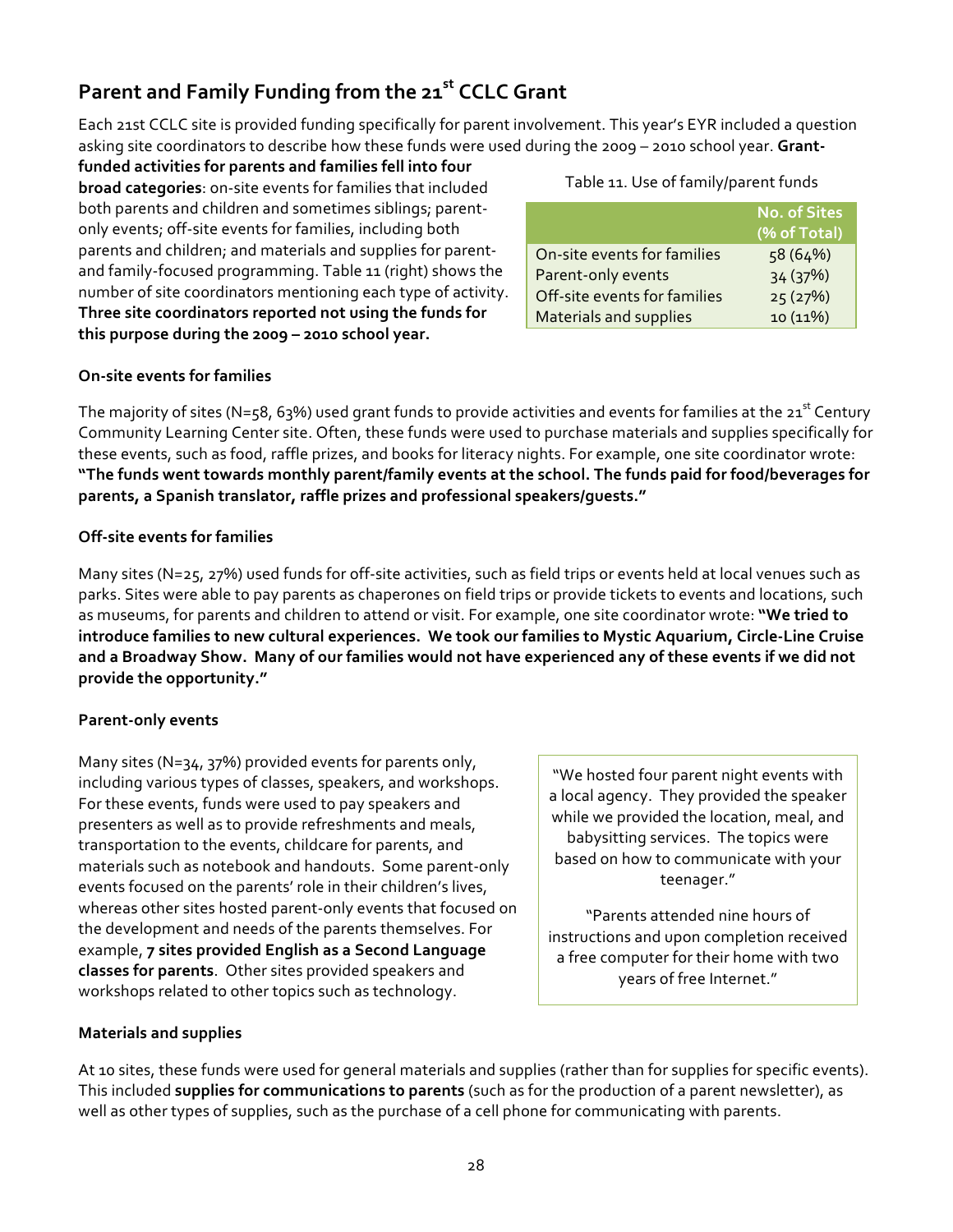## **Section Four:**

## **Relationships with Partner Schools**

<span id="page-28-0"></span>A primary goal of the 21<sup>st</sup> CCLC program is to provide students in under-resourced schools with enrichment opportunities that complement participants' school day learning (U.S. Department of Education, 2003). 21<sup>st</sup> CCLCs are expected to provide academic programming that is aligned with learning objectives in the core academic subjects. Indeed, as discussed below, many 21<sup>st</sup> CCLCs were incorporated into their partner school(s)' school improvement plan. Essential 21<sup>st</sup> CCLC academic programs, such as homework help and remedial instruction in reading and math, extend directly from participants' experiences and performance during the school day. Additionally, many of the 21<sup>st</sup> CCLC programs are physically located in their partner school, meaning that the operation of the program involves coordinating the physical resources of the school. For all of these reasons, communication between after school staff and participants' schools are important for ensuring high quality after school programming. The 2009-2010 EYR asked 21<sup>st</sup> CCLC site coordinators about various aspects of their site's communication with the partner school.

### **Relationships with School Personnel**

This year's EYR included questions about how often someone at the site communicated with specific personnel in the partner school(s). Site coordinators were also asked to rate the quality of the relationship between the site and each school staff member. Figure 21 below summarizes responses regarding the frequency of communication with specific people from the partner school.



**Communication with school principals was very common.** All sites had at least yearly contact with principals. Over 80% of sites (N=74) reported at least weekly communication with their building principals. It was more common for sites to report regular contact with a principal than with a vice principal. Far fewer sites **communicated with the district superintendent**; a little over half (N=51, 56%) communicated with the superintendent at least once during the year. **Broadly speaking, a large percentage of sites reported regular** contact with school day teachers and academic support staff (e.g., guidance counselors). Over 80% of sites reported that they had at least monthly contact with school day teachers (whether on the program staff or not) and with academic support staff. Sites were most likely to report weekly contact with teachers.

In addition to reporting the frequency of contact between their site and various school personnel, site coordinators also rated the quality of the site's relationship with each school contact. Figure 22 below summarizes site coordinators' ratings of the relationship quality for different school personnel.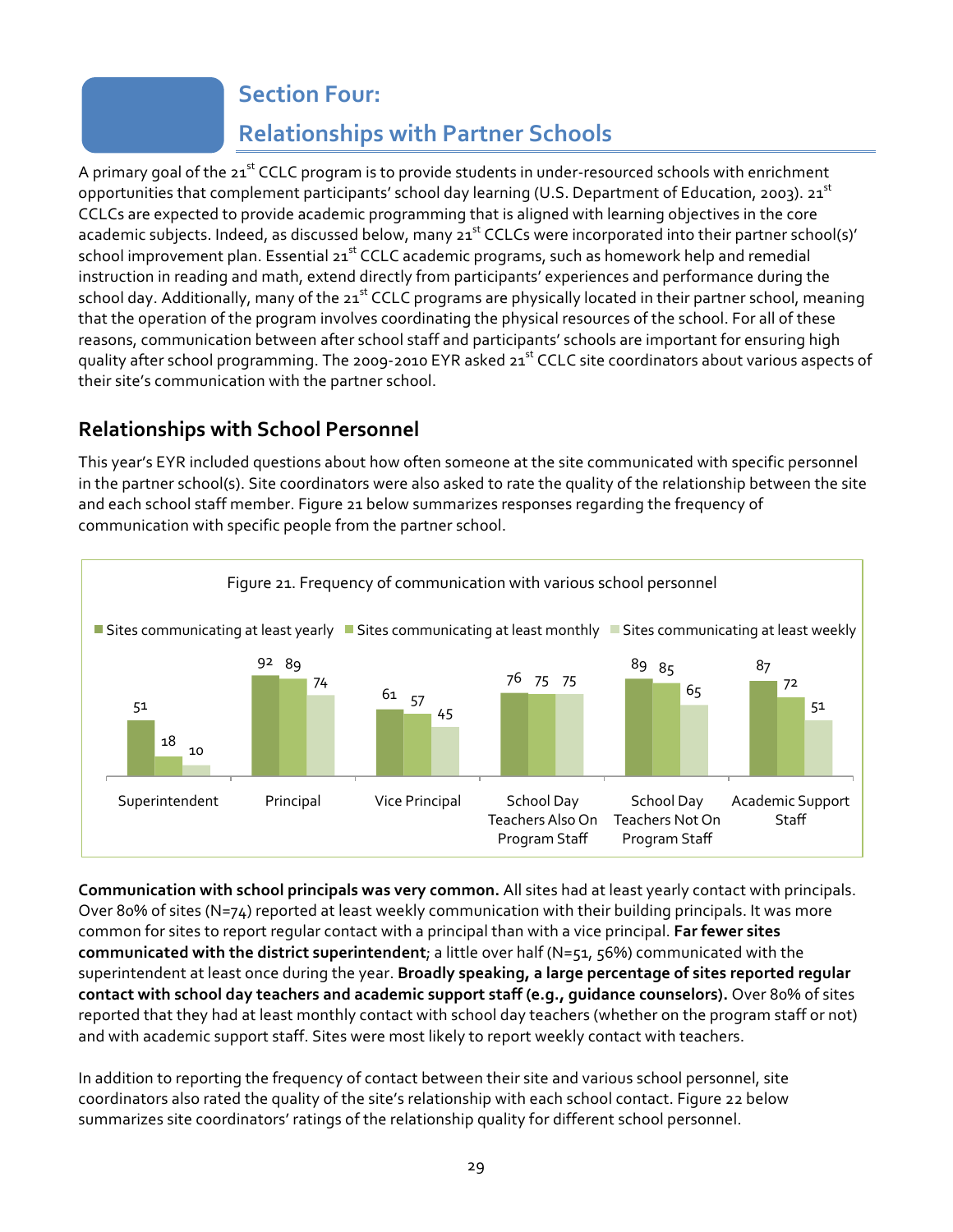

Site coordinators were especially likely to rate as excellent their program's relationships with principals and school day teachers who were also on the program staff. Over 85% of programs rated relationships with these school personnel as either excellent or good. By comparison, it appears that site coordinators perceived relationships with teachers differently depending on whether they were also part of the after school staff.

### **Liaison to the School**

**Seventy-eight site coordinators (85%) reported that, during the 2009 - 2010 school year, the site had a designated person who was in charge of communication with the partner school**. At 66 sites (72%), the site coordinator, lead teacher, or building director was responsible for these duties. Other responses included site, program, or center assistant, grant manager or administrator, parent liaison, and data administrator. Common duties of the liaison included communicating with school staff via email or phone and attending various school meetings, such as school staff meetings or Individual Education Plan meetings.

### **Inclusion in the Partner School's School Improvement Plan**

| Fifty site coordinators (54%)<br>reported that their site was | Table 12. Ways that sites were included in the "School Improvement Plan" |                |  |
|---------------------------------------------------------------|--------------------------------------------------------------------------|----------------|--|
| formally included in the partner                              |                                                                          | No. of Sites   |  |
| school's school improvement                                   |                                                                          |                |  |
| plan. Table 12 (right) shows the                              | Included as a "Tier 2 Indicator"                                         | 12             |  |
| ways that site coordinators                                   | Collaborated in writing school improvement plan                          | 9              |  |
| described being included. The                                 | Included as a strategy to increase parent and family                     | 8              |  |
| most commonly reported way in                                 | involvement                                                              |                |  |
| which the site was included was                               | General academic enrichment and support opportunities                    | 7              |  |
| as a "Tier 2 Indicator" (mentioned                            | Included in the District Improvement Plan                                | 5              |  |
| by 12 sites), meaning that the                                | Recommended strategy for students to improve                             | 5              |  |
| after school program was                                      | performance                                                              |                |  |
| "designed to provide additional                               | Strategy to improve school climate and student                           | 4              |  |
| prescriptive instruction support                              | engagement                                                               |                |  |
| systems to address the needs of                               | Part of the school's Positive Behavior Intervention                      | 3              |  |
| students identified as below                                  | System                                                                   |                |  |
| proficiency by working to                                     | The program is listed as a partner                                       | $\overline{2}$ |  |
| improve literacy and numeracy of                              | Strategy for Increased oral language opportunities                       | 1              |  |
| students."                                                    |                                                                          |                |  |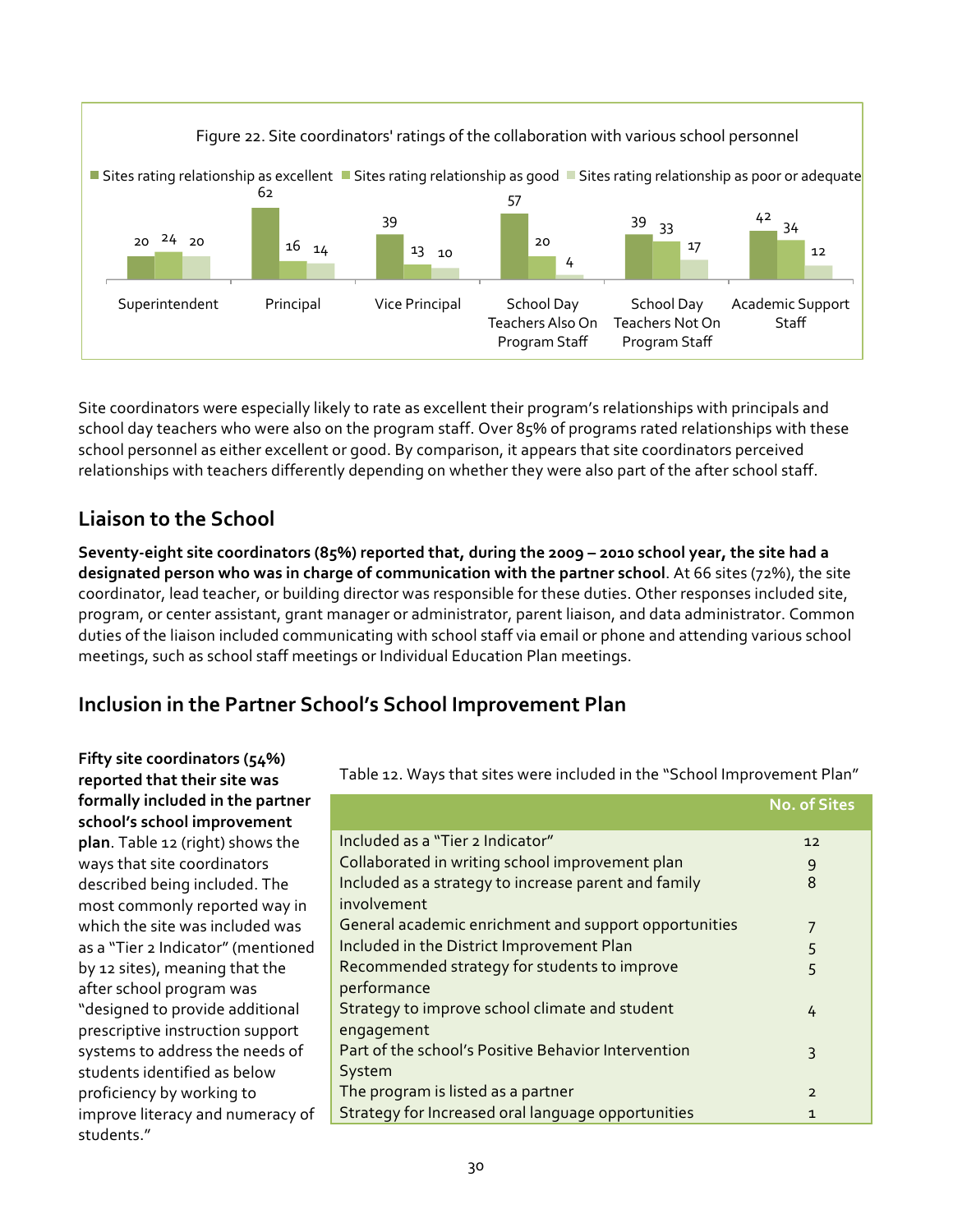### **Challenges to Maintaining Positive Relationships with the School**

This year's EYR asked site coordinators to describe challenges that the site faced in maintaining a positive relationship with the partner school(s). Overall, 36 sites provided a response to this question. Table 13 (right) summarizes the types of challenges reported by these 36 sites and the number of site coordinators who mentioned them.

Table 13. Categories of challenges described by coordinators

|                                                  | <b>No. of Sites</b> |
|--------------------------------------------------|---------------------|
|                                                  |                     |
| Maintaining communication with school day staff  | 13                  |
| Conflicting schedules/ Getting appropriate space | 13                  |
| Lack of support from school day staff            | 5                   |
| Teacher concerns regarding use of classrooms     | 4                   |
| Off-site program                                 | 6                   |
| <b>Staffing transitions</b>                      | $\overline{z}$      |

#### **Maintaining communication with school day staff**

"Many teachers seemed overwhelmed with other responsibilities and often were either late in getting student assignments, surveys, etc., to us or did not get them to us unless we constantly reminded them."

"The school restructured their dismissal policies without informing after school staff."

#### Conflicting space schedules/getting appropriate space

Thirteen site coordinators reported that space and scheduling issues were obstacles to maintaining a positive relationship with the school. Many schools have limited space for activities, and these already limited spaces need to be used for several different types of afterschool groups. For example, one coordinator wrote: "We were often bumped out by outside groups. We did not feel that we had priority in scheduling of space." Other site coordinators, such as the one quoted on the right, reported that limited storage space kept the staff members from feeling like they were really a part of the partner school.

At 13 sites, communicating with school day staff posed a challenge. In some cases, pertinent information was not shared with site staff. Other site coordinators mentioned the busy schedules of school day staff (e.g., principals, teachers) as an obstacle to maintaining contact. Finally, some site coordinators reported that the actual communication mechanisms were causing difficulties in communication

"We do not feel connected at the school because we do not have a space to store relevant materials. We either carry things with us in our cars to and from the school or we just don't have anything people are looking for. It is frustrating for the staff, as we are trying to do a service for the school and the students, but we are faced with these road blocks that prevent us from fully operating the program to its fullest potential."

#### Lack of support from school day staff

At 5 sites, coordinators reported a lack of support for the program from school day staff. For example, one site coordinator stated, "Support with school day staff was a challenge. [The program] was being used as a disciplinary measure by school day teachers without communication made to Site Coordinator or Principal."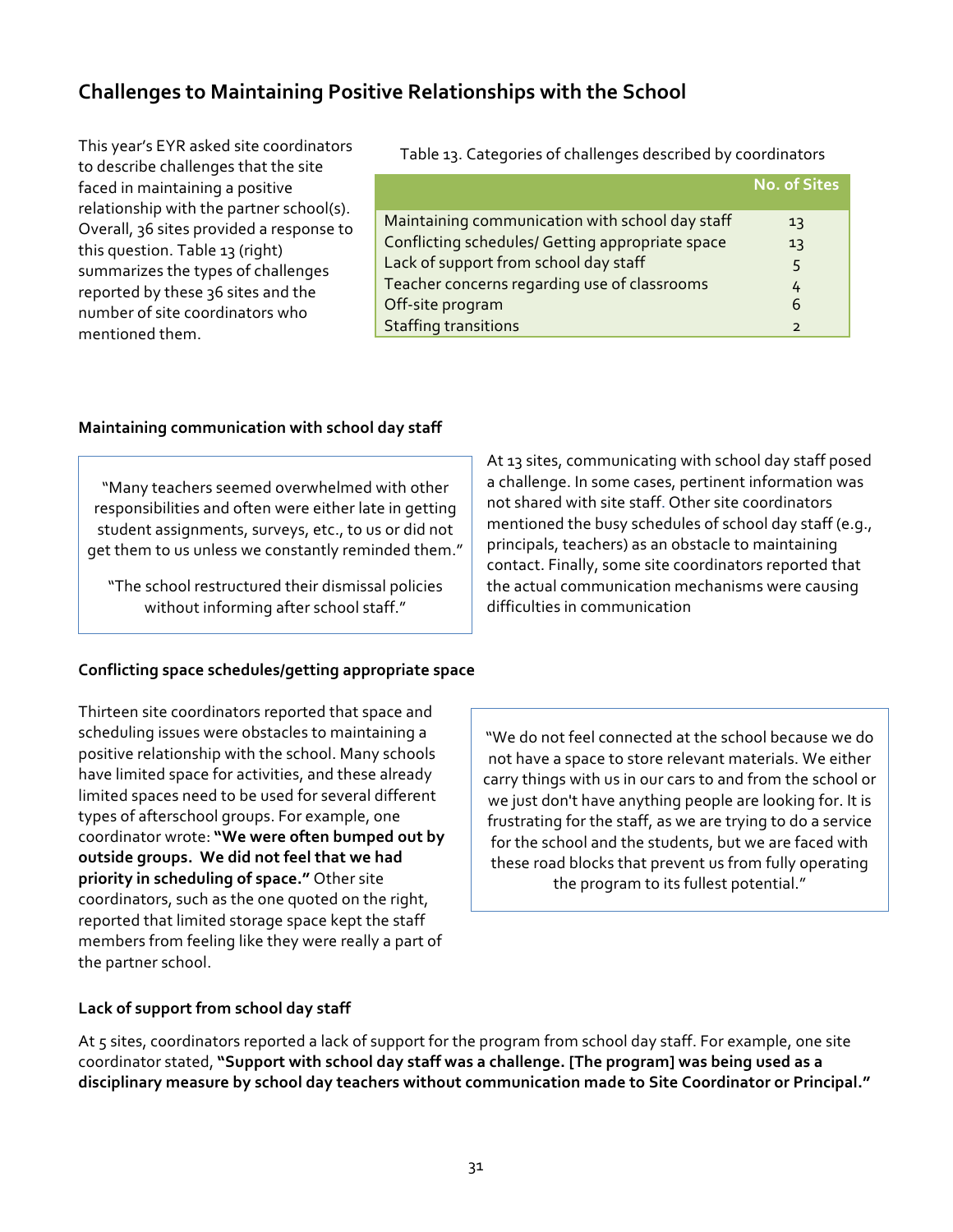Four site coordinators reported that teachers' concerns about use of their classrooms were a challenge in maintaining positive relationships. One site coordinator, quoted at right, described this challenge and also the procedures the site had developed to address teachers' concerns.

"Teachers were often concerned about the way their classrooms were left. We created a new system to ensure that their classrooms remained clean. Each teacher had to use a daily checklist to make sure rooms were left in order. Teachers were also concerned that students would use the classroom materials, therefore we placed containers in each classroom to make sure that students were using only after school materials."

#### **Off-site programs**

"We have students from 3 middle schools so it's difficult to maintain a close collaborative relationship with 3 individual schools and being in a different location from each. We also have a difficult time tracking daily attendance of students. We do not know on a daily basis if our students are out sick or absent from our program for another reason."

Six site coordinators specifically mentioned being an "offsite" program as a challenge to maintaining relationships with the partner school (and, in some cases, multiple schools). Four were not specific in describing why this was a challenge for them, but two were. One is quoted at the left, and the other wrote: "No transportation is a challenge to ensuring that students arrive to the center. Being allowed to go home prior to the start of the program allows the students the opportunity to change their mind about attending."

#### **Staffing transitions**

At two sites (from the same grant), site coordinators mentioned the difficulties related to changes in school personnel, specifically the district superintendent.

Despite the challenges noted above, the majority of sites reported having relatively frequent contact with school personnel and rated the quality of these collaborations as either excellent or good. The challenges reported by some sites may provide a starting point for supporting all programs in achieving even stronger collaborations with their partner schools.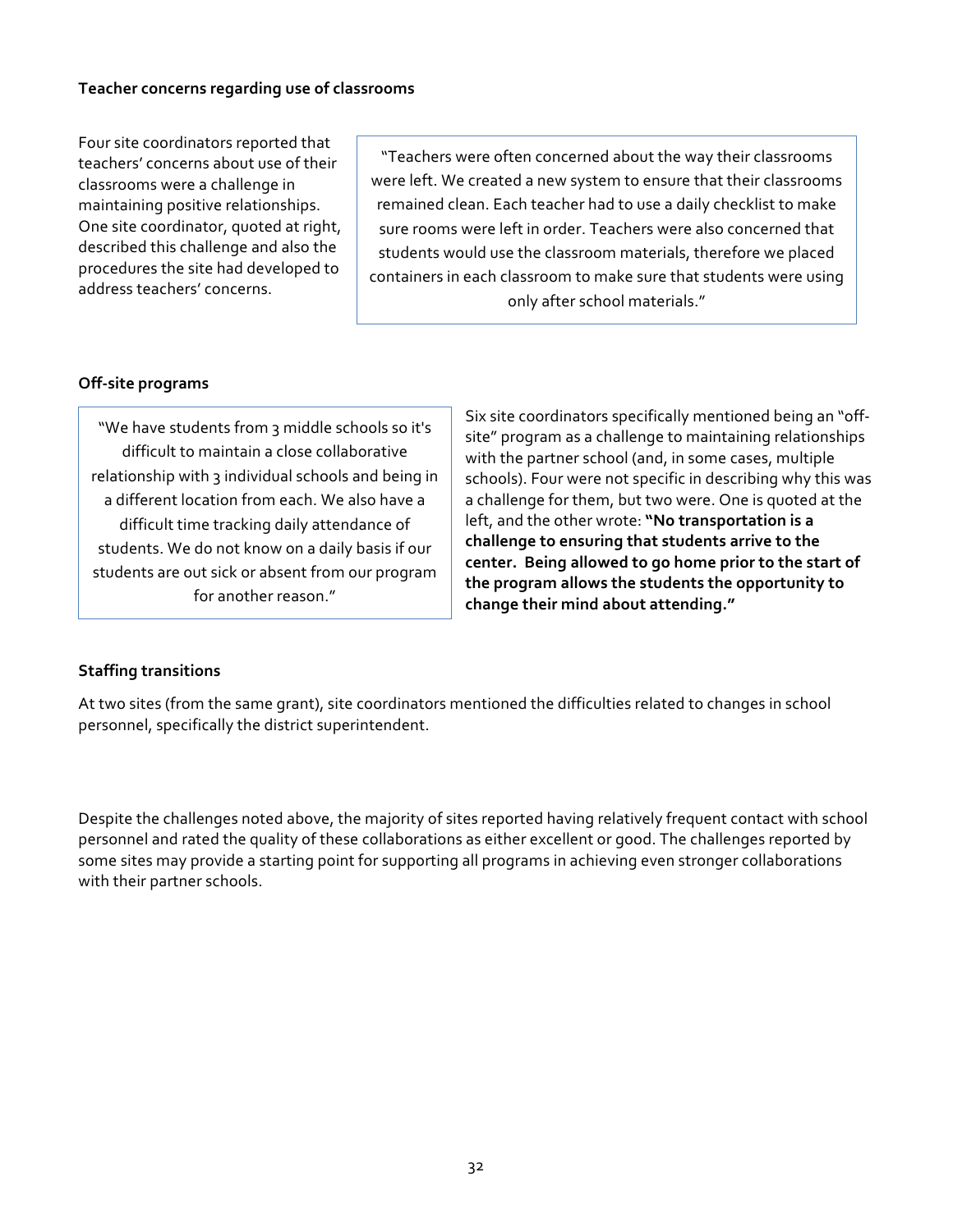## **Section Five:**

## **Staffing & Professional Development**

<span id="page-32-0"></span>The importance of having high quality staff is consistently emphasized throughout the after school literature. Interactions between program staff and participants are considered to be the primary mechanism through which after school programs benefit young people (e.g., Eccles & Gootman, 2002; Huang *et al.*, 2008). Moreover, after school programs' budgets reflect the importance of staffing: personnel costs are very often the primary cost driver of after school programs and the greater allocation of resources for staffing has been associated with higher quality after school programs (Grossman, Lind, Hayes, McMaken, & Gersick, 2009). Various aspects of staffing—such as the overall size of a program's staff, its staff members' qualifications, and professional development opportunities provided to staff-are important in after school program staffing. CT 21<sup>st</sup> CCLC sites were asked to describe a number of aspects of their staffing and professional development practices during 2009-2010.

### **General!Staffing!Characteristics**

- The average site had 19 total staff members (range: 4 to 69).
- The average site had 11 staff members present on a typical day (range: 2 to 30). This includes administrators, direct service staff, and volunteers or interns.
- At a typical site, 49 percent of staff were paid employees who were not certified teachers.
- On average, 29 percent of staff members were certified teachers who were also school day **staff**.
- At an average site, approximately 6 percent of the program's staff consisted of **certified teachers** who were not on staff at the school.

Another important consideration with regard to quality programming is the ratio of staff to students. To examine this factor, each site's response to the question about the number of staff members present on a typical day was compared with the site's target number of youth to be served, yielding an approximate ratio of participants-tostaff. The average site had a ratio of just over 8: 1 (youth to be served versus staff present), but this ratio varied widely across sites. Figure 23 below shows the distribution of sites in terms of this approximated ratio.



As Figure 23 indicates, the most common ratio was 6 participants for each staff member. Although these ratios provide a sense of how programs differ in this regard, the information reported in Figure 23 should be interpreted cautiously. These ratios were calculated using sites' self-reported number of total staff present on a given day; some site coordinators may have over or underestimated this number, resulting in particularly small or large ratios. Furthermore, the student portion of the ratio was based upon the site's proposed target number of youth to be served rather than the actual number of students served.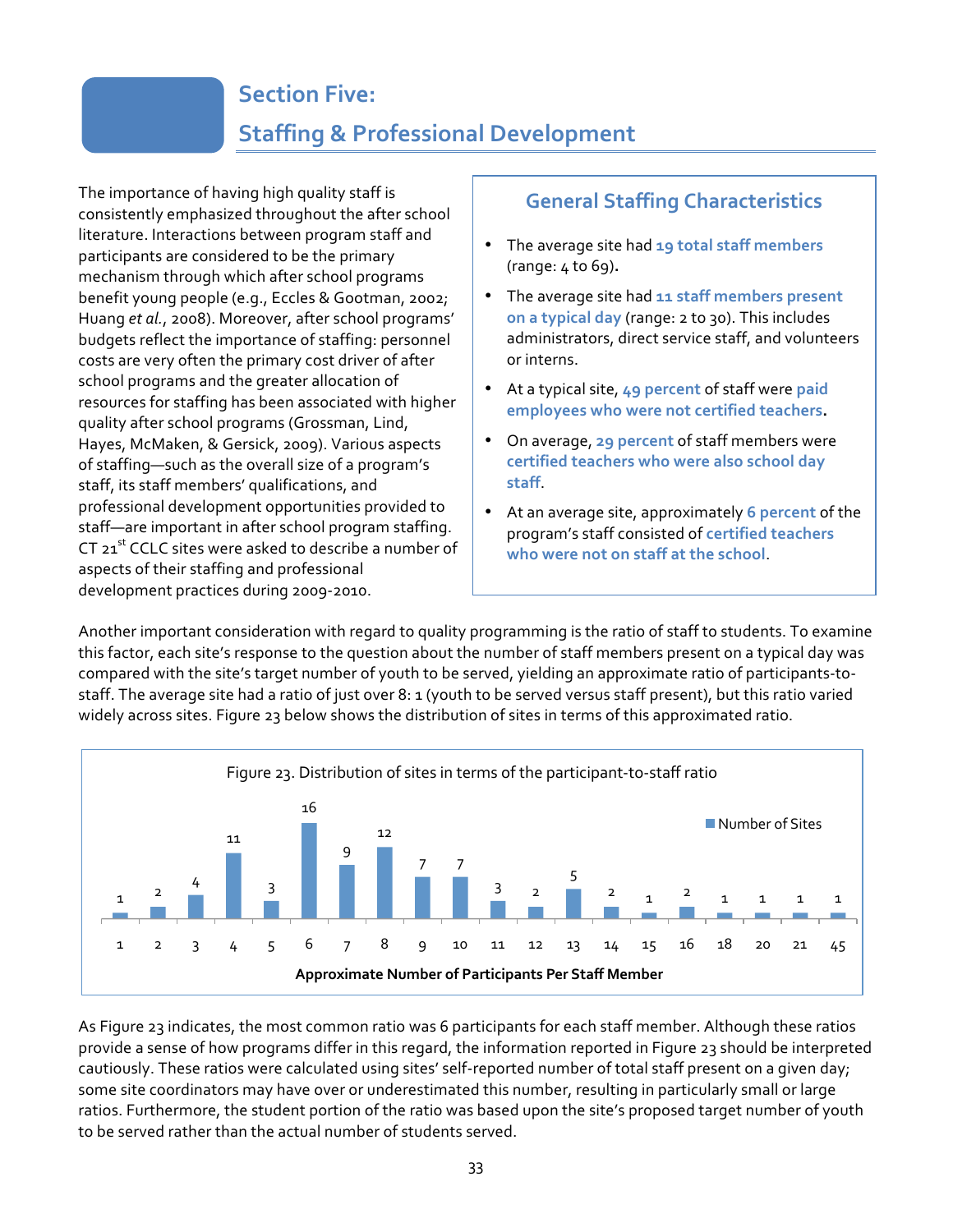### **Staffing Stability**

A portion of the staffing questions on the EYR inquired about how long staff members had worked at the site and how much turnover there was in the staff during the 2009-2010 year.

A substantial number of sites (38 sites, 42%) indicated that at least half of their staff had worked at the site for over two years. A majority of sites (76 sites, 84%) indicated that less than a quarter of their staff was comprised of people who had worked there fewer than 6 months.

Based on the EYR responses, it appears that most Connecticut 21<sup>st</sup> CCLC had very little staff turnover. Of the 91 sites surveyed, 70% (62 sites) indicated that less than 10% of their staff turned over during the course of the year. A substantial majority (78 sites, 86%) had less than 20% of the staff turn over. Just 15 sites (16%) indicated that more than 20% of their staff turned over during the course of the year.

### **Staff Meetings**

Site coordinators were asked a variety of questions about occasions when staff members came together for meetings, trainings, and professional development events. A majority of sites reported that regular staff meetings were a part of their program operations. Nearly 70 sites (77%) said that they met at least monthly. Figure 24 summarizes how frequently staff meetings were held during 2009-2010.

The 2009-2010 EYR also included a series of questions about what occurred at staff meetings. The average site **held staff meetings that lasted for 48 minutes.** A few sites reported that they never met, and a few sites

indicated that they dedicated 2 or more hours to staff meetings. Nearly half of sites (N=41, 45%) indicated that their staff meetings lasted for an hour or more. In terms of the content addressed in meetings, a majority of sites (over 85%) indicated that their staff meetings consistently (often or at almost every meeting) addressed general programming considerations and the planning for specific program activities. Over two thirds of sites **(N=62, 68%) consistently used staff meetings to** discuss the needs of individual students. Fewer sites consistently incorporated training or professional development into their staff meetings, but most sites (N=51,  $56%$ ) said that the staff meetings sometimes included such training. When interpreting this information about the length and content of staff meetings, it should be kept in mind that sites meeting more frequently probably conducted staff meetings differently from sites meeting less often.

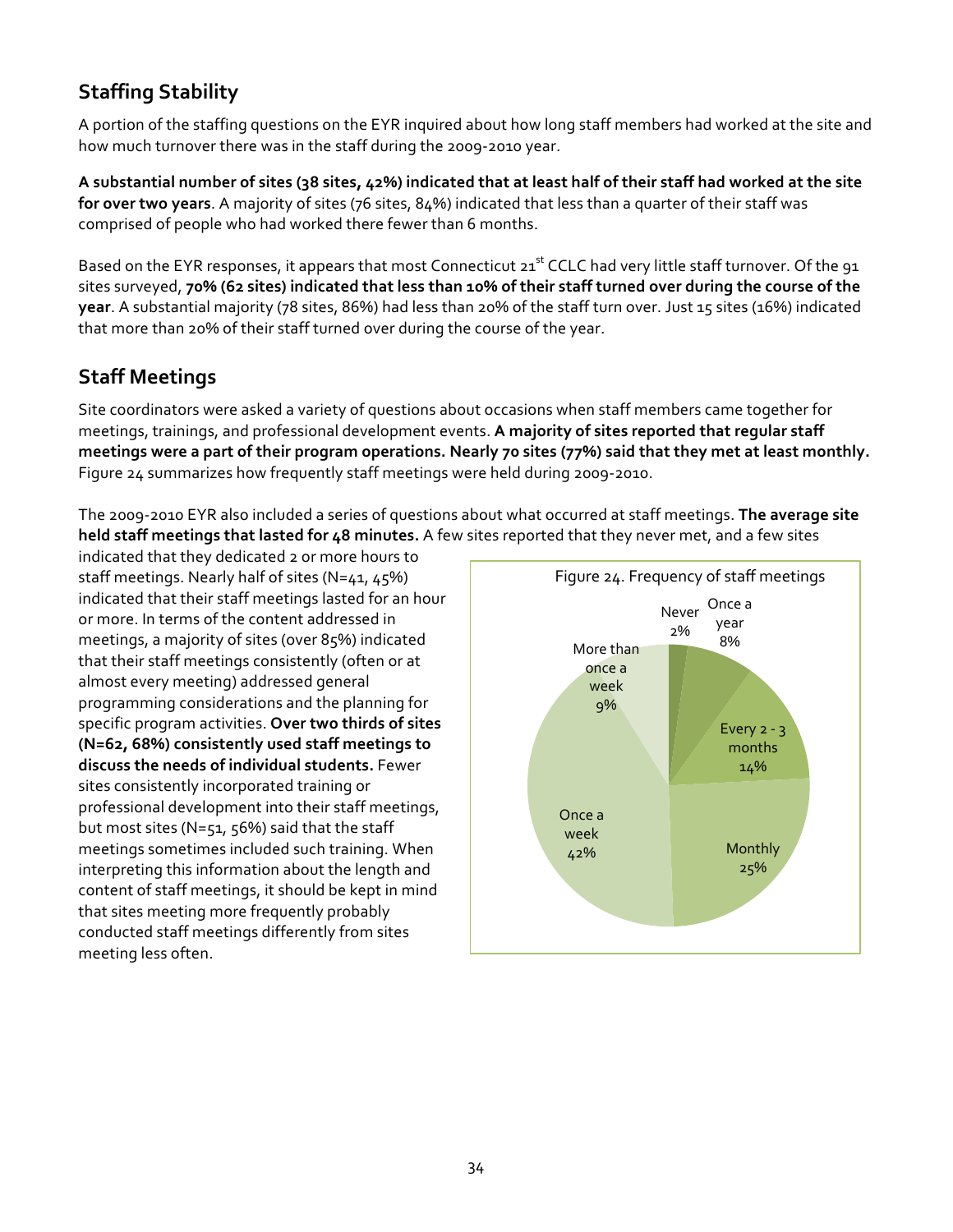### **Staff Training and Professional Development**

Site coordinators were asked a series of questions about their site's training and professional development (PD) activities. During the 2009-2010 year, the average site had 60% of its training and PD activities take place **onsite (remaining 40% was offsite)**. Nineteen programs (21%) indicated that *all* of their training and PD events took place onsite. Nine programs (10%) said that *all* of their training and PD took place offsite.

Site coordinators were also asked about the content addressed in their site's training and professional development activities. In Table 14 below, column 2 summarizes sites' responses regarding the topics covered when training new staff members. The results indicate that many topics were consistently included in new staff training across 21st CCLC programs. However, there were also a number of important topics, such as maintaining safety or working with participants from varied cultural backgrounds, that were not included in the new staff training for a substantial portion of programs.

In addition to this information about new staff training, site coordinators also provided information about the topics covered in their **ongoing trainings and PD activities for existing staff**. Site coordinators were asked how many times each of thirteen topics were addressed during training and PD events that took place during 2009-2010. Table 14 below (columns 3 and 4) summarizes sites' responses regarding whether the topic was covered and, if so, about how it was addressed over the course of the year. All 13 topics were covered by a large percentage of the programs (over 80%). At sites that did address a particular topic, on average, all topics were covered more than twice over the course of the year.

| <b>Training and Professional</b><br><b>Development Topics</b>           | #Sites Covering in<br><b>NEW STAFF</b><br><b>Trainings</b> | # Sites Covering<br>in Ongoing ALL<br><b>STAFF Trainings</b> | <b>Average Number of Times</b><br>Covered in 'All Staff'<br><b>Trainings During Year</b> |
|-------------------------------------------------------------------------|------------------------------------------------------------|--------------------------------------------------------------|------------------------------------------------------------------------------------------|
| 1. Program goals                                                        | 79                                                         | 90                                                           | 3.0                                                                                      |
| 2. Program policies and procedures                                      | 78                                                         | 88                                                           | 3.0                                                                                      |
| 3. Creating structure/rules and<br>behavioral management                | 77                                                         | 88                                                           | 2.9                                                                                      |
| 4. Staff-student interactions                                           | 73                                                         | 87                                                           | 2.7                                                                                      |
| 5. Involving parents and families                                       | 72                                                         | 87                                                           | 2.9                                                                                      |
| 6. Working with participants with a<br>variety of academic needs        | 67                                                         | 86                                                           | 2.8                                                                                      |
| 7. Academic instruction strategies                                      | 66                                                         | 86                                                           | 2.8                                                                                      |
| 8. Maintaining physical and<br>psychological safety at the site         | 65                                                         | 83                                                           | 2.9                                                                                      |
| 9. Youth development (e.g., conflict<br>resolution, community service)  | 58                                                         | 82                                                           | 2.5                                                                                      |
| 10. How to deliver social development<br>activities                     | 44                                                         | 79                                                           | 2.3                                                                                      |
| 11. How to deliver recreational/heath<br>activities                     | 56                                                         | 77                                                           | 2.6                                                                                      |
| 12. Working with participants from a<br>variety of cultural backgrounds | 51                                                         | 73                                                           | 2.5                                                                                      |
| 13. Data management                                                     | 42                                                         | 72                                                           | 2.3                                                                                      |

#### Table 14. Frequency of addressing particular professional development topics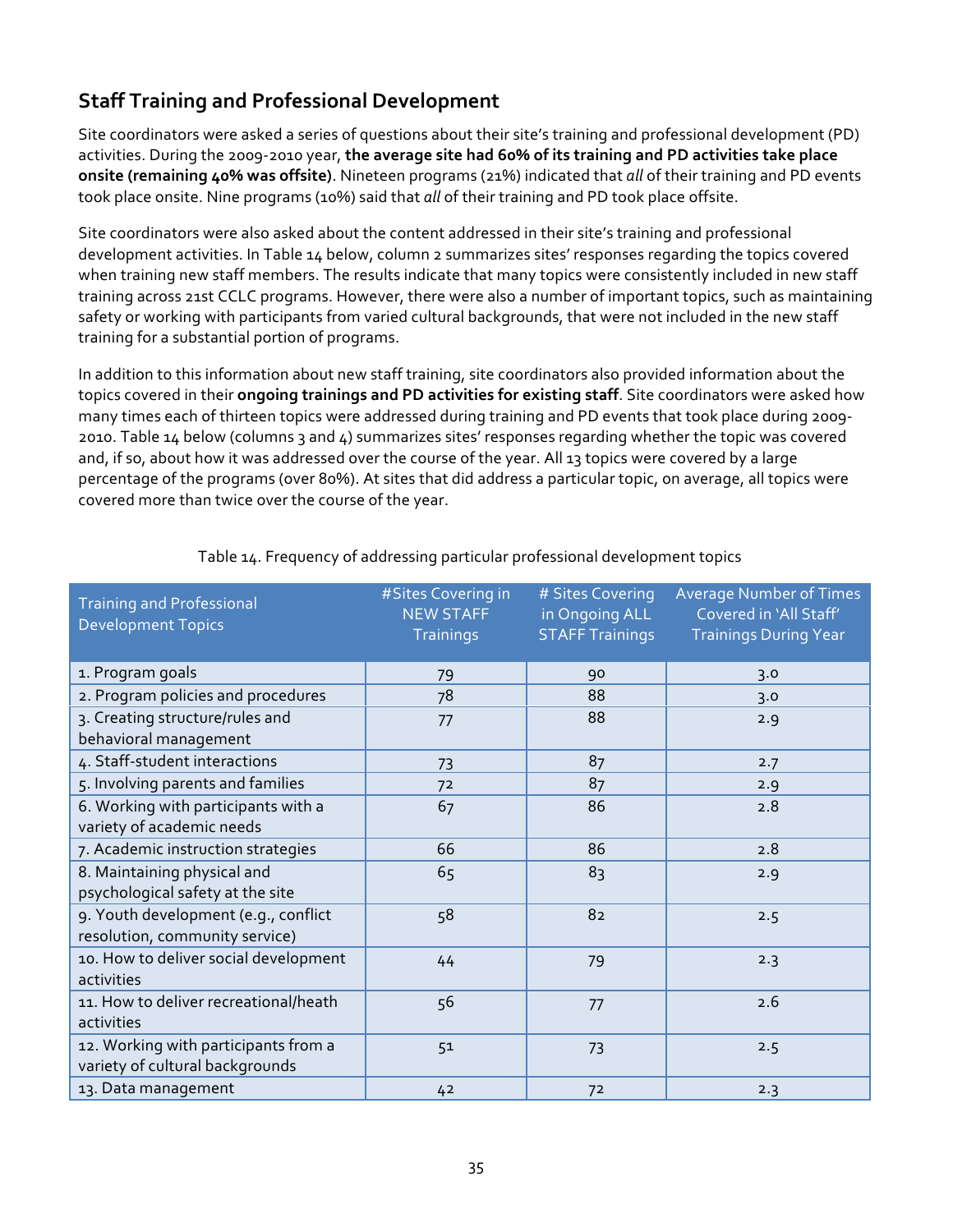### **Section Six:**

## **Program!Improvement!and!Evaluation!Activities**

<span id="page-35-0"></span>Applicants for Connecticut  $21^{st}$  CCLCs are required to develop a data-driven evaluation plan as part of their grant proposal. A strong evaluation plan includes identifying the program's specific goals and developing a data management process that enables assessment of progress toward those goals. In the EYR for 2009-2010, site coordinators were asked a variety of questions about their site's program improvement and evaluation activities, including what sources of information the site used to assess its performance, how the site handled its data management, and what aspects of programming the site planned to target in its program improvement efforts.

### **Sources of Information Used for Program Improvement**

In this year's EYR, site coordinators were provided with a list of 8 sources of information that could be used for planning, designing, and evaluating their programming. Respondents ranked the 8 data sources in terms of how often their site used each source of information. A ranking of 1 represents "used the most," and 8 represents "used the least." Table 15 below shows the average ranking across all programs for each of the 8 sources listed.

| Table 15. Ranking of sources of feedback for program improvement                                                                                                                                                                             |                                                           |  |  |  |
|----------------------------------------------------------------------------------------------------------------------------------------------------------------------------------------------------------------------------------------------|-----------------------------------------------------------|--|--|--|
| <b>Ranking of Source of Information</b><br><b>About Program Performance</b>                                                                                                                                                                  | <b>Average Rank</b><br>1-Most Used<br><b>8-Least Used</b> |  |  |  |
| <b>Formal Feedback from Participants</b><br><b>Individual Data</b><br><b>School Principals</b><br><b>School Day Teachers NOT on Staff</b><br><b>Teacher Feedback</b><br>Parents<br><b>Results of Program Evaluations</b><br>Quality Advising | 3.7<br>3.7<br>3.9<br>4.3<br>4.4<br>4.5<br>5.7             |  |  |  |
|                                                                                                                                                                                                                                              | 5.8                                                       |  |  |  |

As shown in Table 15, feedback from **participants!and!individual!data!were!** the most highly ranked (meaning that the largest number of sites rated them as the form of feedback they relied on most). In contrast, results of program evaluations and of the quality advising process had the lowest average rankings (meaning that most sites ranked them among the sources of information they used the least.) Although a large number of sites reported that they used feedback from the quality advising and program

evaluation processes least often, this does not mean that they did not use these sources of information at all; it simply means that they used these sources less often than they used other sources of data.

### **Data!Management**

The number of individuals trained in data entry ranged from none (12 sites) to 5 (1 site). **Most sites had either one (27 sites; 30%) or two (35; 38%) individuals trained in data entry;** a smaller number of sites (13; 14%) had three individuals trained, and no sites had four staff trained in data entry. Seventy-six sites (83%) had a "dedicated data entry person," or someone who was specifically responsible for data entry and **management.**

A majority of site coordinators (N=60, 65%) reported that data entry went "very well" or "well." Twentyfour coordinators (26%) said that it went "fairly well," whereas a small number reported that data entry went "poorly" (3) or "very poorly" (1).

Site coordinators also reported the number of hours that data entry required each month. Responses regarding the number of hours spent on data entry each month ranged widely from o hours to 140 hours, with the average **being approximately 23 hours per month**. Figure 25 below shows the distribution of site coordinators' responses to this question.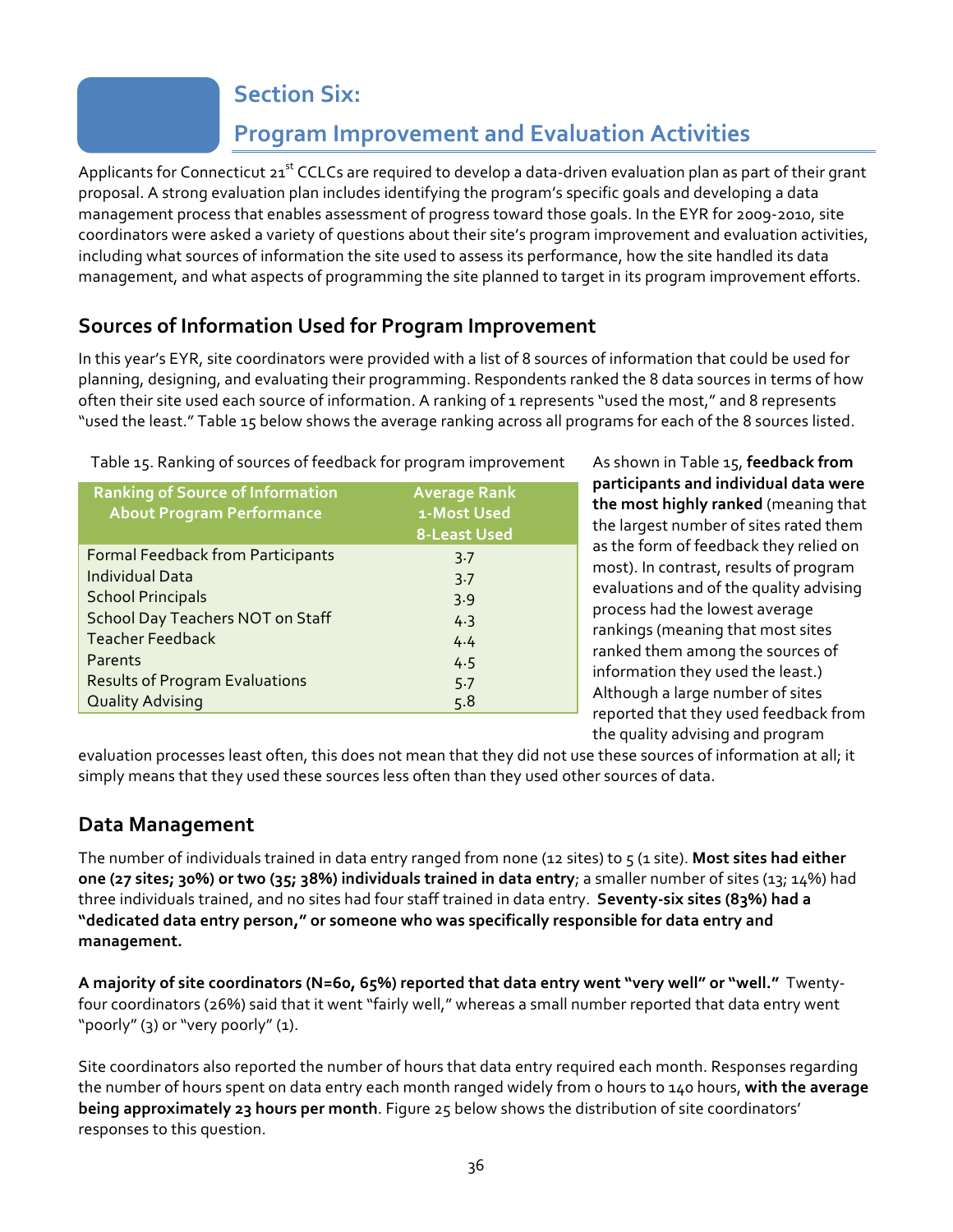

About one third of sites (30) said that they used software tools other than the CAYEN system (4 sites did not provide answers to this question). Microsoft Excel was the most commonly reported tool, used by 14 sites. Other tools included Efforts to Outcomes, SchoolNet, iWork Numbers, Microsoft Access, Star Student, Tetradata, Tenex, RecTrac, and Keyware.

### **Reporting!Requirement!for!Other!Stakeholders**

|                                                              | Table 10. Reports required by additional stakeholders |                     |
|--------------------------------------------------------------|-------------------------------------------------------|---------------------|
| Fifty-one site coordinators                                  | <b>Reports Submitted to Entities Other than CSDE</b>  | <b>No. of Sites</b> |
| (56%) reported that their site<br>submitted reports to other | Principal                                             | 18                  |
| entities besides the CSDE.                                   | Other School Staff (e.g., Director of Curriculum)     | 11                  |
| Table 16 (right) shows the most                              | <b>Board of Education</b>                             |                     |
| commonly reported                                            | <b>Funding or Supervising Organization</b>            |                     |
| stakeholders who required                                    | Superintendent                                        | 6                   |
| some form of progress report                                 | <b>Grant Coordinators</b>                             | 3                   |
| from 21st CCLCs.                                             | <b>Grant Writers</b>                                  | 3                   |
|                                                              | Data specialist<br>Outside Evaluator                  | $\mathbf{1}$        |
|                                                              |                                                       |                     |

Table 16. Reports required by additional stakeholders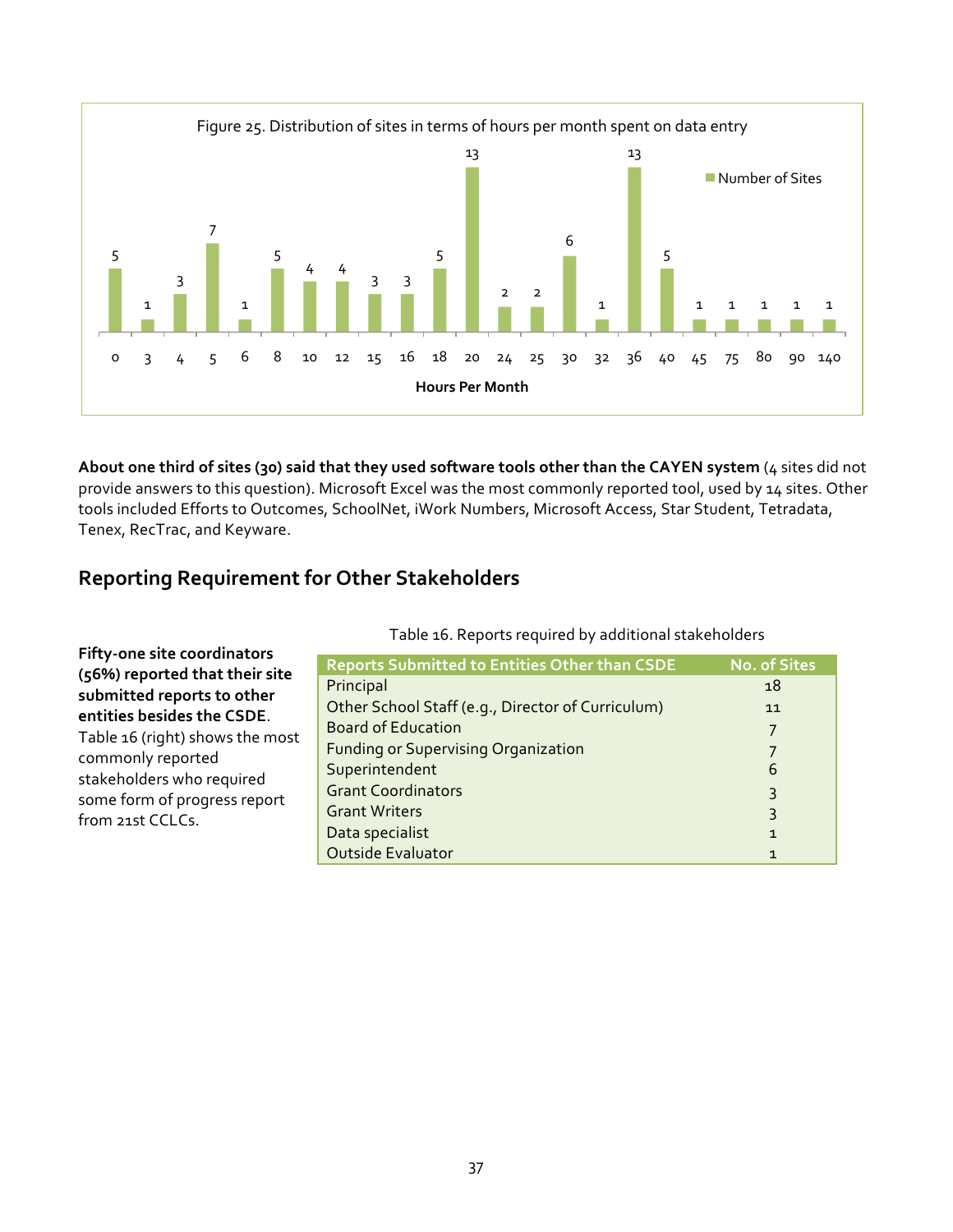### **Specific!Areas!Targeted!for!Program!Improvement**

In this year's EYR, site coordinators also reported on the likelihood that their site would focus on seven domains of programming: parent engagement, academics, behavior management and staff/participant interactions, social development, data management, professional development, and recreational/wellness programming. For each of the areas they marked as "very likely" to be targeted, site coordinators were asked to describe the site's strategies for improvement in that area.

#### **Parent and Family Engagement and Programming**

Parent and family engagement and programming was the most common area identified as being in need of improvement, with the vast majority of programs indicating that they were either very likely or somewhat likely to focus on this aspect of their program. Most coordinators described multiple strategies that they planned to use to address the issue.

#### By far, the most commonly reported strategy was to increase the frequency and/or type of parent and family programming offered (69 sites, 76%). Twenty-three coordinators mentioned increasing family-child





programming, such as family dinners, open houses, or field trips. Sixteen coordinators planned to change parent-only offerings, such as by providing parent workshops on financial or computer literacy.

The second most common strategy, identified by 17 coordinators, was to solicit additional parent feedback, primarily through surveys. Sixteen coordinators described plans to increase opportunities for parents to volunteer, and the same number explained that they wanted to increase opportunities for parents to be involved in the planning of activities, including the creation of a parent advisory council of some type. Sixteen coordinators reported that they wanted to increase the frequency of communication with parents, whereas 15 others described planned changes in types of parent communication, such as creating a website and sending out information via e-mail. Other less commonly mentioned strategies included reducing barriers

to parent participation (11 sites) by providing transportation, food, or child care, or changing the times and locations of events; collaborations with the partner school's Parent Teacher Organization/Association or community organizations (9 sites); changes to personnel (6 sites), such as hiring a parent and family coordinator; and implementing parent contracts that specified an expectation for parent involvement (2 sites).

#### **Academic!Programming**

Twenty-three coordinators indicated that their sites were "very likely" to focus on academic programming. Of these, 19 described the specific strategies they were planning to use. These included purchasing or using a specific curriculum (5 sites); offering additional or different types of activities in certain academic areas (5 sites); improving or increasing sources of data about students ( $4$ sites); changing the goals and structure of the program, such as more alignment with the regular curriculum ( $4$  sites); creating or expanding programs for students needing additional assistance (3) sites), increasing collaboration with parents and teachers (1 site); and providing professional development on new strategies to help students (1 site).



Figure 27. Intention to focus on academics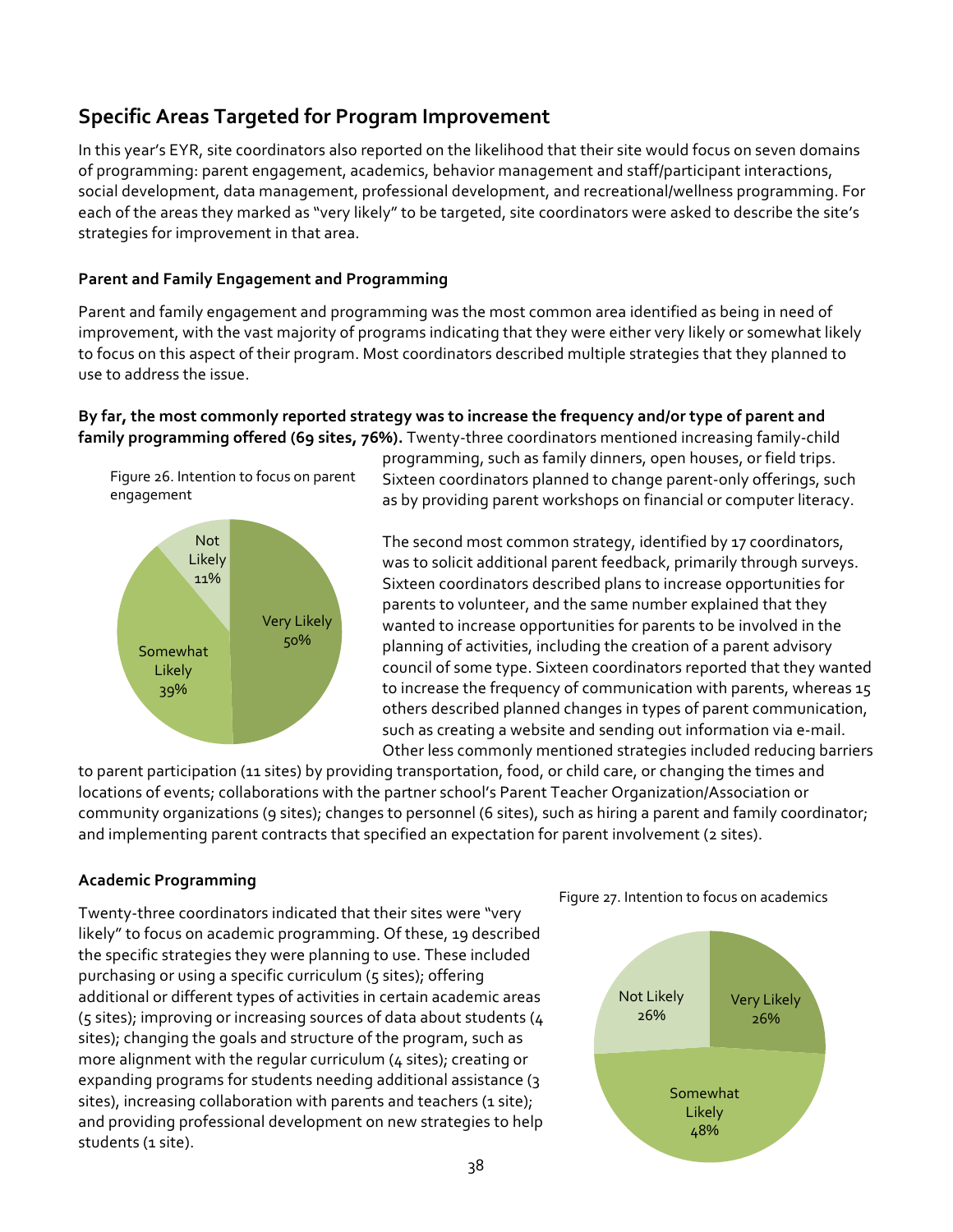#### **Behavior Management and Staff-Participant Interactions**

Figure 28. Intention to focus on behavior management and staff-participant interactions



Although 15 coordinators indicated that their site was very likely to focus on the area of behavior management and staff-participant interactions, only 5 described the strategies that they would use to address this area. Overall, the  $5$ responses center on implementing proactive approaches to shaping students' behavior. These strategies included restructuring activities and discipline systems, implementing a system of incentives for good behavior, providing more professional development for staff and implementing behavior contracts.

#### **Data!Management**

Fifteen site coordinators (17%) reported that they were very likely to focus improvement efforts on data management; 10 described the strategies they planned to use. Broadly, data management improvement strategies were (a) to hire someone (3 sites); (b) to collect and use more data, such as test scores and student portfolios (2 sites); and (c) to increase monitoring of the data collection process, such as designating one person responsible for data administration, creating additional deadlines, sending more staff for training in data entry, and checking accuracy of entered data more frequently (5 sites).





#### **Social!Development!Programming**

Figure 30. Intention to focus on social development



Fourteen site coordinators (16%) chose social development as an area very likely to be targeted for improvements; 8 coordinators described the strategies they planned to use. Strategies in this area included (a) creating activities focusing on team building, leadership, and social skills (3 sites); (b) targeting self-esteem (2 sites); (c) implementing staff and student reflection time using journals (1 site); (d) creating more varied programming around monthly themes (1 site); and (e) implementing community service projects (1 site). One coordinator reported that his or her site would be implementing a social development program for the first time in the upcoming school year.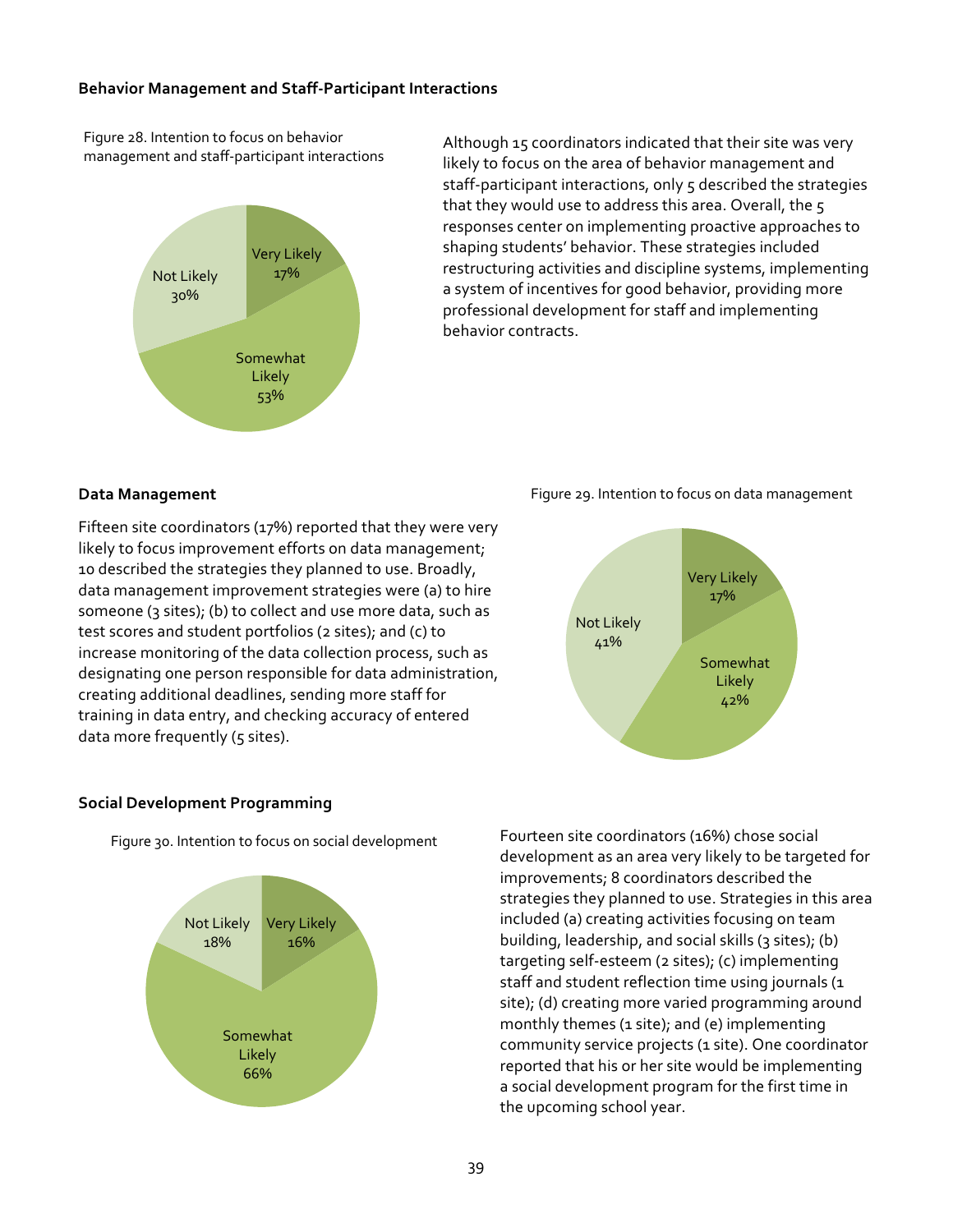#### **Professional!Development**

Fourteen site coordinators (16%) indicated that the professional development at their sites needed improvement; all provided strategies for addressing this need. Strategies included (a) focusing professional development programming on student behavior and staffparticipant interactions (8 sites); (b) starting professional development earlier in the year, in some cases prior to the start of school (3 sites); and (c) surveying staff to determine their perspective on their professional development needs  $(z \text{ sites}).$ 

Figure 31. Intention to focus on professional development!



#### **Recreation!and!Wellness!Programming**





Ten site coordinators chose recreation and wellness programming as an area they would target for improvement; 9 described specific strategies. The most common strategies were to broaden the activity offerings in this area (6 sites), by hiring a recreation assistant and having recreation and wellness activities available for families as well. One coordinator mentioned including a healthy eating component for participants and their families, another reported that the site planned to use a specific curriculum, and one described wanting to incorporate an academic component into recreational activities.

Across the seven domains of programming reviewed above, Connecticut 21st CCLCs appear to be acknowledging the importance of program improvement. Only 2 sites indicated that they were not likely to work on improving in any of the seven programming areas. The remaining 89 programs each identified at least two aspects of their programs on which they were likely to focus their program improvement efforts.

In terms of how they are approaching program improvement, Connecticut  $21<sup>st</sup> CCLCs'$  program evaluation activities appear to center around participant-driven sources of data (including feedback from youth participants and data on the performance of individual students). Programs varied widely in the amount of time spent on data management, but generally indicated that their data management practices were going smoothly. In terms of program improvement initiatives, parent/family involvement and academic programming emerged as priorities for many sites. These priorities for improvement may provide a starting point for the quality advising support offered by CSDE.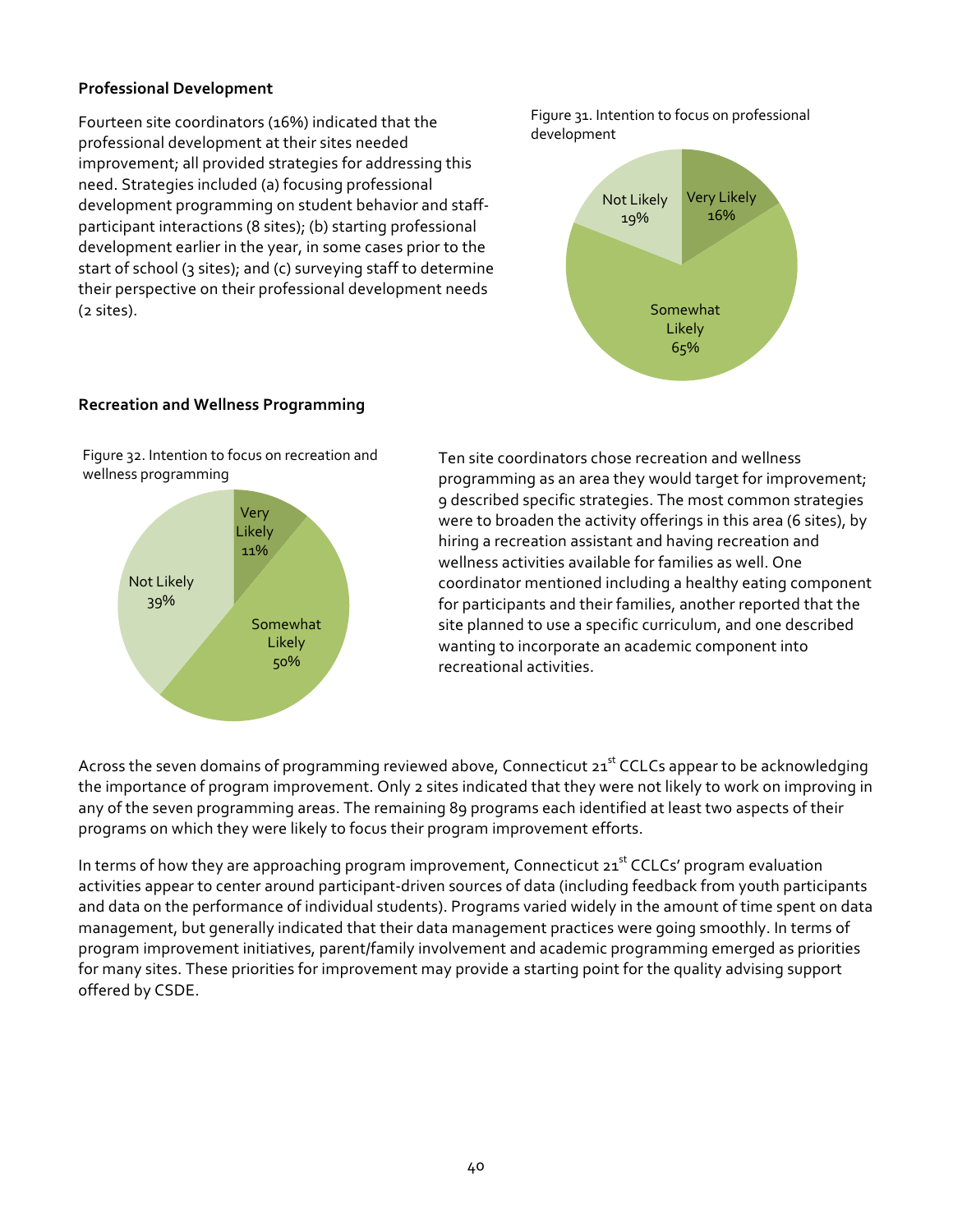### **Section Seven:**

### **Discussion!and!Recommendations**

<span id="page-40-0"></span>The results of the 2009-2010 evaluation of Connecticut  $21<sup>st</sup>$  CCLCs suggest that, collectively, the network of programs is operating in a manner that is consistent with both federal and state guidelines for 21<sup>st</sup> CCLCs. A majority of Connecticut sites indicated that they are offering a combination of academic programming, enrichment activities, and recreation and wellness programming. Over 90% of programs provided daily homework help for all students and had services in place for students demonstrating the need for remedial assistance. Literacy, math, and science programming were available in at least 75% of sites. Most sites indicated that they were very focused on engaging parents and families in their programs. Parent and family involvement was also consistently identified as a place where programs wanted to improve.

The results of the 2009-2010 evaluation are relevant to several themes that emerged during the previous year's evaluation, including: the basic availability and attendance patterns of 21<sup>st</sup> CCLC programs, parent engagement, and program-school partnerships. The 2009-2010 evaluation results also generate several new discussions, including: how to achieve balance between offering structured programs and also promoting youth involvement in program design, cultural competency initiatives in  $21<sup>st</sup>$  CCLCs, and possible programming domains that might benefit from increased focus, such as behavior management and career readiness programming. Finally, the 2009-2010 evaluation results provide insight into ways to strengthen future evaluations of the Connecticut 21st CCLC programs.

### **Program Availability and Attendance Trends**

One issue that received particular attention in last year's evaluation report was the degree to which CT 21st CCLCs met their targets for the days open and the number of participants to be served. In 2008-2009, CT 21st CCLC sites varied widely in the total number of days that they reported being open and also in terms of whether they met their target numbers of youth to be served. One challenge encountered during the 2008-2009 evaluation was that it was not clear whether sites were missing their targets due to inconsistent data entry or because they were actually not delivering services as planned. The results of this year's evaluation suggest that there was less missing data and also that programs had more success in being open and meeting their participant targets.

Across the core months of the 2009-2010 school year, a substantial number of programs had an average daily attendance that was at least 60% of their established target number of youth to be served. Reasons for this improvement may include efforts to more accurately estimate appropriate target numbers and more consistent data entry, as well as actual increases in the number of youth being served.

One issue worth noting is there is evidence that many  $21^{st}$  CCLC programs started the year slowly and wound down early. In the months of September, October, and June there were a number of programs (more than 33%) that were not open at all, even though school was in session during these months (see Figure 2, page 11). This trend was similar to the trend observed in the previous year (2008-2009), when a number of programs were not open during the beginning and ending months of the school year. During 2009-2010, the middle months of the year (November to May) generally showed the most programs being available. Compared with the previous year, the months of November to May in 2009-2010 had slightly fewer programs that were not open at all during the month, suggesting a modest improvement in basic program availability during the middle of the year.

In addition to these monthly trends, it also is noteworthy that there was a high degree of variability in the total days that programs were open. Some programs were open as few as 52 days, whereas others operated over 200 days. Programs that had difficulty simply being open may benefit from targeted quality advising.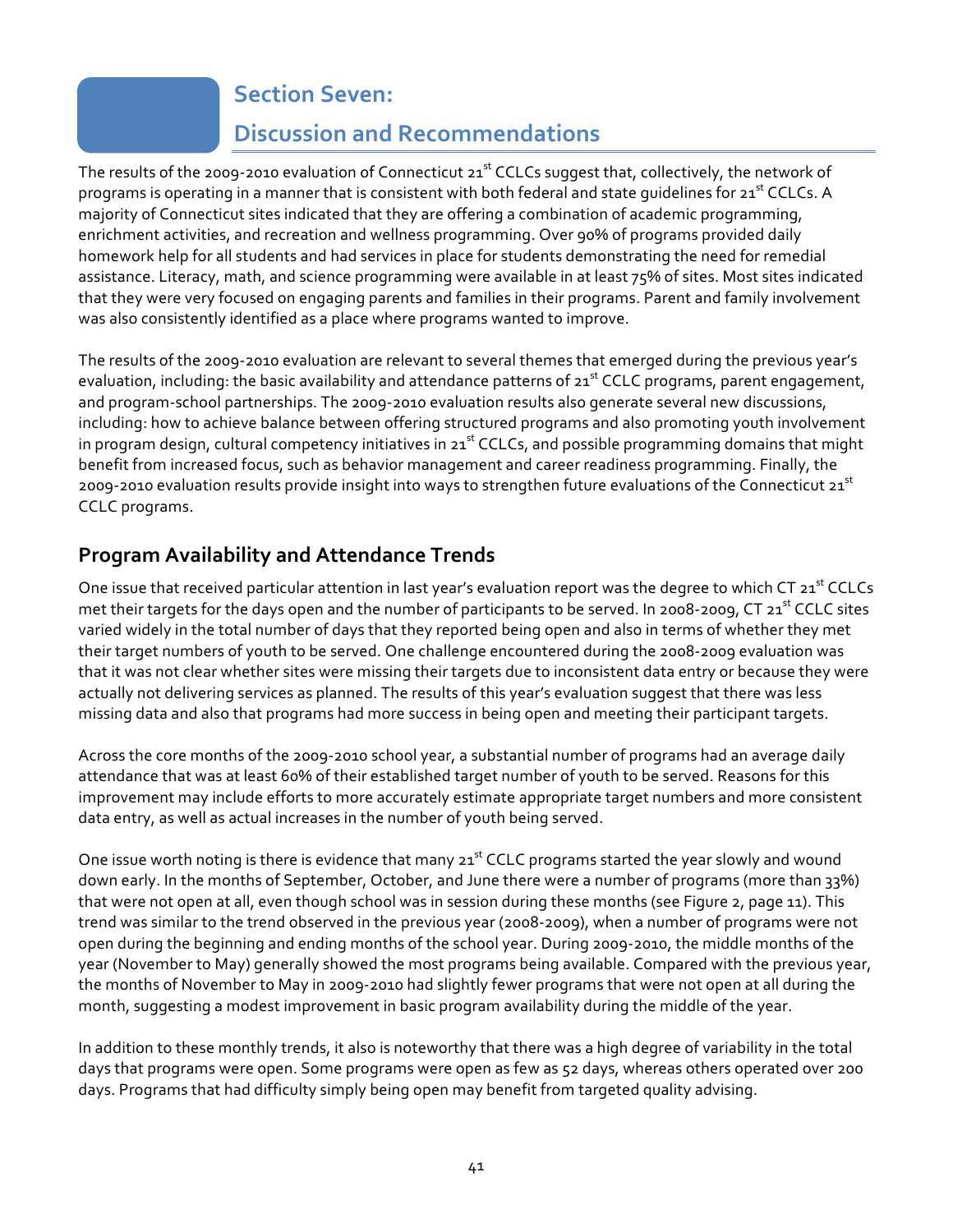Trends in program availability, particularly at the beginning of the year, warrant closer attention because they may have important implications for whether  $21<sup>st</sup>$  CCLC programs are meeting participants' (and their families') needs from the start of the school year. Additionally, the availability of programs at the start of the year may affect programs' ability to recruit participants and operate at capacity.

Program availability (whether a program is open) and participant attendance (whether an individual goes to the program) are essential conditions for connecting youth with 21<sup>st</sup> CCLC programming. Participants can only access services to the extent that programs are available, and participants may only benefit from 21<sup>st</sup> CCLC services to the extent that they are attending programs and accessing these services. Research on the potential benefits of out-of-school-time activities indicates that both the quantity and quality of after school participation matters (Simpkins, Little, & Weiss, 2004). This research indicates that participants who attend after school activities more often (for example, more days per week or more weeks per year) tend to show more benefits across a range of academic, behavioral, social, and health outcomes, compared with those who still participate but who do so less often (Simpkins *et al.*). Additionally, the duration of a participant's involvement (whether they have been coming to the program for a few months, a year, or several years) also matters: a longer history in the activity is associated with greater benefits. Finally, the breadth of participation matters: participants who are involved in a range of after school activities show greater benefits than those who participate in just one activity. This research points to the importance of  $21<sup>st</sup>$  CCLCs' being available often and consistently and encouraging participants to attend consistently.

### Parent Engagement as a Focus for Program Improvement

In the 2008-2009 evaluation and again this year,  $CT 21<sup>st</sup> CCLCs$  expressed a strong interest in parent engagement as a potential area for improvement. In this year's EYR responses, 50% of programs indicated that they were 'very likely' to work on improving parent involvement. An additional 39% said that they were 'somewhat likely' to focus on improving parent engagement. As reflected in their 2009-2010 EYR responses, many sites are developing strategies for improving parent engagement, including increasing the number of events that include both parents and children together, as well as offering more programming for parents only. Many sites also indicated that they planned to collect more feedback from parents about the programs. Although it appears that some programs are already in the process of planning changes to their parent and family services, the ongoing interest in improving this aspect of programming suggests that parent involvement may be a worthwhile focus for future professional development events and for quality advising offered to CT  $21<sup>st</sup>$  CCLCs. One topic that may be especially relevant is the collection and use of parent feedback to inform program design. Although many sites indicated that they were likely to work on improving parent involvement in the future, 2009-2010 EYR responses also indicated that programs are less likely to rely on parents as a source of information about how the program is doing and more likely to use individual data about participants instead. This suggests that  $CT 21^{st}$ CCLC may benefit from technical assistance (i.e., professional development and quality advising) specifically focused on making the most of parent feedback.

### Partnerships Between 21<sup>st</sup> CCLC Programs and Schools

Among the issues addressed in the 2008-2009 evaluation report was the recommendation to collect more detailed information about after school-school partnerships. Based on this recommendation, the 2009-2010 EYR included more specific questions about the connections between  $21<sup>st</sup>$  CCLCs and their partner schools.

The 2009-2010 evaluation results suggest that, collectively, CT 21st CCLCs are well connected to their partner schools. Over 80% of sites reported at least weekly contact with school principals and at least monthly contact with teachers. Communication with principals and teachers (especially teachers who were on that program's staff) was common. Sites also generally rated the quality of these relationships as either 'excellent' or 'good.' Eight-five percent of sites had a designated staff person who was responsible for communicating with the school. Compared with the number of sites reporting regular communication with school personnel, there were fewer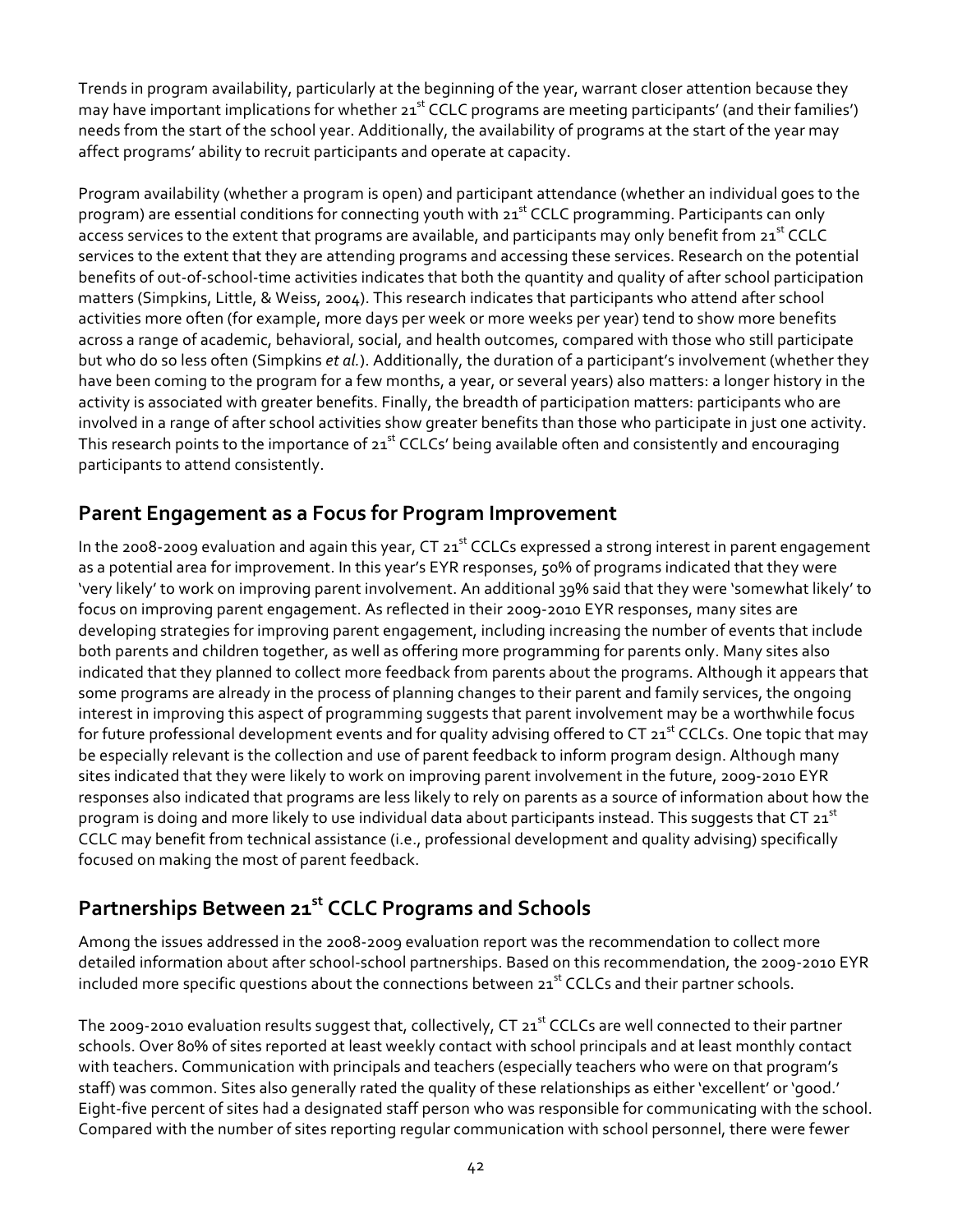sites that were linked with the school in terms of being written into the school's school improvement plan. Just over half of sites (N=50) reported that they were formally included in their partner school's improvement plan. Although the evaluation results generally suggest that programs had a good connection with their partner schools, a little over a third of sites (N=36) reported facing some sort of challenge in their partnership with the school. The most common challenge reported was communicating with school day staff. Moving forward, program-school communication strategies and inclusion in school improvement plans may be areas on which to focus quality advising and program improvement efforts. Additionally, it may prove useful in future evaluations to collect more information about the alignment between 21st CCLC curricula and the school day curriculum.

### **Balancing Structure and Youth Involvement in After School Programming**

At the federal level, the design of the 21<sup>st</sup> CCLC program situates community learning centers at the intersection between activities explicitly focused on academics and activities that are entirely *extracurricular*. Twenty-first CCLCs are charged with providing enrichment opportunities that are intentionally aligned with school-day learning objectives but that also offer something different from the school day. Balancing these complementary (and potentially competing) goals appears to be an important, perennial challenge facing 21<sup>st</sup> CCLCs. The 2009-2010 evaluation results provide some relevant information about CT 21<sup>st</sup> CCLCs' efforts to navigate these two goals.

Site coordinators' program descriptions indicated a general emphasis on ensuring structure, for example, by frequently using specified lesson plans to run activities or by maintaining consistent schedules and activities from one day to the next. This emphasis on structure may be viewed as a good sign that programming is being implemented intentionally. For example, the emphasis on structure may reflect the fact that programs are following an evidence-based curriculum or are focused on aligning the after school curriculum with school day curricula. On the other hand, CT  $21<sup>st</sup>$  CCLCs also appeared to be less likely to emphasize youth involvement opportunities, for example, by offering self-directed activities or involving youth in activity design. Generally speaking, the most commonly reported forms of youth involvement at CT 21st CCLCs still appeared to be more adult-directed than youth-directed. Sites indicated that youth were provided with choices but were not generally offered responsibility for planning and carrying out program initiatives. In the after school literature, there is evidence to support a link between young peoples' level of involvement in their organizations and their positive outcomes. These outcomes include leadership skills, teamwork skills, communication skills, strategic thinking, self-confidence, personal wellness, enhanced sociopolitical awareness, social capital, social responsibility, and hopefulness (Larson, Walker, & Pearce, 2005). For 21<sup>st</sup> CCLCs, it may be worthwhile to devote attention, in terms of both evaluation and technical assistance, to the balance between programs' being well designed and aligned with academic objectives while also promoting a high level of youth involvement.

### **Competency in Serving Diverse Populations**

Collectively, CT 21<sup>st</sup> CCLC sites reported practices that indicate sensitivity to the racial, ethnic, and cultural make up of their participant population. These practices included having program materials available in languages other than English and having interpreters available when necessary. The majority of  $21^{st}$  CCLC sites (N=83, 91%) reported that they offered at least a few activities that focused on ethnic identity development, culture, and/or diversity. Thirty-eight sites (42%) said that at least half of their activities had such a focus. The results from this year's evaluation provide a starting point for asking additional questions about the cultural competency of CT 21st CCLCs. Future evaluation could take this question one step further and look specifically at the populations served by 21<sup>st</sup> CCLCs, including African American youth and Spanish-speaking youth. Evaluation activities could assess the specific needs of these youth, investigate how sites are responding specifically to them, and provide resources for professional development that could quide sites' improvement in this area.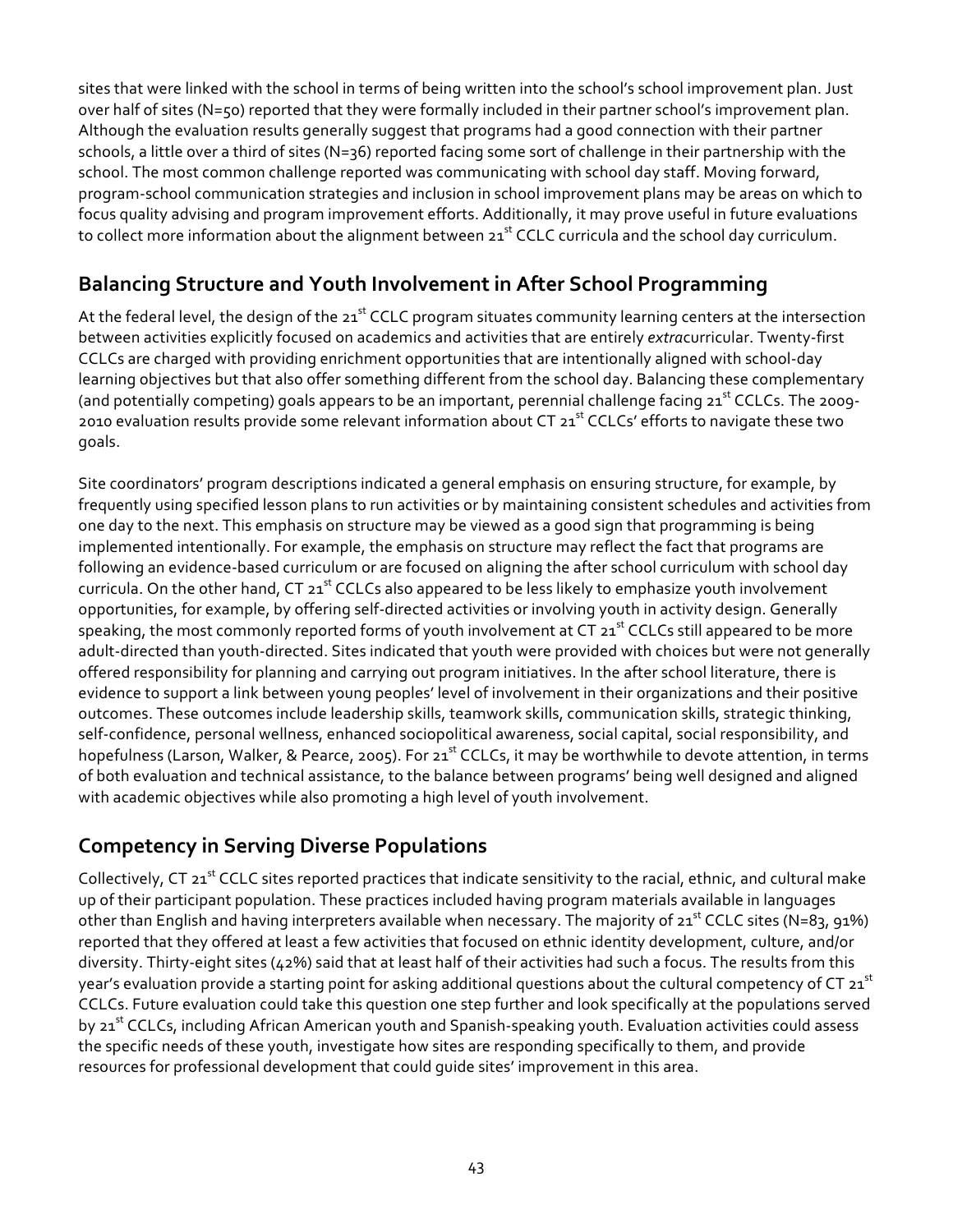### **Behavior Management as a Potential Focus For Professional Development**

Many site coordinators indicated that "behavior management" was an area where they wanted to improve. Connecticut 21<sup>st</sup> CCLC programs might benefit from receiving specific recommendations and references on this topic. The CSDE may wish to draw upon its 'Positive Behavior Supports' work to guide professional development and quality advising regarding behavior management.

### **Programming for Career and College Readiness**

Site coordinators were unlikely to rank career/college readiness as a high programming priority. Additionally, few programs offered vocational enrichment opportunities. This lack of emphasis on vocational programming could reflect several factors, including the younger age groups being served by many Connecticut's 21<sup>st</sup> CCLCs. However, college and vocational readiness may be an overlooked area in the current focus of 21<sup>st</sup> CCLCs and, thus, an appropriate target for future professional development and quality advising efforts.

### **Improvements to the Evaluation Process**

This year's evaluation, in addition to generating the aforementioned recommendations for programming focus, also provided insight into a few potential areas for improvement in future evaluations of the Connecticut 21<sup>st</sup> CCLCs. These included documenting more of the details regarding 21<sup>st</sup> CCLCs' social development programming and their use of evidence-based curricula, as well as increasing the alignment of the evaluation with existing data sources and other reporting requirements.

#### **Documenting!Social!Development!Programming**

Although this year's EYR included a few questions on the topic of social development programming, future 21<sup>st</sup> CCLC evaluations might benefit from more precise inquiry into the content and implementation of this domain of programming. Research on the effectiveness of social development programming suggests that high quality programs that target social development are likely to produce both academic and behavioral/emotional benefits (Durlak & Weissberg, 2007). The mission of the  $21<sup>st</sup> CCLC$  program acknowledges social development as an important part of 21st CCLC services. However, it appears that CT  $21^{st}$  CCLCs vary substantially in how they approach social development. Empirical literature on program quality and effectiveness could quide this aspect of the evaluation. After school researchers Durlak and Weissberg systematically reviewed studies on the effectiveness of social development programs and found that effective social development programs shared particular characteristics. The effective programs were sequenced, active, focused, and explicit about their goals. In future evaluations of CT  $21^{st}$  CCLCs, it may be useful to more carefully document the presence of these characteristics (e.g., by collecting more information about the sequencing of activities over the whole year) and others features associated with high quality social development programming.

#### **Documenting Use of Evidence-Based Curricula**

This year's EYR included greater attention to 21<sup>st</sup> CCLCs' use of structured curricula by including questions about whether literacy, math, science, and social development programming involved the use of an evidence-based curriculum. Although this year's EYR provided a general sense of whether sites are using structured curricula, there is room for improvement in the specificity of information collected. For example, the CT  $21^{st}$  CCLC request for proposals stipulates that "These [literacy] activities must include small group instruction for low-achieving students using strategies consistent with Connecticut's Blue Print for Reading, the Connecticut Framework for Language Arts, or another research-based literacy practices." Future evaluations could specifically ask whether programs are using particular literacy strategies that are outlined in Connecticut's Blue Print for Reading or the Connecticut Framework for Language Arts. Collecting more information about the use of evidence-based curricula may prove helpful in allowing programs to share information about useful curricula while also ensuring that programs are accountable for using an evidence-based curriculum.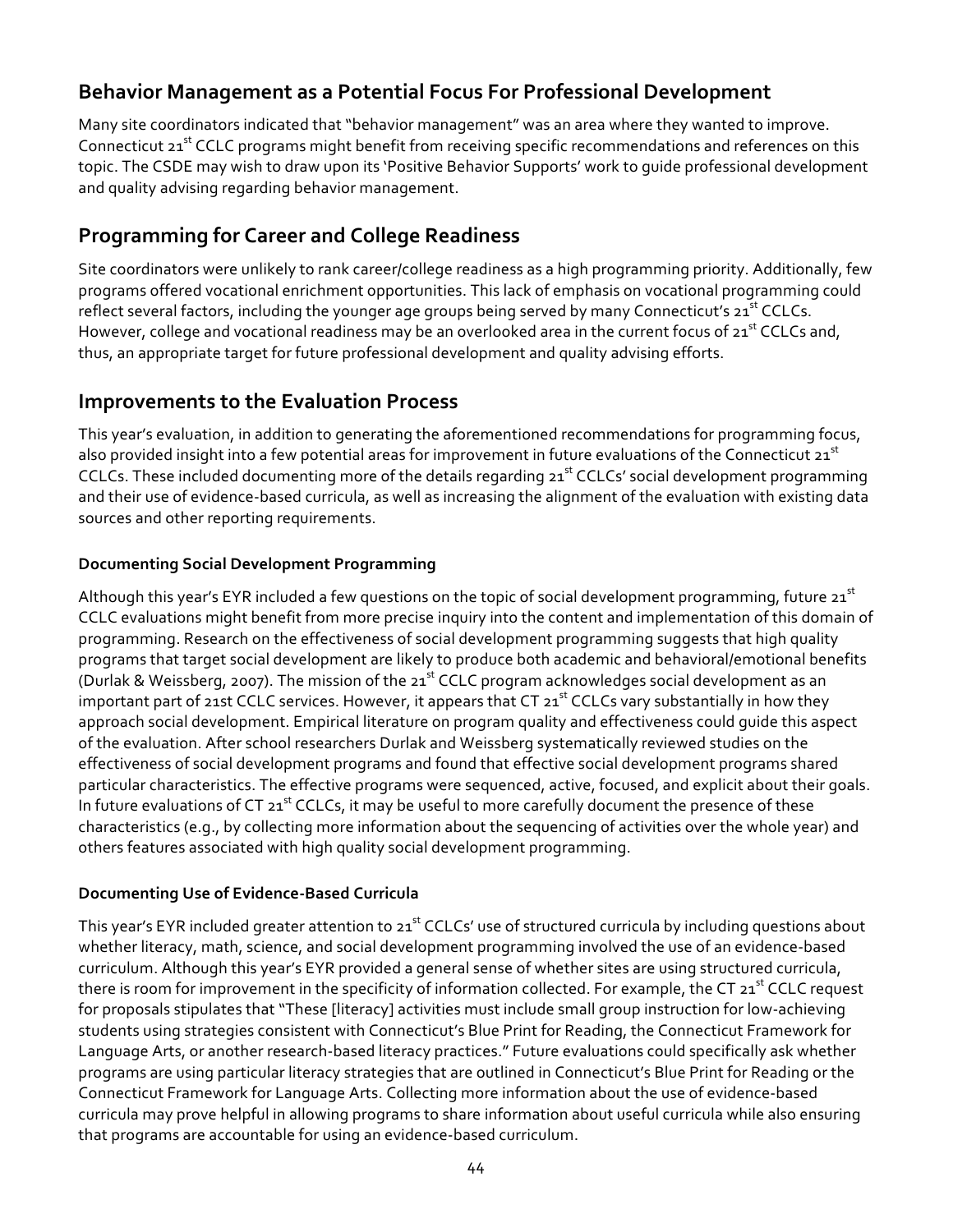#### Aligning Data Reporting, Quality Advising, and Evaluations with Programs' Needs

A large number of sites reported that they use feedback from the quality advising and program evaluation processes less often that they use other sources of feedback, such as data on participants' academic achievement or surveys of youth participants. These results do not mean that programs are not using quality advising or program evaluations at all, but rather suggest that these sources of information are used less often than other sources of feedback. Nonetheless, site coordinators' responses regarding the usefulness of quality advising and evaluation suggest that these resources are probably being underutilized. In light of these results, both quality advisors and evaluators may find it beneficial to consult with programs about how to increase the utility of these program improvement resources.

A number of sites indicated that they were required to provide formal reports to entities other than the CSDE. There may be an opportunity to align reporting requirements across stakeholders. Streamlining the reporting process may be one way to make evaluations more useful to programs.

Future evaluations may benefit from greater use of quantitative measures of youth activities and parent/family programming (especially those recorded in the Cayen database). Getting data from Cayen would lessen the amount that sites have to report in the EYR. It would also address a major limitation of this evaluation: that it relies on staff report and recollection rather than on records that are maintained throughout the year, such as the information stored in the Cayen database or information collected during quality advising visits. Closer alignment between data stored in Cayen, the quality advising process, and the evaluation process may help address this limitation in the future.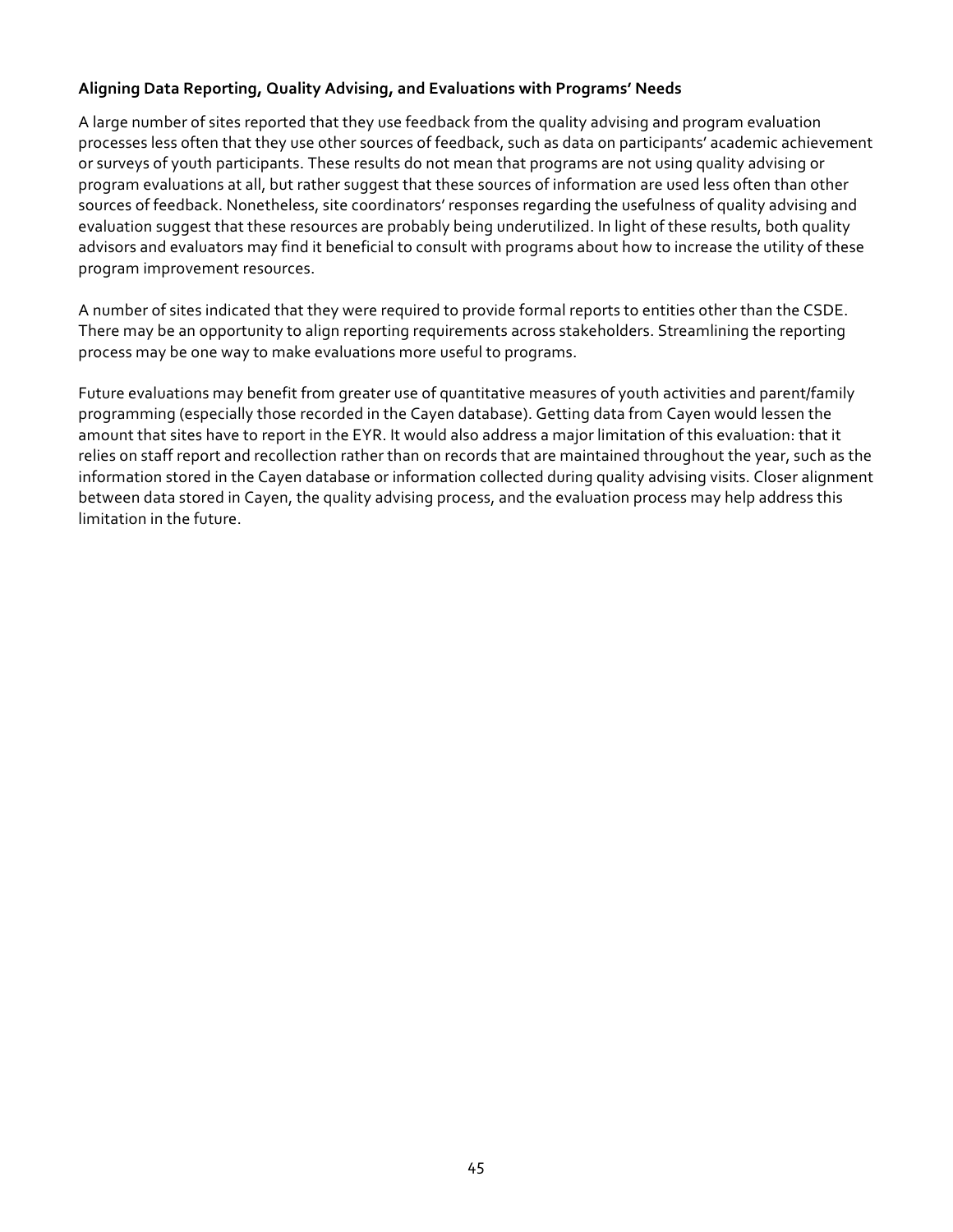### <span id="page-45-0"></span>**References**

- Cooper, H., Robinson, J. C., & Patall, E. A. (2006). Does homework improve academic achievement? A synthesis of research, 1987–2003. *Review of Educational Research, 76(1)*, 1–62. [Available at http://classtap.pbworks.com/f/Does+Homework+Improve+Achievement.pdf.]
- Durlak, J. A., & Weissberg, R. P. (2007). The impact of after-school programs that promote personal and social skills. Chicago, IL: Collaborative for Academic, Social, and Emotional Learning. [Available at www.casel.org/downloads/ASP-Full.pdf.]
- Eccles, J., & Gootman, J. A. (Eds.). (2002). *Community programs to promote youth development*. Washington, DC: National Academies Press.
- Grossman, J. B., Lind, C., Hayes, C., McMaken, J., & Gersick, A. (2009). *The cost of quality out-of-school time* programs. Philadelphia, PA: Public/Private Ventures, Commissioned by The Wallace Foundation. [Available at] http://www.wallacefoundation.org/KnowledgeCenter/KnowledgeTopics/AreasOfContinuingInterest/Phil anthropicIssues/Documents/The-Cost-of-Quality-OST-Programs.pdf.]
- Huang, D., La Torre, D., Harven, A., Huber, L. P., Jiang, L., Leon, S., & Oh, C. (2008). *Identification of key indicators of quality in afterschool programs.* CRESST Report 748. [Available at http://www.cse.ucla.edu/products/reports/R748.pdf.]!
- Larson, R., Walker, K., & Pearce, N. (2005). A comparison of youth-driven and adult-driven youth programs: Balancing inputs from youth and adults. *Journal of Community Psychology*, 33(1), 57-74.
- Simpkins, S. C., Little, P. M. D., & Weiss, H. B. (2004). *Understanding and measuring attendance*. Cambridge, MA: Harvard Family Research Project. [Available at http://www.hfrp.org/content/download/1099/48604/file/issuebrief7.pdf.]
- U.S. Department of Education. (2003). 21<sup>st</sup> Century Community Learning Centers: Non-regulatory guidance. Prepared by Office of Elementary and Secondary Education, Academic Improvement and Teacher Quality Programs. Washington, DC: Author. [Available at http://www2.ed.gov/programs/21stcclc/guidance2003.pdf.]
- The Elementary and Secondary Education Act as Reauthorized by the No Child Left Behind Act of 2001, 20 U.S.C. §!6319.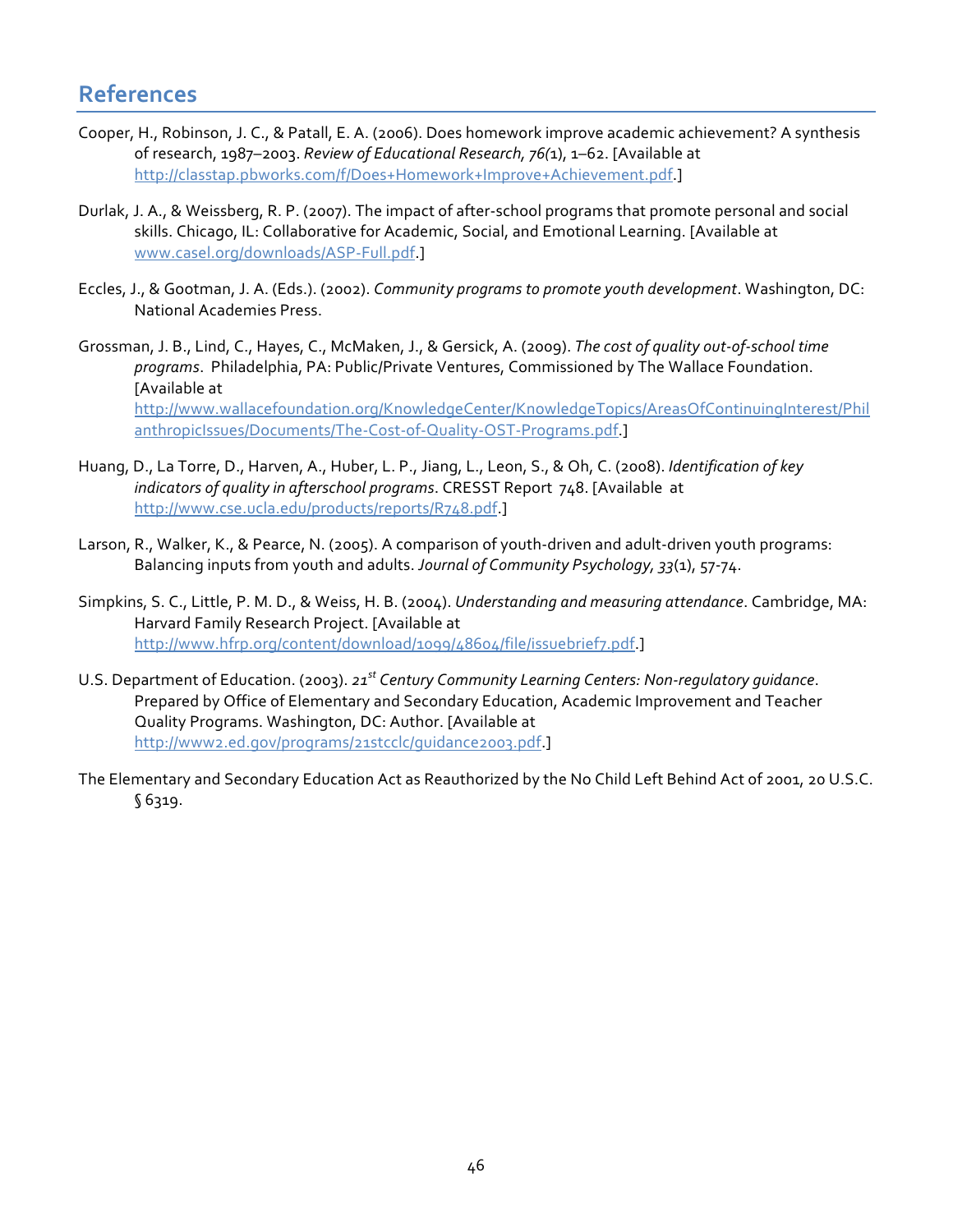# <span id="page-46-0"></span>**Appendix!** List of Connecticut 21<sup>st</sup> CCLC Grantees and Sites by District

|                |                      |                | <b>Grantee</b>                          | Target         | $2009 - 2010$ | Per Pupil  |
|----------------|----------------------|----------------|-----------------------------------------|----------------|---------------|------------|
|                | <b>District</b>      | Cohort         | Site(s)                                 | #              | <b>Budget</b> | Allocation |
| $\mathbf{1}$   | Ansonia              | 8              | Ansonia Public Schools                  | 80             | \$130,000     | \$1,625    |
|                |                      |                | Ansonia Middle School                   | 30             |               |            |
|                |                      |                | <b>Mead School</b>                      | 25             |               |            |
|                |                      |                | Prendergast School                      | 25             |               |            |
| $\overline{2}$ | <b>Bridgeport</b>    | 6              | <b>Central CT Coast YMCA</b>            | 7 <sup>2</sup> | \$142,500     | \$1,979    |
|                |                      |                | Harding High School                     | 72             |               |            |
| 3              | <b>Bridgeport</b>    | 5              | <b>Light House Program</b>              | 275            | \$121,486     | \$442      |
|                |                      |                | <b>Bryant School</b>                    | 100            |               |            |
|                |                      |                | Columbus School                         | 75             |               |            |
|                |                      |                | <b>Edison School</b>                    | 100            |               |            |
| 4              | <b>Bridgeport</b>    | 6              | Light House Program (1)                 | 300            | \$190,000     | \$633      |
|                |                      |                | Hallen Elementary School                | 125            |               |            |
|                |                      |                | <b>Madison School</b>                   | 175            |               |            |
| 5              | <b>Bridgeport</b>    | 6              | Light House Program (2)                 | 275            | \$190,000     | \$691      |
|                |                      |                | <b>Beardsley Lighthouse</b>             | 125            |               |            |
|                |                      |                | Park City Magnet School                 | 150            |               |            |
| 6              | <b>Bridgeport</b>    | $\overline{7}$ | <b>Light House Program</b>              | 175            | \$200,000     | \$1,143    |
|                |                      |                | Wilbur L. Cross                         | 75             |               |            |
|                |                      |                | Hall School                             | 100            |               |            |
| $\overline{7}$ | <b>Bridgeport</b>    | 8              | <b>Light House Program</b>              | 125            | \$200,000     | \$1,600    |
|                |                      |                | Cesar A. Batalla School                 | 125            |               |            |
| 8              | <b>Bridgeport</b>    | 4              | <b>NBFA Bridgeport</b>                  | 150            | \$50,000      | \$333      |
|                |                      |                | New Beginnings Family Academy           | 150            |               |            |
| 9              | <b>Bristol</b>       | 4              | <b>Bristol Public Schools</b>           | 80             | \$140,026     | \$1,750    |
|                |                      |                | O'Connell School                        | 80             |               |            |
| 10             | Danbury              | 5              | <b>Danbury Public Schools</b>           | 120            | \$121,486     | \$1,012    |
|                |                      |                | Hayestown Avenue School                 | 60             |               |            |
|                |                      |                | Ellsworth Avenue School                 | 60             |               |            |
| 11             | <b>East Hartford</b> | $\overline{7}$ | <b>East Hartford Public Schools</b>     | 80             | \$152,166     | \$1,902    |
|                |                      |                | East Hartford Middle School (Cohort 7)  | 40             |               |            |
|                |                      |                | Sunset Ridge                            | 40             |               |            |
| 12             | <b>East Hartford</b> | 8              | <b>East Hartford Public Schools</b>     | 120            | \$179,706     | \$1,498    |
|                |                      |                | East Hartford Middle School (Cohort 8)  | 40             |               |            |
|                |                      |                | Hockanum School                         | 40             |               |            |
|                |                      |                | Silver Lane School                      | 40             |               |            |
| 13             | Enfield              | 6              | <b>Enfield Public Schools</b>           | 150            | \$190,000     | \$1,267    |
|                |                      |                | Alcorn & Enfield Street Learning Center | 150            |               |            |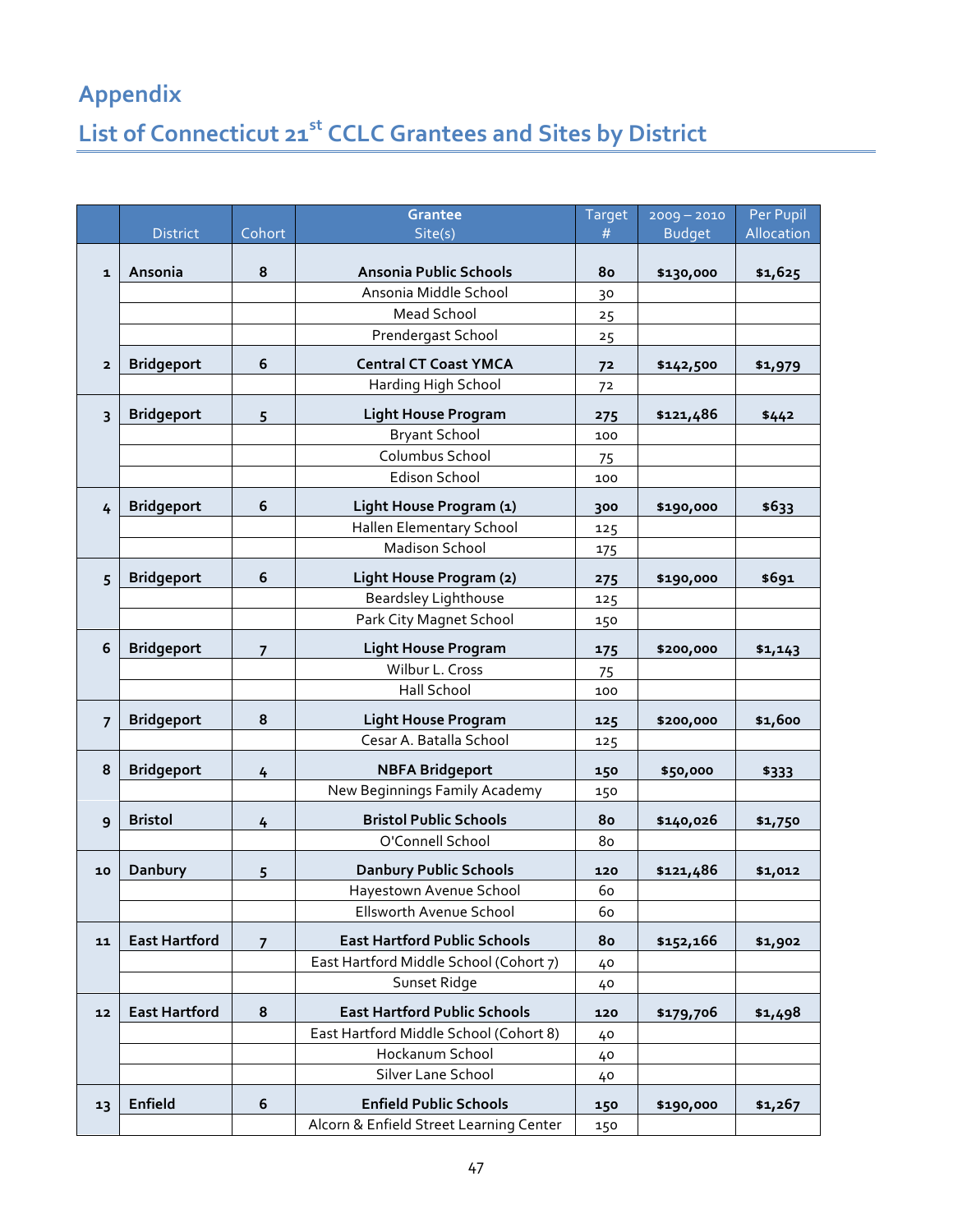|    |                    |                | <b>Grantee</b>                                                                | Target     | $2009 - 2010$ | Per Pupil  |
|----|--------------------|----------------|-------------------------------------------------------------------------------|------------|---------------|------------|
|    | <b>District</b>    | Cohort         | Site(s)                                                                       | #          | <b>Budget</b> | Allocation |
| 14 | Hartford           | 6              | <b>Compass Youth Collaborative</b>                                            | 100        | \$100,000     | \$1,000    |
|    |                    |                | Belizzi Middle School                                                         | 100        |               |            |
| 15 | Hartford           | $\overline{7}$ | <b>Compass Youth Collaborative</b>                                            | 100        | \$125,000     | \$1,250    |
|    |                    |                | Burns Academy of Latino Studies                                               | 100        |               |            |
| 16 | Hartford           | 8              | <b>Compass Youth Collaborative</b>                                            | 100        | \$125,000     | \$1,250    |
|    |                    |                | Dr. James H. Naylor School                                                    | 100        |               |            |
|    | Hartford           |                | <b>Hands on Hartford</b>                                                      | 80         |               |            |
| 17 |                    | 4              | Betances School (Hands on Hartford)                                           | 80         | \$91,991      | \$1,150    |
|    |                    | 6              |                                                                               |            |               |            |
| 18 | Hartford           |                | <b>Leadership Greater Hartford</b><br>Hartford Public High School             | 95<br>95   | \$190,000     | \$2,000    |
|    |                    |                |                                                                               |            |               |            |
| 19 | Hartford           | $\overline{7}$ | <b>OPMAD</b><br><b>Batchelder School</b>                                      | 100<br>100 | \$200,000     | \$2,000    |
|    |                    |                |                                                                               |            |               |            |
| 20 | <b>Hartford</b>    | 5              | The Village for Families and Children<br>Martin Luther King Elementary School | 121        | \$121,486     | \$1,004    |
|    |                    |                |                                                                               | 121        |               |            |
| 21 | Hartford           | $\overline{7}$ | The Village for Families and Children                                         | 80         | \$93,839      | \$1,173    |
|    |                    |                | A. E. Burr School                                                             | 80         |               |            |
| 22 | Hartford           | $\overline{7}$ | <b>University of Hartford</b>                                                 | 175        | \$200,000     | \$1,143    |
|    |                    |                | <b>Global Communications Academy</b>                                          | 175        |               |            |
| 23 | Manchester         | $\frac{1}{4}$  | <b>Manchester Public Schools</b>                                              | 180        | \$115,749     | \$643      |
|    |                    |                | Washington Media Arts Magnet School                                           | 180        |               |            |
| 24 | Meriden            | 8              | <b>Meriden Boys and Girls Club</b>                                            | 65         | \$96,160      | \$1,479    |
|    |                    |                | John Barry Elementary School                                                  | 65         |               |            |
| 25 | Meriden            | 6              | <b>Meriden Public Schools</b>                                                 | 150        | \$190,000     | \$1,267    |
|    |                    |                | Lincoln Middle School                                                         | 75         |               |            |
|    |                    |                | Washington Middle School                                                      | 75         |               |            |
| 26 | Meriden            | 8              | <b>Meriden Public Schools</b>                                                 | 50         | \$65,000      | \$1,300    |
|    |                    |                | Hanover Elementary School                                                     | 50         |               |            |
| 27 | Middletown         | $\overline{7}$ | <b>Middletown Public Schools</b>                                              | 100        | \$171,030     | \$1,710    |
|    |                    |                |                                                                               |            |               |            |
|    |                    |                | Wilson Middle School                                                          | 100        |               |            |
| 28 | Middletown         | 8              | <b>Middletown Public Schools</b>                                              | <b>60</b>  | \$137,836     | \$2,297    |
|    |                    |                | Keigwin Middle School                                                         | 60         |               |            |
| 29 |                    |                | <b>Consolidated School District of New</b>                                    |            |               |            |
|    | <b>New Britain</b> | 8              | <b>Britain</b>                                                                | 35         | \$52,500      | \$1,500    |
|    |                    |                | New Britain High School                                                       | 35         |               |            |
| 30 | <b>New Britain</b> | 5              | <b>Parks and Recreation</b>                                                   | 120        | \$121,486     | \$1,012    |
|    |                    |                | <b>Gaffney Elementary School</b><br>Lincoln Elementary School                 | 60<br>60   |               |            |
|    |                    |                |                                                                               |            |               |            |
| 31 | <b>New Britain</b> | $\overline{7}$ | <b>Parks and Recreation</b>                                                   | 150        | \$200,000     | \$1,333    |
|    |                    |                | DiLoreto Magnet School<br>Smalley Academy                                     | 75<br>75   |               |            |
|    |                    |                |                                                                               |            |               |            |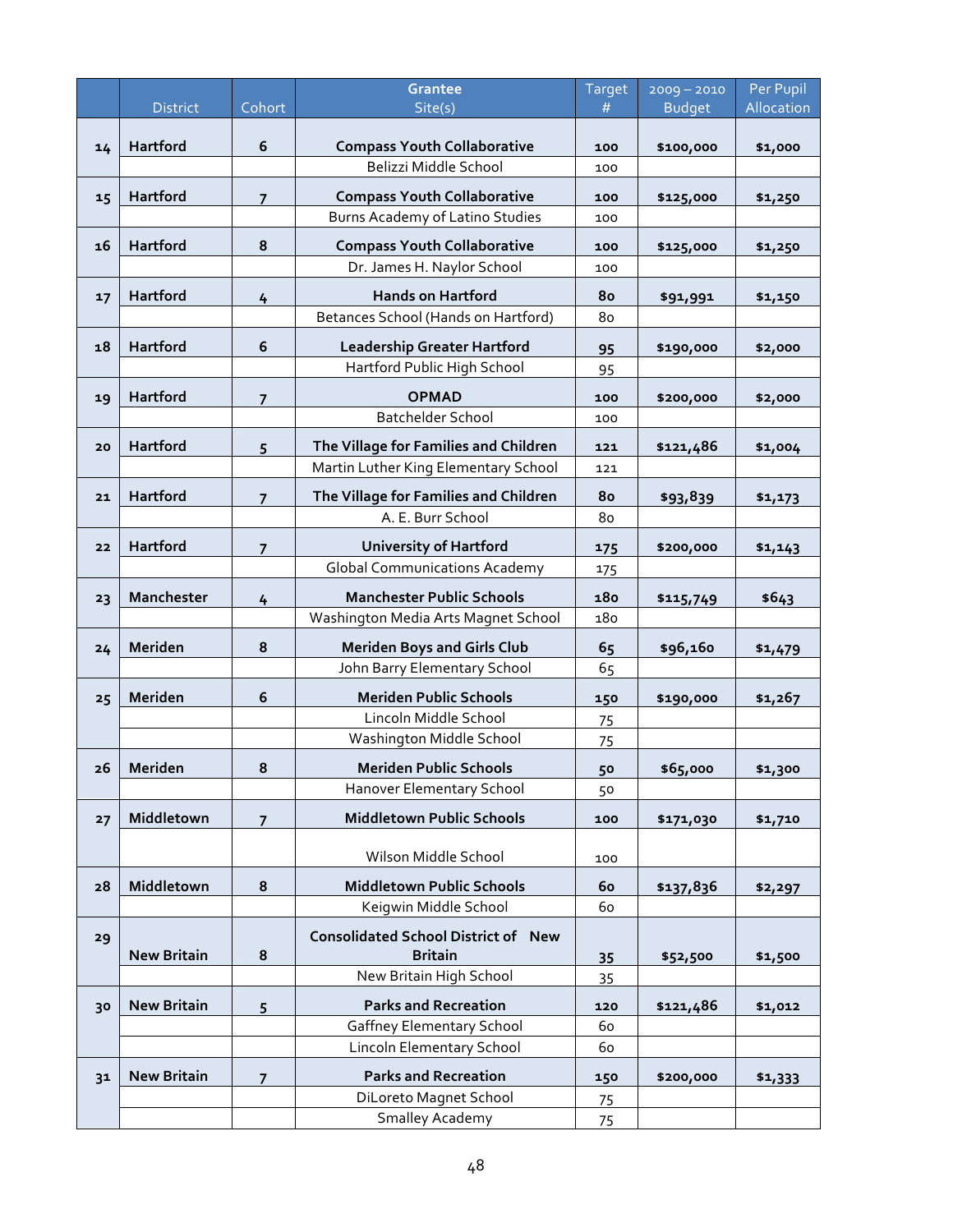|    |                    |                | Grantee                                            | Target   | $2009 - 2010$ | Per Pupil  |
|----|--------------------|----------------|----------------------------------------------------|----------|---------------|------------|
|    | <b>District</b>    | Cohort         | Site(s)                                            | #        | <b>Budget</b> | Allocation |
| 32 | <b>New Britain</b> | 8              | <b>YMCA of New Britain</b>                         | 133      | \$200,000     | \$1,504    |
|    |                    |                | Chamberlain Primary School                         | 83       |               |            |
|    |                    |                | Northend Elementary School                         | 50       |               |            |
|    |                    | 6              | <b>Common Ground</b>                               |          |               |            |
| 33 | <b>New Haven</b>   |                | Common Ground High School                          | 150      | \$112,100     | \$747      |
|    |                    |                |                                                    | 150      |               |            |
| 34 | <b>New Haven</b>   | 5              | <b>New Haven Public Schools</b>                    | 82       | \$121,486     | \$1,482    |
|    |                    |                | Ross/Woodward Classical Magnet<br>School           |          |               |            |
|    |                    |                | Mauro-Sheridan Inter-district Magnet               | 41       |               |            |
|    |                    |                | School                                             | 41       |               |            |
|    |                    |                |                                                    |          |               |            |
| 35 | <b>New Haven</b>   | 6              | <b>New Haven Public Schools</b><br>John C. Daniels | 150      | \$190,000     | \$1,267    |
|    |                    |                | Truman                                             | 50       |               |            |
|    |                    |                | Dwight/Troup                                       | 50<br>50 |               |            |
|    |                    |                |                                                    |          |               |            |
| 36 | <b>New Haven</b>   | $\overline{7}$ | <b>New Haven Public Schools</b>                    | 134      | \$200,000     | \$1,493    |
|    |                    |                | John S. Martinez School                            | 67       |               |            |
|    |                    |                | Clinton Avenue School                              | 67       |               |            |
| 37 | <b>New Haven</b>   | 8              | New Haven Public Schools (1)                       | 134      | \$200,000     | \$1,493    |
|    |                    |                | Fair Haven School                                  | 67       |               |            |
|    |                    |                | Celentano Museum Academy                           | 67       |               |            |
| 38 | <b>New Haven</b>   | 8              | New Haven Public Schools (2)                       | 134      | \$200,000     | \$1,493    |
|    |                    |                | Lincoln-Basset Middle                              | 67       |               |            |
|    |                    |                | Columbus Family Academy                            | 67       |               |            |
| 39 | <b>New Haven</b>   | 8              | New Haven Public Schools (3)                       | 134      | \$200,000     | \$1,493    |
|    |                    |                | <b>Barnard Environmental Studies Magnet</b>        | 67       |               |            |
|    |                    |                | Conte/West Hills Magnet Middle School              | 67       |               |            |
|    | <b>New London</b>  |                | <b>New London Public Schools</b>                   | 100      |               |            |
| 40 |                    | $\overline{7}$ | Jennings                                           | 60       | \$200,000     | \$2,000    |
|    |                    |                | Nathan Hale Elementary School                      | 40       |               |            |
|    |                    |                |                                                    |          |               |            |
| 41 | <b>Norwalk</b>     | 6              | <b>Norwalk Public Schools</b>                      | 70       | \$125,400     | \$1,791    |
|    |                    |                | <b>Briggs High School</b>                          | 70       |               |            |
| 42 |                    |                | <b>Norwich Public Schools</b>                      |          |               |            |
|    | Norwich            | $\overline{7}$ | (ASPIRE)                                           | 170      | \$190,000     | \$1,118    |
|    |                    |                | Kelly Middle School                                | 100      |               |            |
|    |                    |                | <b>Teachers Middle School</b>                      | 70       |               |            |
| 43 |                    |                | <b>Norwich Public Schools</b>                      |          |               |            |
|    | Norwich            | 6              | (BRIDGES)                                          | 120      | \$198,248     | \$1,652    |
|    |                    |                | Moriarty Elementary School                         | 70       |               |            |
|    |                    |                | Uncas                                              | 50       |               |            |
| 44 | Norwich            | 8              | <b>Norwich Public Schools</b>                      | 75       | \$113,497     | \$1,513    |
|    |                    |                | Greeneville                                        | 75       |               |            |
| 45 | Stamford           | 8              | CTE, Inc.                                          | 67       | \$100,000     |            |
|    |                    |                | Springdale                                         | 67       |               | \$1,493    |
|    |                    |                |                                                    |          |               |            |